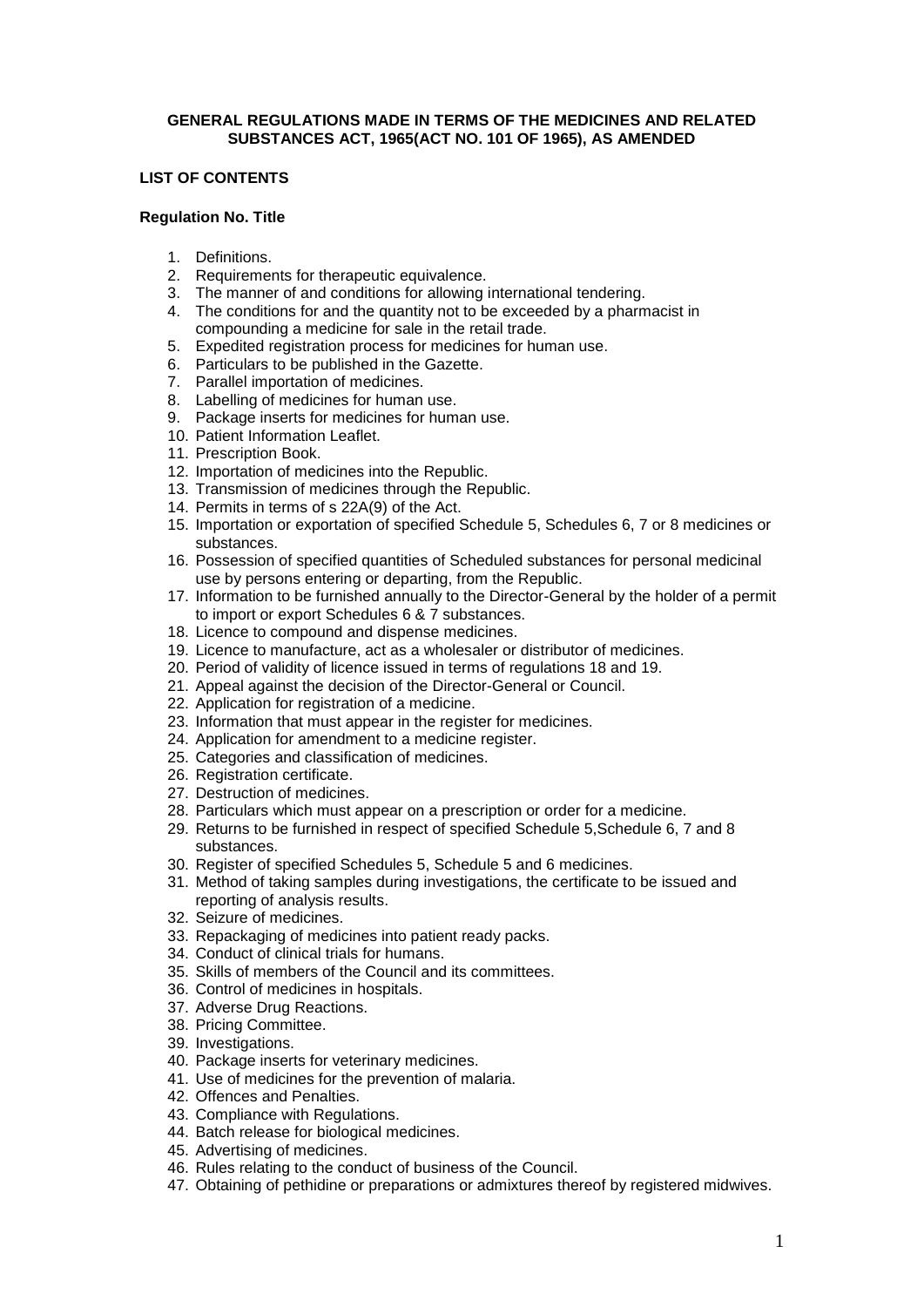- 48. Labelling for Veterinary medicine.
- 49. Repeal.
- 50. Commencement.

#### **[SCHEDULES](http://www.doh.gov.za/docs/regulations/2003/medcontrol1.html)**

#### **MEDICINES AND RELATED SUBSTANCES ACT, 1965 (ACT NO. 101 OF 1965), AS AMENDED.**

#### **GENERAL REGULATIONS**

The Minister of Health has, in terms of the Medicines and Related Substances Act, 1965 (Act No. 101 of 1965), in consultation with the Medicines Control Council, made the regulations in the Schedule.

#### **SCHEDULE**

#### **DEFINITIONS**

1. In these Regulations any word or expression defined in the Act and not defined herein bears the same meaning as in the Act and unless the context otherwise indicates-

"the Act" means the Medicines and Related Substances Act, 1965 (Act No. 101 of 1965), as amended;

"adverse drug reaction" means a response in human or animal to a medicine which is harmful and unintended and which occurs at any dosage and can also result from lack of efficacy of a medicine, off-label use of a medicine, overdose, misuse or abuse of a medicine;

"applicant" means a person who submits an application for the registration of a medicine, an update or amendment to an existing registration;

"as determined by council" means as determined by Council in the guidelines as published in the *Gazette* from time to time;

"authorised prescriber" means any person authorised by the Act to prescribe any medicines;

"batch" or "lot" in relation to a medicine means a defined quantity of a medicine manufactured in a single manufacturing cycle and which has homogeneous properties;

"batch number" or "lot number" means a unique number or combination of numbers or cyphers allocated to a lot or a batch by the manufacturer;

"bioequivalence" means the absence of a significant difference in the bioavailability between two pharmaceutically equivalent products under similar conditions in an appropriately designed study;

"bonded warehouse" means a customs and excise warehouse licenced in terms of section 19 of the Customs and Excise Act, 1964 (Act No. 91 of 1964);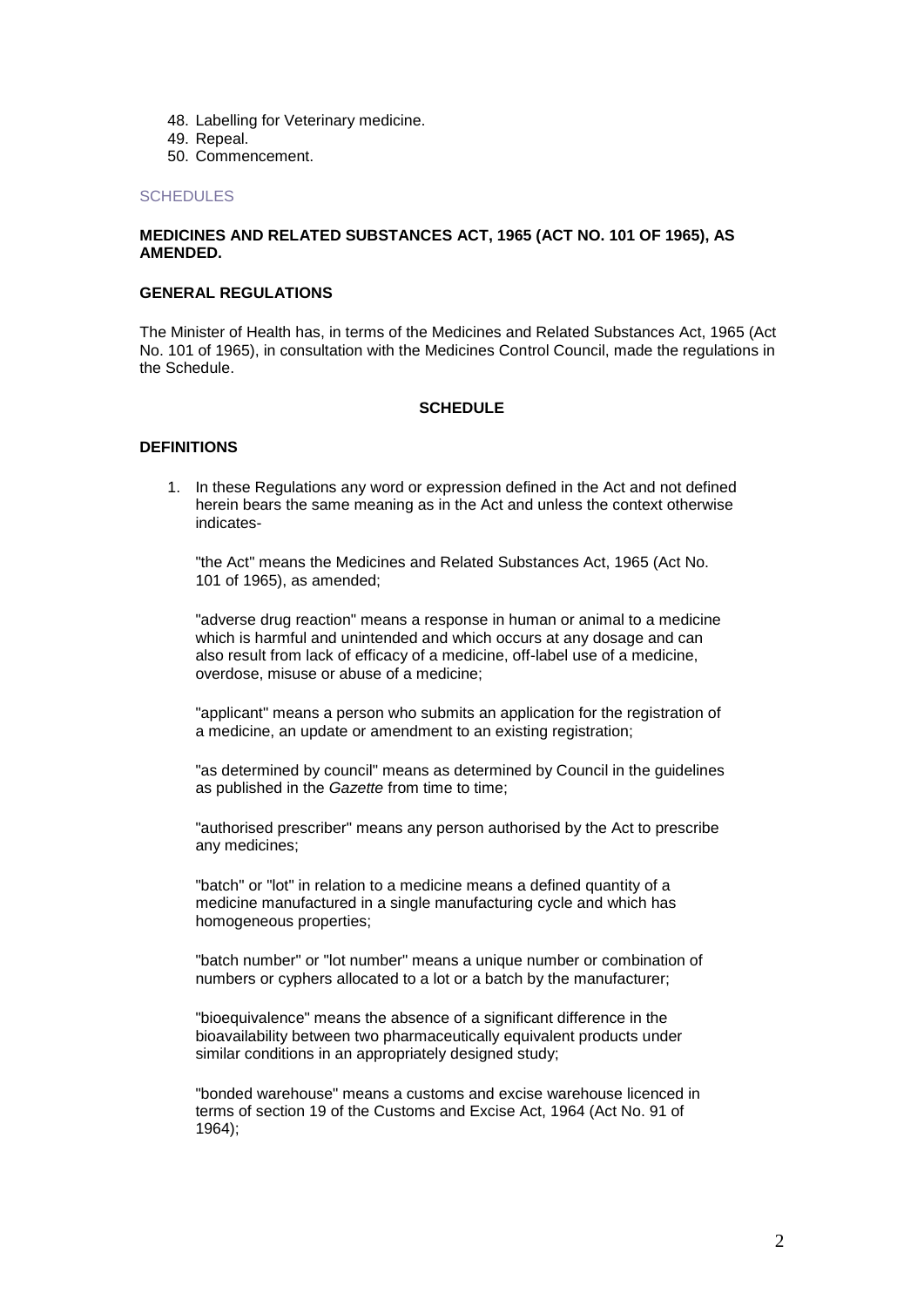"clinical trial" means an investigation in respect of a medicine for use in humans that involves human subjects and that is intended to discover or verify the clinical, pharmacological or pharmacodynamic effects of the medicine, identify any adverse events, study the absorption, distribution, metabolism and excretion of the medicine or ascertain its safety or efficacy;

"counterfeit medicine" means a medicine in respect of which a false representation has been made with regard to its contents, identity or source by any means including its labelling and packaging;

"compound" means to prepare, mix, combine, package and label a medicine for dispensing as a result of a prescription for an individual patient by a pharmacist or a person authorised in terms of the Act;

"dispense"-

- a. in the case of a pharmacist, means dispense as defined in the Regulations Relating to the Practice of Pharmacy made in terms of the Pharmacy Act, 1974; and
- b. in the case of a medical practitioner, dentist, practitioner, nurse or any authorised prescriber to dispense medicines, means
	- i. (i) the interpretation and evaluation of a prescription;<br>ii (ii) the selection reconstitution dilution labelling
	- (ii) the selection, reconstitution, dilution, labelling, recording and supply of the medicine in an appropriate container; or
	- iii. (iii) the provision of information and instructions to ensure safe and effective use of a medicine by a patient;

"expiry date" means the date up to which a medicine will retain the strength and other properties which are mentioned on the label which strength and other properties can change after the lapse of time and after which date the medicine shall not be sold to the public or used;

"holder of a certificate of registration" means a person in whose name a registration certificate has been granted and who is responsible for all aspects of the medicine, including quality and safety and compliance with conditions of registration;

"manufacture" means all operations including purchasing of material, processing, production, packaging, releasing, storage and shipment of medicines and related substances in accordance with quality assurance and related controls;

"manufacturer" means a person manufacturing a medicine and includes a manufacturing pharmacy;

"minimum legibility" means a printing in 6-point Helvetica, typeface in black ink on white cartridge paper or the equivalent thereof;

"parallel importation" means the importation into the Republic of a medicine protected under patent and/or registered in the Republic that has been put onto the market outside the Republic by or with the consent of such patent holder;

"parallel importer" means a person who parallel imports a medicine into the Republic on the authority of a permit issued in terms of regulation 7(3);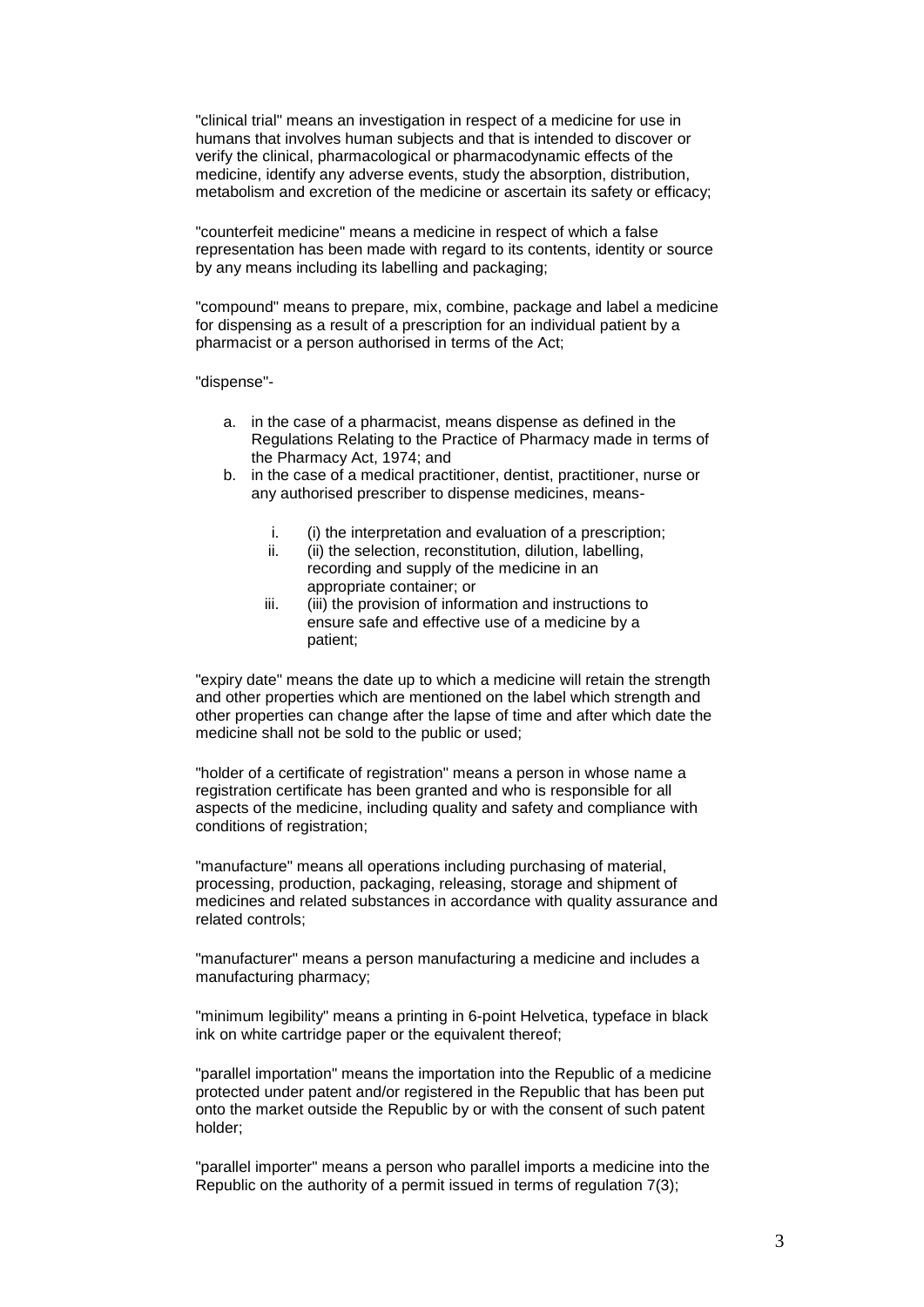"person" means both a natural and a juristic person;

"proprietary name", "brand name" or "trade name" means the name which is unigue to a particular medicine and by which the medicine is generally identified and which in the case of a registered medicine is the name approved in terms of section 15(5) of the Act;

"responsible pharmacist" means a responsible pharmacist as defined in the Pharmacy Act, 1974, (Act No. 53 of 1974);

"Site Master File" means a document prepared by the manufacturer containing specific and factual good manufacturing practice information about the production and/or control of pharmaceutical manufacturing operations carried out at a named site and any closely integrated operations at adjacent and nearby buildings; and

"trademark" means a trademark as defined under section 2 of the Trade Marks Act, 1993 (Act No. 194 of 1993).

"wholesaler" means a dealer who purchases medicines from a manufacturer and sells them to a retailer and includes a wholesale pharmacy;

## **REQUIREMENTS FOR THERAPEUTIC EQUIVALENCE**

- 2. (1) A medicine is considered therapeutically equivalent to another medicine if both medicines
	- a. are pharmaceutically equivalent, i.e., contain the same amount of active substances in the same dosage form, meet the same or comparable standards and are intended to be administered by the same route; and
	- b. after administration in the same molar dose, their effects with respect to both efficacy and safety are essentially the same.

(2) Therapeutic equivalence is determined from comparative bioavailability, pharmacodynamic, clinical or in vitro studies which meet the requirements and accepted criteria for bioequivalence as determined by the Council.

# **THE MANNER AND CONDITIONS FOR ALLOWING INTERNATIONAL TENDERING**

- 3. (1) The State may tender for a medicine internationally if such a medicine
	- a. can be obtained at a lower price outside of the Republic; or
	- b. is, in the opinion of the Minister, essential for national health.

(2) A medicine referred to in subregulation (1), which at the time of request for tenders is not registered, may be subjected to an expedited registration process in terms of regulation 5.

(3) A medicine cannot be procured by international tender unless such medicine is registered in terms of the Act.

#### **THE CONDITIONS FOR AND THE QUANTITY NOT TO BE EXCEEDED BY A PHARMACIST IN COMPOUNDING A MEDICINE FOR SALE IN THE RETAIL TRADE**

4. A pharmacist compounding a medicine for sale in the retail trade in terms of section 14(4)(b) of the Act, must only compound a quantity that is -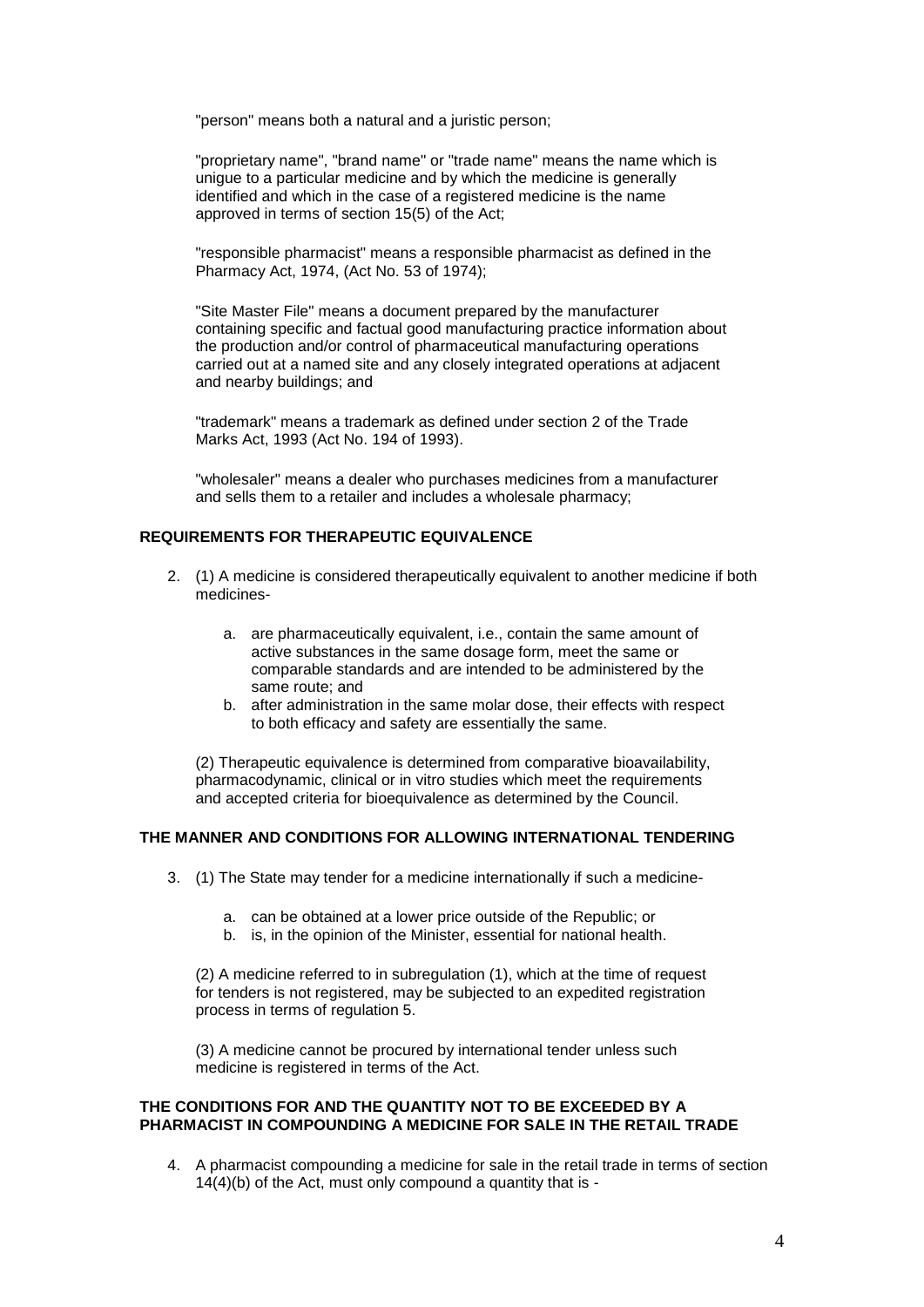- a. related to a treatment regimen of a particular patient; and
- b. to be used by the patient for not more than 30 consecutive days from the date of dispensing.

### **EXPEDITED REGISTRATION PROCESS FOR MEDICINES FOR HUMAN USE**

- 5. (1) Expedited registration process for medicines for human use shall be as follows:
	- a. an application for medicines that appear on the Essential Drugs List shall be accompanied by declaration by the applicant that such a medicine appears on such a list; and
	- b. for any medicines containing new chemical entities that are considered essential for national health but do not appear on the Essential Drugs List, written notification to that effect from the Minister must be submitted with the application.

(2) Applications in respect of medicines referred to in (1)(b) must be accompanied by a Summary Basis for the Registration Application (SBRA) which contains such information as determined by the Council.

(3) The format of the summary referred to in subregulation (2) and the details to be contained therein shall be as determined by the Council.

(4) The Council may subject certain applications in respect of medicines containing new chemical entities to an abbreviated medicine review process as determined by the Council, where registration has been granted by other medicines regulatory authorities recognised by the Council for the purpose applied for.

(5) The applicant shall be notified by the registrar within 30 days of the date of receipt of the application whether or not the application is to be subjected to expedited registration process.

(6) The Council may request any information with respect to an application under consideration and such information shall be furnished by the applicant within a period indicated by Council, failing which the Council may reject an application.

(7) The Council shall, within nine months from the date of receipt of the application by the registrar, make a decision with regard to the application and inform the applicant of such decision.

(8) Notwithstanding the above subregulations, an application for an expedited registration process must still comply with regulation 22.

### **PARTICULARS TO BE PUBLISHED IN THE GAZETTE**

- 6. The following particulars with regard to applications for registration referred to in section 15(11) shall be published in the Gazette:
	- a. The proprietary name of the medicine;
	- b. the approved name and quantity of each active ingredient of the medicine;
	- c. the dosage form of the medicine;
	- d. the name of the applicant who lodged the application for registration;
	- e. the number allocated to it in terms of section 15 of the Act;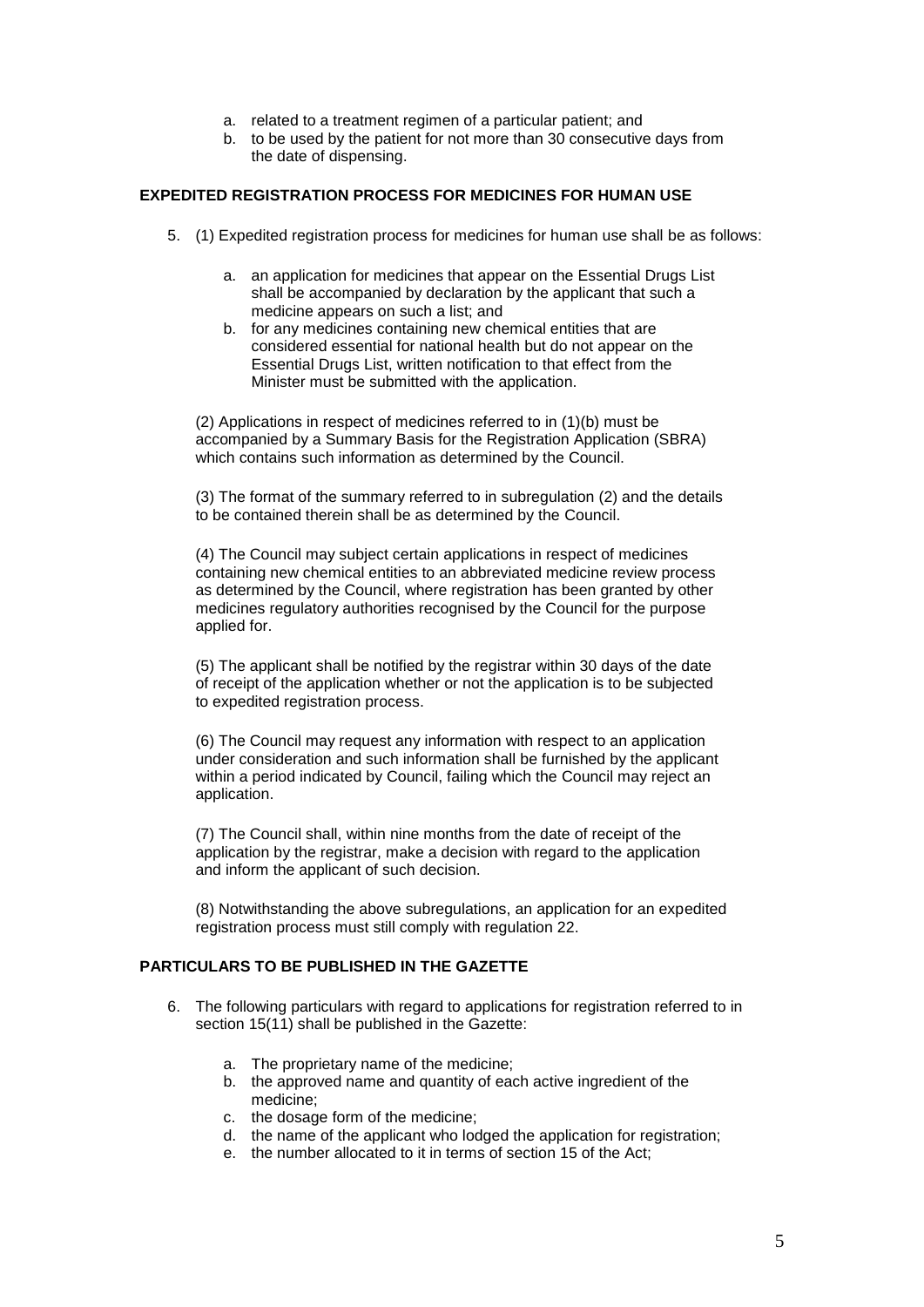- f. the name and address of the manufacturer and manufacturing facilities; and
- g. the name of the final product release control.

# **IMPORTATION OF MEDICINES IN TERMS OF SECTION 15C**

- 7. (1) A medicine referred to section in 15C(b) of the Act may be sold if:
	- a. the medicine is being sold outside the Republic with the consent of the holder of the patent of such medicine;
	- b. the medicine is imported from a person licenced by a regulatory authority recognised by the council;
	- c. the person desiring to import such medicine is in possession of a permit issued by the Minister; and
	- d. the medicine is registered in terms of the Act.

(2) A person desiring to import a medicine referred to in subregulation (1) must submit to the Minister:

- a. a duly completed application on a form approved and provided by the Minister;
- b. a certified copy of his or her identity document or in the case of a juristic person, a certificate of registration as such in the Republic;
- c. a certified copy of his, her or its registration in terms of the Pharmacy Act, 1974, where applicable;
- d. a certified copy of a licence in respect of premises in terms of
	- i. section 19 of Customs and Excise Act, 1964 (Act No. 91 of 1964); and
	- ii. section 22 of the Pharmacy Act, 1974;
- e. documentary proof
	- i. that the medicine is under patent in the Republic;
	- ii. that the medicine is registered in its country of export by a regulatory authority recognised by the council;
	- iii. regarding the lowest price at which the medicine is sold in the Republic;
	- iv. regarding the price at which the medicine will be sold in the Republic;
	- v. that he, she or it is able to comply with good manufacturing and distribution practices as determined by the council; and
- f. an undertaking that he, she or it will ensure the continued safety, efficacy and quality of the medicine.
- (3) The Minister
	- a. may approve the application referred to in subregulation (2) with or without conditions;
	- b. must if he or she approves the application, issue the applicant with a permit, which is valid for a period of two years;
	- c. may cancel the permit if the holder thereof fails to comply with the conditions of the permit or on any other good cause shown.

(4) The permit issued in terms of subregulation (3) may only be transferred with the approval of the Minister.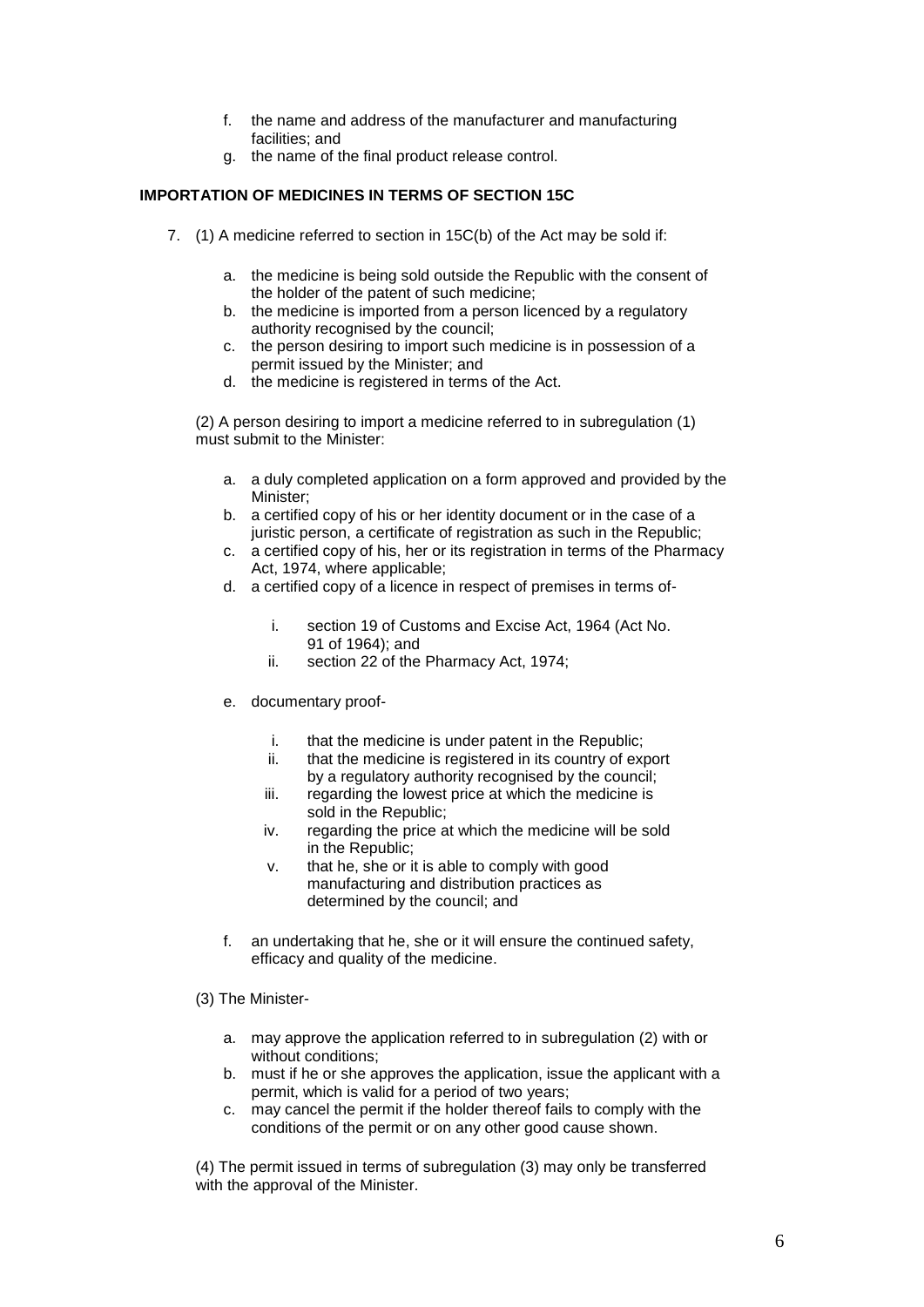(5) A person issued with a permit in terms of subregulation (3) must apply to the council for the registration of the medicine specified in the permit by submitting to the Registrar-

- a. a certified copy of that permit;
- b. a duly completed application form approved and provided by the council; and
- c. an application fee as determined by the council.

(6) The council-

- a. must, if satisfied that the application referred to in subregulation (5) complies with the requirements of the Act and these regulations and those of the council regarding the safety, efficacy and quality of the medicine, and that its registration is in the public interest, approve the application with or without conditions; and
- b. may issue the person referred to in subregulation (5) with a certificate of registration in respect of such medicine under the name approved by the council.

(7) The certificate of registration referred to in subregulation (6) may only be transferred with the approval of the council.

(8) A person importing a medicine in terms if this regulation shall in writing inform-

- a. the Minister of any change of facts in relation to the application for a permit issued in terms of subregulation (5)or conditions under which such permit was issued;
- b. the council of any amendments to the application for the registration of medicines or the conditions for the registration of such medicine;
- c. the holder of a certificate of registration in the Republic of the registration of the medicine in terms of this regulation.

(9) A medicine registered in terms of this regulation may only be sold to the State or a person authorised to sell medicines in terms of the Act or any other legislation.

# **LABELLING OF MEDICINES INTENDED FOR ADMINISTRATION TO HUMANS**

- 8. (1) Save as provided in sub-regulations (2), (3) and (4), the immediate container of every medicine in which a medicine intended for administration to humans is sold shall have a label attached to it on which only the following particulars shall appear in clearly legible indelible letters in English and at least one other official language:
	- a. in the case of a medicine listed in any Schedule made in terms of the Act, the letter 'S' followed by the number of the relevant Schedule, in a prominent type size and face and surrounded by a square border, immediately preceding the proprietary name of such medicine;
	- b. the proprietary name of the medicine;
	- c. the registration number of the medicine allocated in terms of section 15(6) of the Act;
	- d. the dosage form of the medicine;
	- e. the approved name of each active ingredient of the medicine and the quantity thereof contained in a dosage unit, or per suitable mass or volume or unit, starting with an active ingredient of a high Schedule, in lettering which has minimum legibility;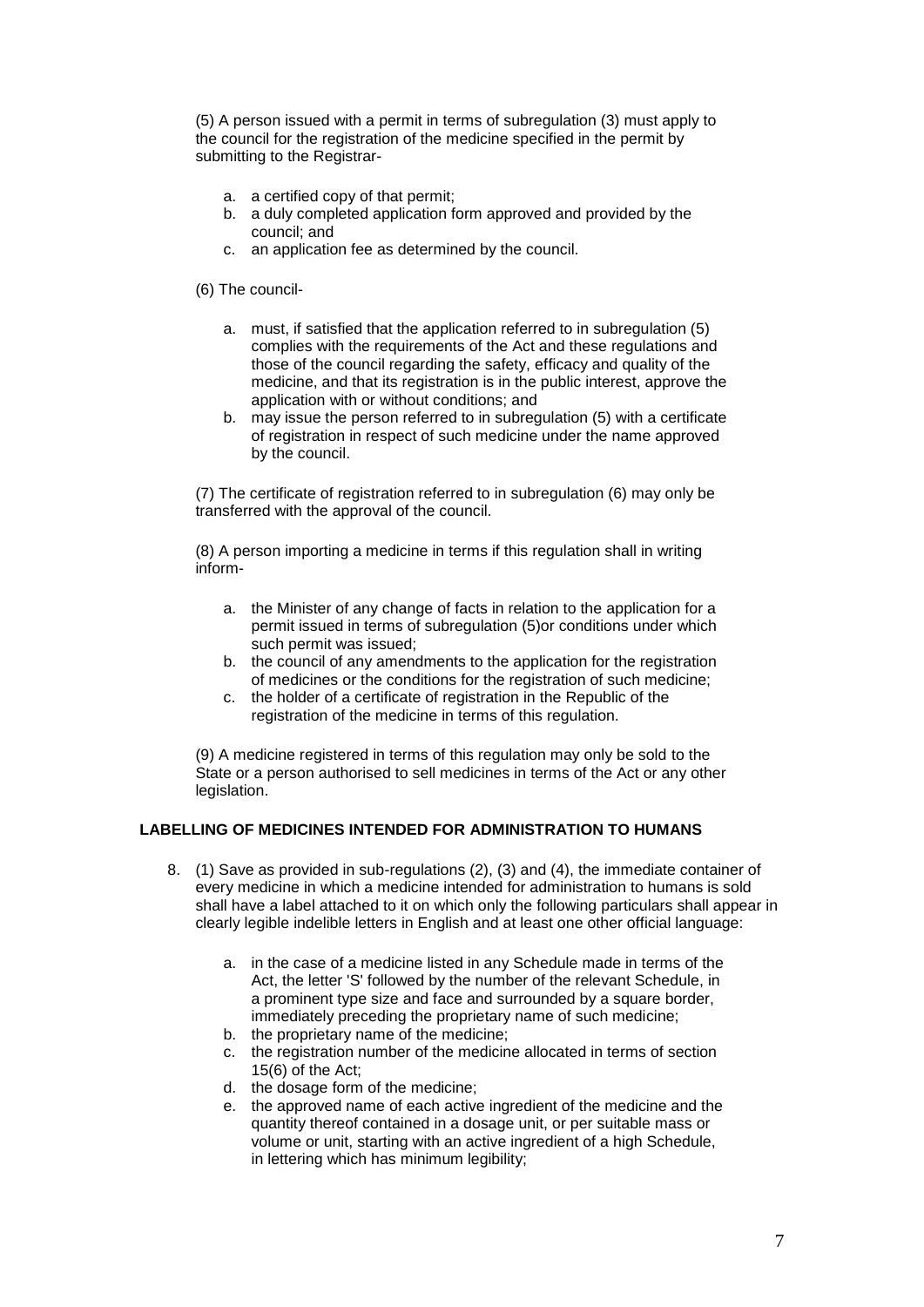- f. the name and percentage of any bacteriostatic or bactericidal agent which has been added to the medicine as a preservative;
- g. the approved name of any anti-oxidant contained in the medicine;
- h. in the case of a medicine for oral or parenteral administration, the quantity of
	- i. sugar contained in the medicine; or
	- ii. ethyl alcohol contained in the medicine, expressed as a percentage of the total volume of the medicine, if such quantity exceeds two per cent by volume;
- i. the content of the medicine package expressed in the appropriate unit or volume of the medicine;
- j. approved indications where practical, for use of the medicine;
- k. the recommended dosage of the medicine, where practical;
- l. where applicable, the instruction 'Shake the bottle before use';
- m. in the case of a medicine intended for injection by a particular route of administration only, that route of administration by means of suitable words or abbreviations;
- n. the lot number of the medicine;
- o. the expiry date of the medicine;
- p. the name of the holder of certificate of registration of the said medicine;
- q. the requirements regarding the manner in which the medicine shall be stored with specific reference to the applicable storage temperature and other precautions required for the preservation of the medicine;
- r. where applicable, the statement: 'For external use only';
- s. the warning: 'Keep out of reach of children';
- t. in the case of a medicine which contains aspirin or paracetamol the warning:

'Do not use continuously for more than 10 days without consulting your doctor';

- u. in the case of a medicine for oral administration which contains fluorides, the warning: "Contains fluoride;
- v. in the case of a medicine for oral administration which contains an antihistamine, the warnings:

'This medicine may lead to drowsiness and impaired concentration, which may be aggravated by simultaneous intake of alcohol or other central nervous system depressant agents';

w. in the case of eye drops or artificial tear solutions in respect of which evidence concerning the self-sterilising ability of the medicine has not been approved by the Council, the warning 'Do not

use more than 30 days after opening';

- x. any specified warning required in terms of section 15(7) to be given on the label of the medicine as a condition of registration thereof;
- y. in the case of a medicine that contains TARTRAZINE, the warning:

'Contains TARTRAZINE.'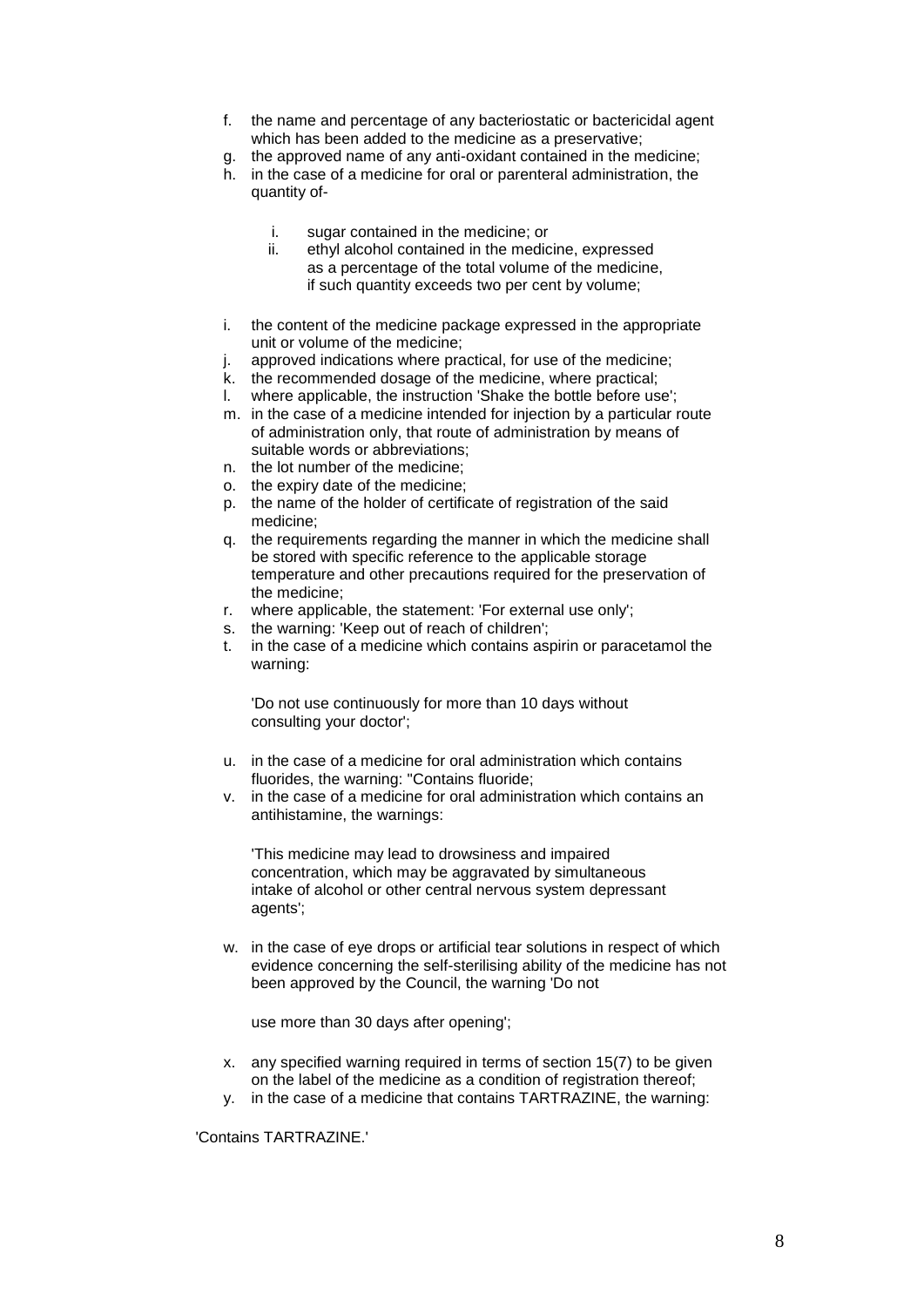(2) If the medicine package bears both an immediate container label and an outer label, the requirements of sub-regulation (1) shall apply to the outer label as well: Provided that it shall be sufficient to give on the immediate container label -

- i. in the case of medicines intended for administration by injection and having a total volume not exceeding 5 ml, the details prescribed in paragraphs (b), (e), (m), (n), (o) and (p) of sub-regulation  $(1)$ ;
- ii. in the case of an ointment, cream, gel or powder having a net mass not exceeding 10 grams, the details prescribed in paragraphs (b), (c), (e),  $(f)$ ,  $(n)$ ,  $(o)$ ,  $(p)$  and  $(x)$  of sub-regulation  $(1)$ ;
- iii. in the case of liquid, solution or suspension having a total volume of more than 1 ml, but not exceeding 15 ml, the details prescribed in paragraphs (b), (c), (d), (e), (n), (w), (o), (p), and (x) of sub-regulation  $(1)$ :
- iv. in the case of a liquid, solution or suspension having a total volume not exceeding 1 ml, the details prescribed in paragraphs (b) and (n) of sub regulation (1);
- v. in the case of a medicine packed in blister or similar packaging, the details prescribed in paragraphs (b), (n), (o) and (p) of sub-regulation (1), repeated as frequently as is practicable.

(3) The Council may authorise the inclusion on the label of a medicine of any special information that is not required by this regulation to be so included.

- (4) The requirements of sub-regulation (1) shall not apply to
	- a. any medicine sold in accordance with section 14(4) of the Act;
	- b. any medicine sold by a person authorised to dispense in terms of section 22C or a pharmacist in the course of his or her professional activities for the treatment of a particular patient; or
	- c. any medicine sold by a pharmacist, a person authorised to compound and dispense, or in a hospital pharmacy in accordance with a prescription issued by a medical practitioner or dentist for the treatment of a particular patient: Provided that such medicine shall be sold in a package to which is attached a label containing the following information:
		- i. the proprietary name, approved name, or the name of each active ingredient of the medicine, where applicable, or constituent medicine;
		- ii. the name of the person for whose treatment such medicine is sold;
		- iii. the directions in regard to the manner in which such medicine should be used;
		- iv. the name and business address of the person authorised to sell such a medicine;
		- v. date of dispensing; and
		- vi. reference number.

# **PACKAGE INSERTS FOR MEDICINES FOR HUMAN USE**

9. (1) Save as provided in subregulations (2) and (3), each package of a medicine shall be accompanied by a package insert, either as a separate entity or as an integral part of the package, on which are printed in English and at least one other official language and in type having a minimum legibility as defined in regulation 1, under the headings and in the format specified in this regulation, and which shall contain the following particulars -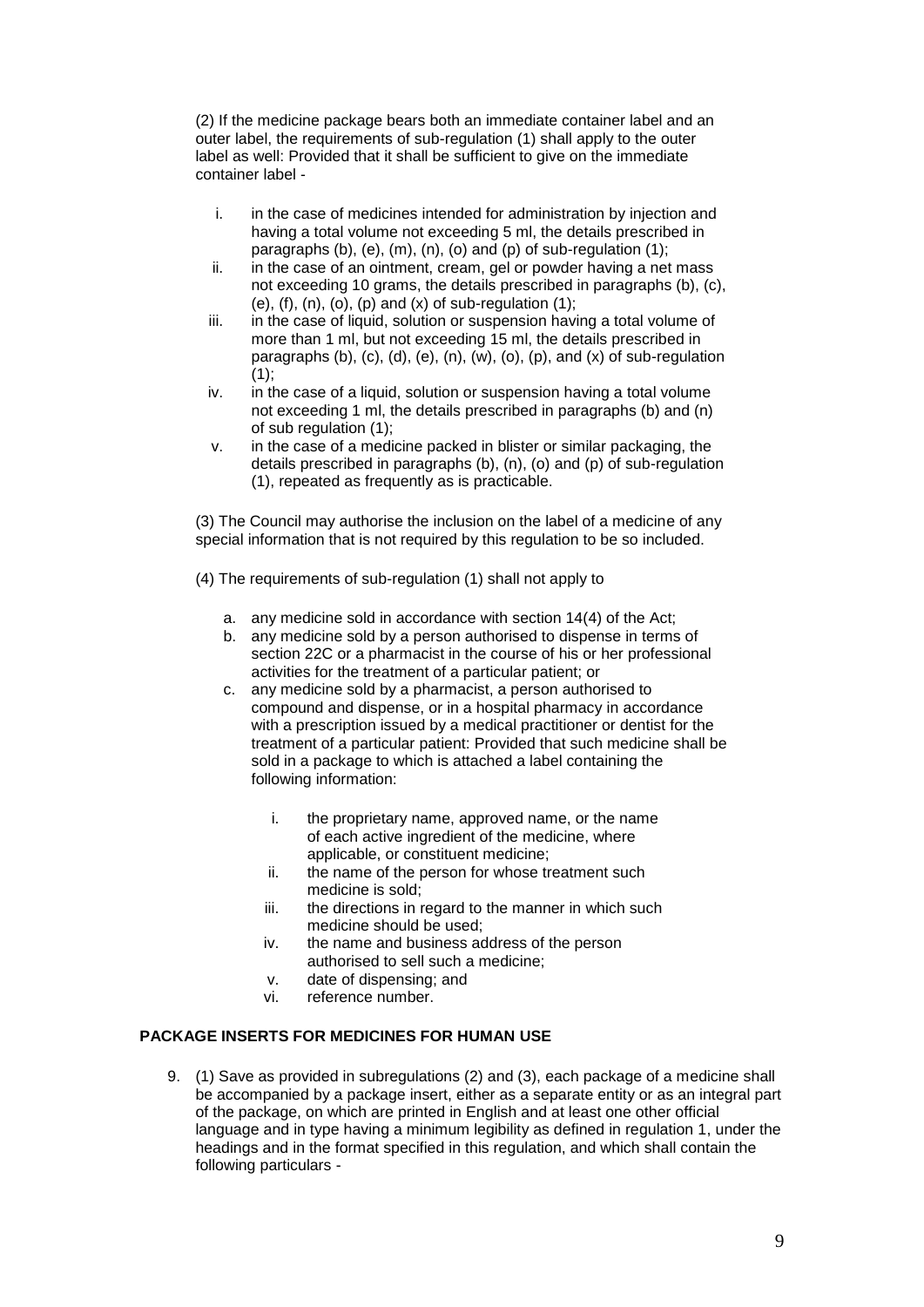- a. Scheduling status, i.e the scheduling status of the medicine as determined from time to time by the Minister;
- b. Proprietary name and dosage form;
- c. Composition, i.e
	- i. the approved name of each active ingredient and the quantity thereof contained in a dosage unit or per suitable mass or volume or unit of the medicine;
	- ii. the approved name and quantity of any bactericidal or bacteriostatic agent included in the medicine as a preservative , expressed as a percentage;
	- iii. the quantity of ethyl alcohol included in a preparation for oral or parenteral administration, if such quantity exceeds two per cent by volume;
	- iv. the words " contains TARTRAZINE" should the medicine contain such ingredient; and
	- v. in the case of a medicine, for oral administration, which contains or does not contain sugar, the warning: "contains sugar" or "sugar free", whichever is applicable.
- d. pharmacological classification, i.e. the category, the number and the description of the classification as stated in regulation 25;
- e. pharmacological action, i.e. a description of the pharmacological action of the medicine, and where applicable, under a sub-heading: Pharmacokinetics, pharmacodynamics; summary of clinical studies.
- f. Indications;
- g. Contra-indications;
- h. Warnings;
- i. Interactions;
- j. Pregnancy and lactation;
- k. Dosage and directions for use;
- l. Side effects and special precautions;
- m. Known symptoms of over dosage and particulars of its treatments;
- n. Identification;
- o. Presentation;
- p. Storage instructions that are practically formulated and which indicate storage temperatures;
- q. Registration number, i.e
	- i. the number allocated in terms of section 15 (6) of the Act; or
	- ii. in the case of a medicine the registration of which has been applied for, the reference number allocated to such application, followed by the expression " Act 101/1965"
- r. name and business address of the holder of the certificate of registration, or in case of a parallel imported medicine, the name and business address of the holder of the parallel importer permit;
- s. date of publication of the package insert: Provided that
	- i. if the Council decides that there is no applicable information to be furnished under a particular heading, such heading may be omitted with the approval of Council;
	- ii. the Council may on application authorise the deviation from the format and content of a package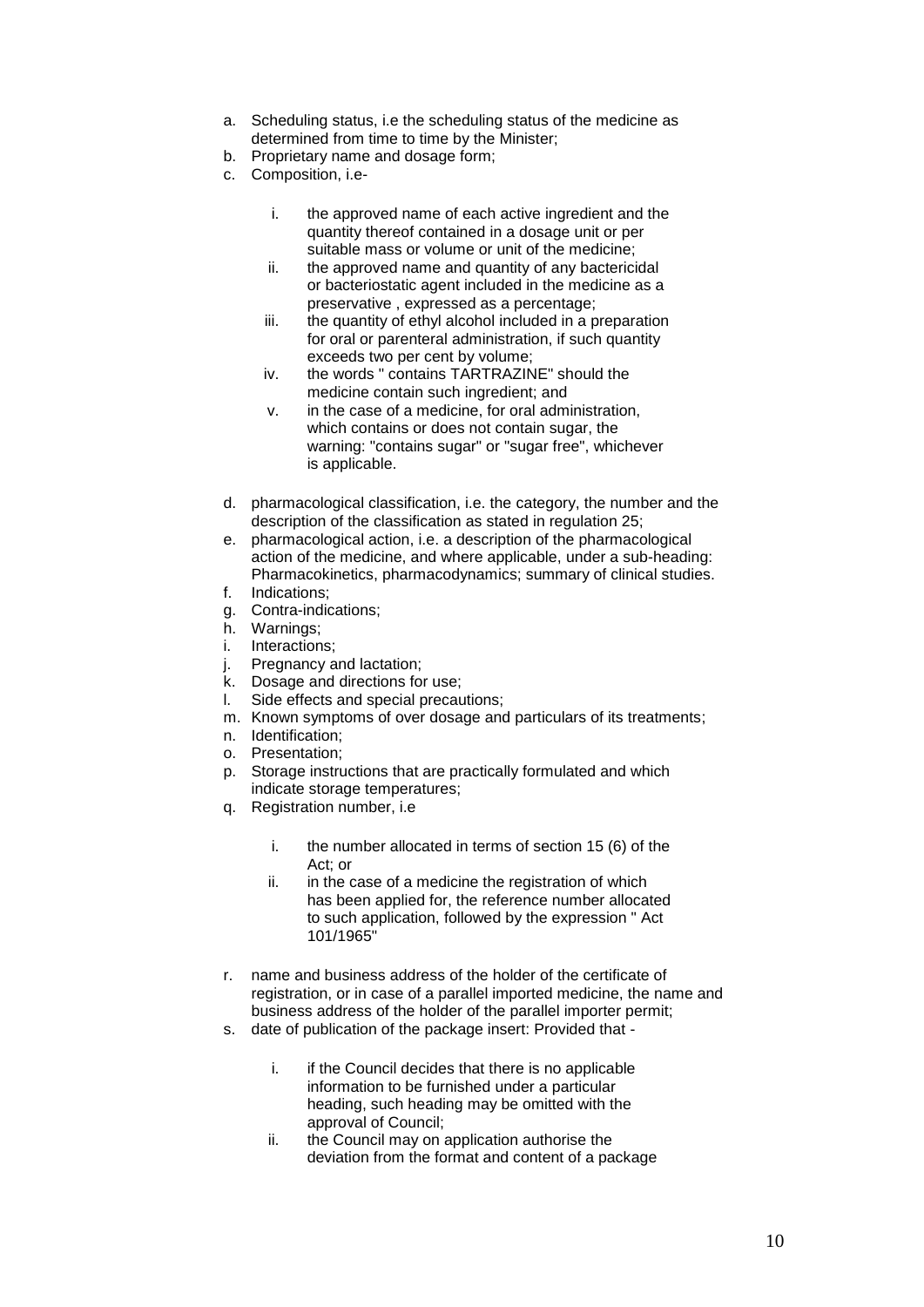insert prescribed as a condition of registration of a medicine;

- iii. the Council may on application authorise the inclusion on a package insert of any specified information not required by this regulation to be so included; and
- iv. the council may on application determine under a particular heading the information to be furnished in respect of an interchangeable multisource medicine.

(2) The requirements of subregulation (1) shall not apply in the case of medicines in respect of which exclusion from the operation the Act hasbeen granted by the Minister in terms of section 36 of the Act.

(3) The requirements of subregulation (1) shall not apply to -

- a. any medicine sold in accordance with the provisions of section 14  $(4)$ :
- b. any medicine compounded and/or sold by a medical practitioner. dentist, pharmacist or any other person who is authorised to dispense medicines in the course of his or her professional activities for the treatment of a particular patient;
- c. any medicine sold by a pharmacist or by a hospital pharmacy in accordance with a prescription issued by a medical practitioner or dentist for the treatment of a particular patient.

(4)Nothing contained in subregulation (2) and (3) shall be construed as prohibiting the inclusion of a package insert in the medicine.

(5) The council may withdraw any indication if it is of the opinion that the risk and benefit profile of the medicine for the approved indications for which they have been registered is not in the public interest.

# **PATIENT INFORMATION LEAFLET**

- 10. (1) Each package of a medicine shall have a patient information leaflet that must contain the following information with regard to the medicine in at least English and one other official language:
	- a. Scheduling status;
	- b. proprietary name and dosage form;
	- c. the composition of the medicine i.e information contemplated in regulation 9(1)(c);
	- d. the approved indications and use;
	- e. instructions before taking the medicine, which include
		- i. contra-indications;
		- ii. precautions;
		- iii. warnings e.g. concerning sedative properties of the medicine or risks involved with sudden withdrawal of the medicine;
		- iv. interactions;
		- v. the following general statements:

"If you are taking medicines on a regular basis, using the medicine at the same time with another medicine may cause undesirable interactions. Please consult your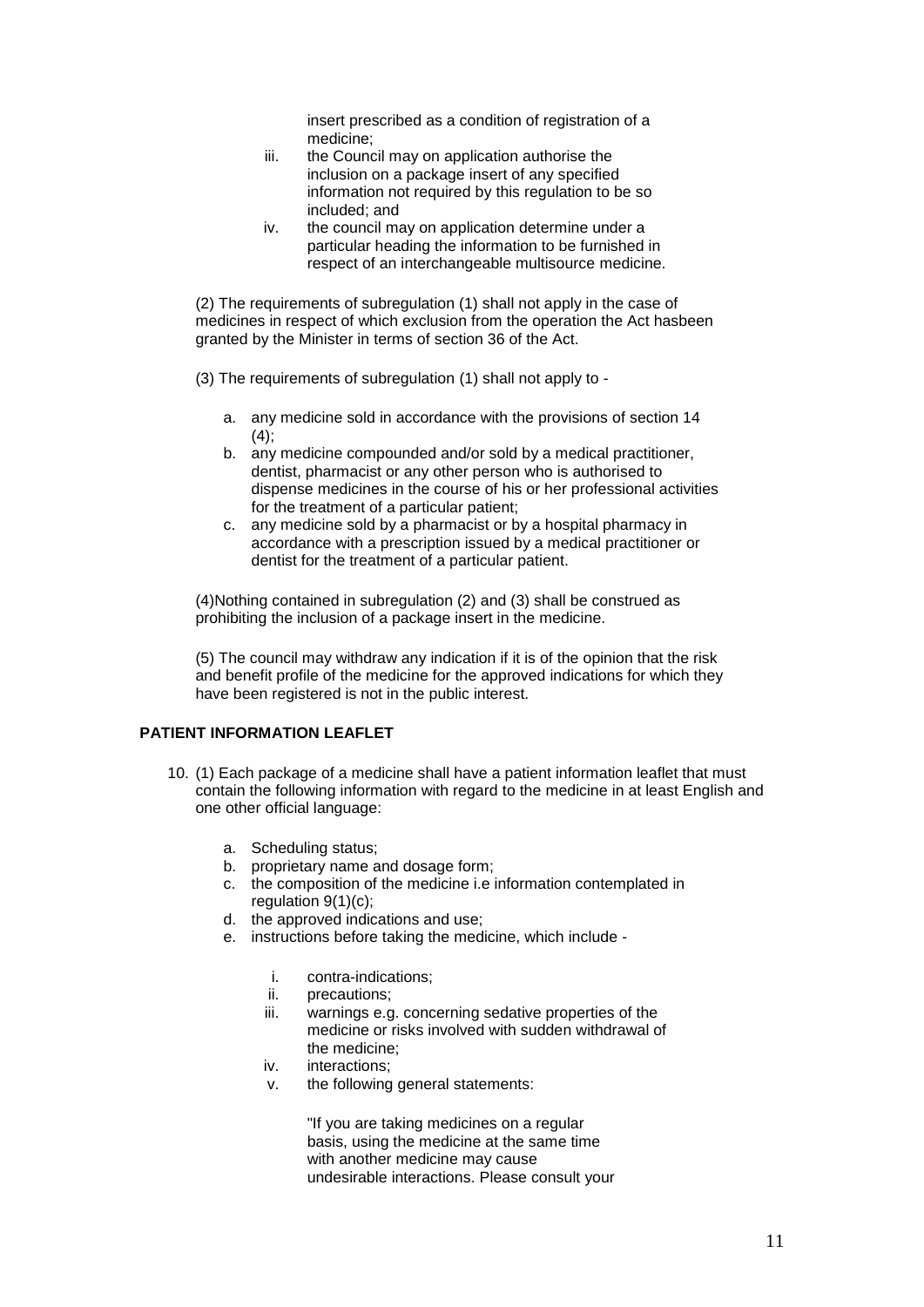doctor, pharmacist or other health care professional for advice."

"If you are pregnant or breast feeding your baby while taking this medicine please consult your doctor, pharmacist or other health care professional for advice. "

f. instructions on how to take the medicine, including the following statements:

"Do not share medicines prescribed for you with any other person. "

"In the event of over dosage, consult your doctor or pharmacist. If neither is available, contact the nearest hospital or poison control centre";

g. side effects, including the following general statement:

"Not all side-effects reported for this medicine are included in this leaflet. Should your general health worsen while taking this medicine, please consult your doctor, pharmacist or other health care professional for advice";

h. storage and disposal information, including the following general statement:

"store all medicines out of reach of children."

- i. presentation, which includes the number, volume or mass per package unit and a description of the packaging material, e.g. bottle, blister pack, etc;
- j. identification of the medicine, i.e. the description of its physical appearance as tablet, capsule, etc;
- k. registration number of the medicine;
- l. the name, business address and telephone number of the holder of the certificate of registration; and
- m. the date of publication of the patient information leaflet;

(2) The Council may authorise a deviation from sub-regulation (1)

(3) A person dispensing or administering a medicine must ensure that a patient information leaflet is made available at the point of such dispensing or administration.

(4) The council may, on application, in respect of an interchangeable multisource medicine determine additional information to be furnished under a particular heading.

# **PRESCRIPTION BOOK**

- 11. (1) A prescription book or other permanent record in respect of schedule 2, 3, 4, 5 and 6 medicines or substances shall be kept on all premises where prescribed medicines are dispensed or sold and shall contain the following details:
	- a. the name of the medicine or scheduled substance;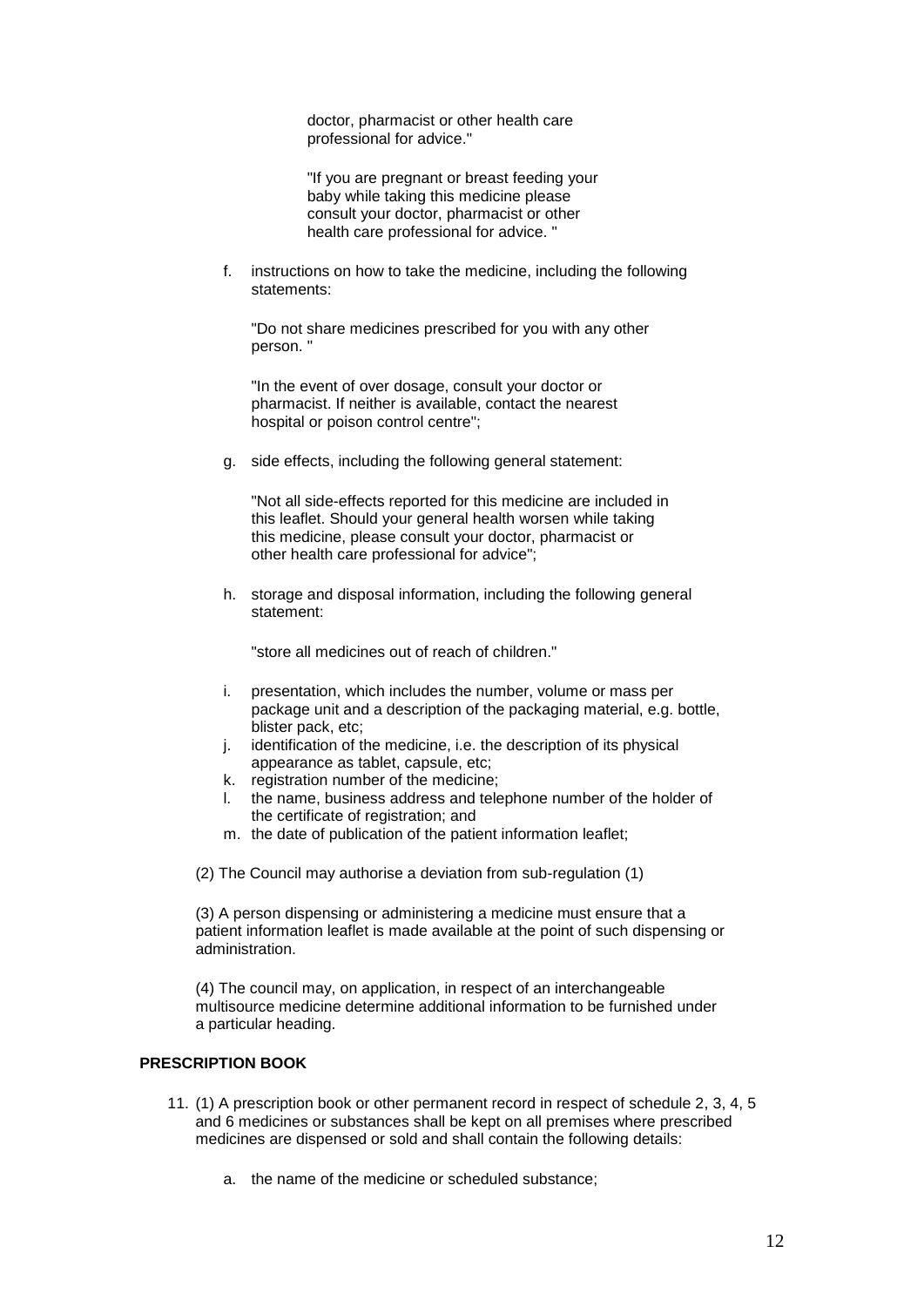- b. the date on which the prescription was dispensed;
- c. the dosage form and quantity of the medicine or scheduled substance;
- d. the name and address of the patient, or, in the case of a prescription issued by a veterinarian, the name and address of the person to whom the medicine or scheduled substance was sold;
- e. where applicable the name of the medical practitioner, dentist, veterinarian or any other authorised person who issued the prescription; and
- f. prescription reference number.

(2) In the case of Schedule 1 medicine sold without a prescription in terms of section 22A(4) of the Act, the following shall be recorded:

- a. the name of the person to it was sold;
- b. its name and quantity; and
- c. the name of the pharmacist or intern pharmacist or pharmacist assistant who sold it.

(3) A prescription record shall be retained at the business address of the seller for a period of at least five years after the date of the last entry made therein.

(4) The manufacturer or wholesaler shall keep a record of Schedule 2, 3, 4 and 5 medicines and substances in the form of invoices that will reflect:

- a. the date and transaction of every sale;
- b. the name of the medicine;
- c. the name and address of every purchaser;
- d. the quantities sold;
- e. the batch number; and
- f. the price at which the medicine was sold.

(5) A record referred to in subregulation (4) shall be kept for a period of five years from the date of sale.

# **IMPORTATION OF MEDICINES INTO THE REPUBLIC**

- 12. (1) No person shall import any medicine or scheduled substance, including medicines imported in terms of section 15C of the Act, read together with regulation 7, into the Republic except through one of the following ports of entry:
	- a. Cape Town Airport or harbour;
	- b. Port Elizabeth Airport or harbour;
	- c. Durban Airport or harbour; and
	- d. Johannesburg international airport

(2) A person can only import a medicine or scheduled substance if such person:

- a. is licensed in terms of the Act to import medicines; and
- b. in the case of unregistered medicines, is authorised by the Council to import such unregistered medicines.

# **TRANSMISSION OF MEDICINES THROUGH THE REPUBLIC**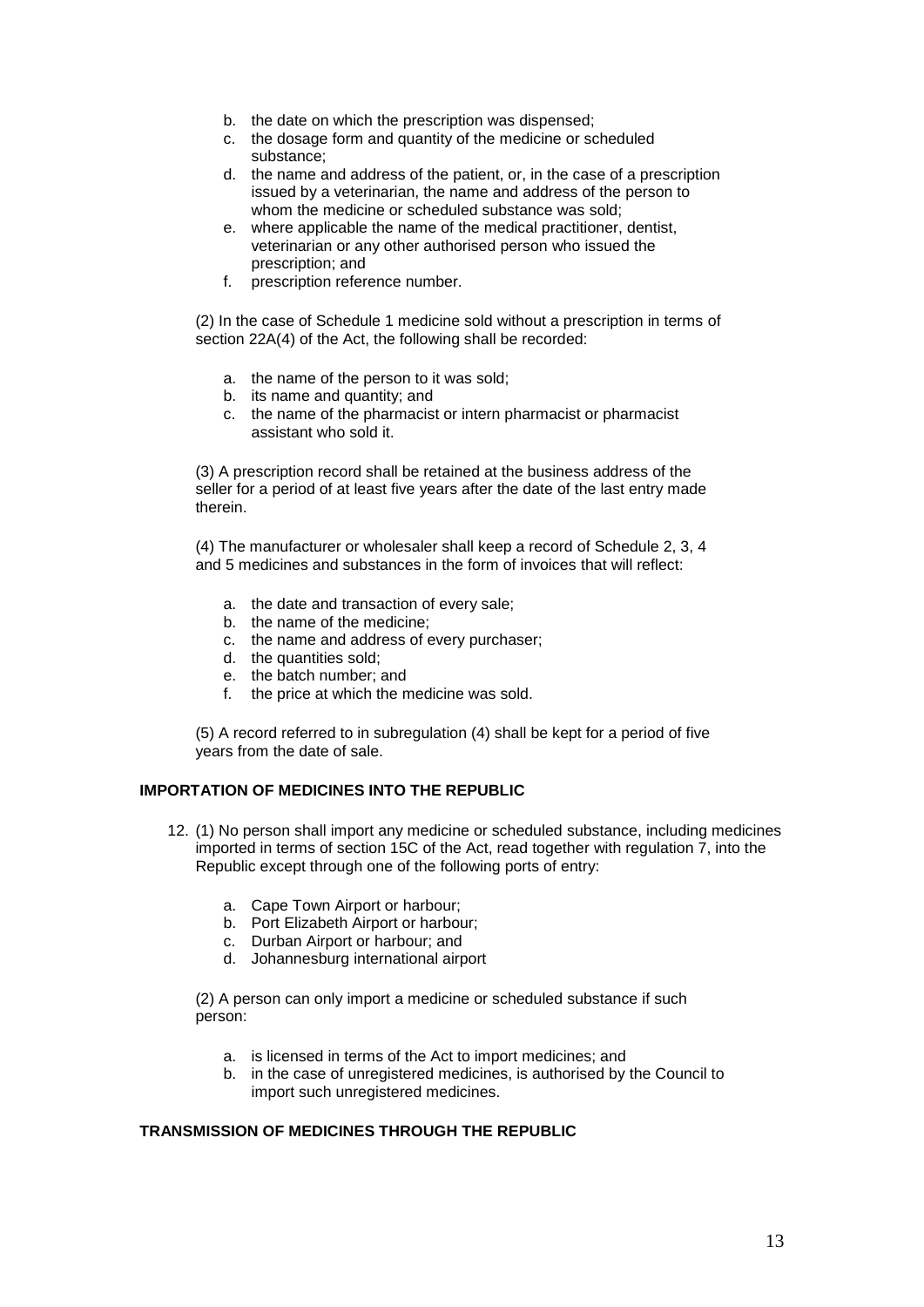- 13. (1) Medicines, scheduled substances and mixtures containing scheduled substances that are transmitted through the Republic shall
	- a. while in the Republic be stored in a bonded warehouse which is registered with the Council; and
	- b. not be manipulated while in the bonded warehouse unless authorised by the Council.

(2) A bonded warehouse referred to in subregulation (1) must comply with good storage conditions as determined by the Council.

# **PERMITS IN TERMS OF SECTION 22A OF THE ACT**

14. (1) A medical practitioner or veterinarian desiring to be provided with a schedule 8 substance for the treatment or prevention of a medical condition in a particular patient, shall apply to the Director-General for a permit to use such substance.

(2) An application referred to in subregulation (1) shall contain at least the following information:

- a. name and address (both physical and postal) of applicant;
- b. identification number of the applicant;
- c. registration number of the applicant with statutory council;
- d. qualifications of the applicant;
- e. telephone and facsimile numbers of applicant
- f. purpose for which the application is made;
- g. in the case of a medical practitioner, the name and address of the patient, diagnosis, dosage and period of treatment; and
- h. in the case of a veterinarian, the name and address of the owner of the animal, diagnosis, dosage and period of treatment.

(3) A permit referred to in subregulation (1) may not be issued if the Director-General is of the opinion that the applicant is not capable of keeping or storing the substance in a manner so as to prevent the loss thereof.

(4) An analyst or researcher, desiring to be provided with a Schedule 6 or Schedule 7 substance for the purpose of education, analysis or research, shall apply to the Director-General for a permit to use such substance.

(5) An application referred to in subregulation (4) shall contain at least the following information:

- a. name and address (both physical and postal) of applicant;
- b. identification number of applicant;
- c. name and address of employer;
- d. qualifications of the applicant;
- e. telephone and facsimile numbers of applicant;
- f. particulars of the research project;
- g. address at which research will be undertaken;
- h. estimated duration of project;
- i. total quantity of scheduled substances to be kept in stock per annum;
- j. source of supply; and
- k. the place where and the manner in which the scheduled substances shall be stored safely.

(6) The Director-General may grant or refuse an application referred to in subregulation (4).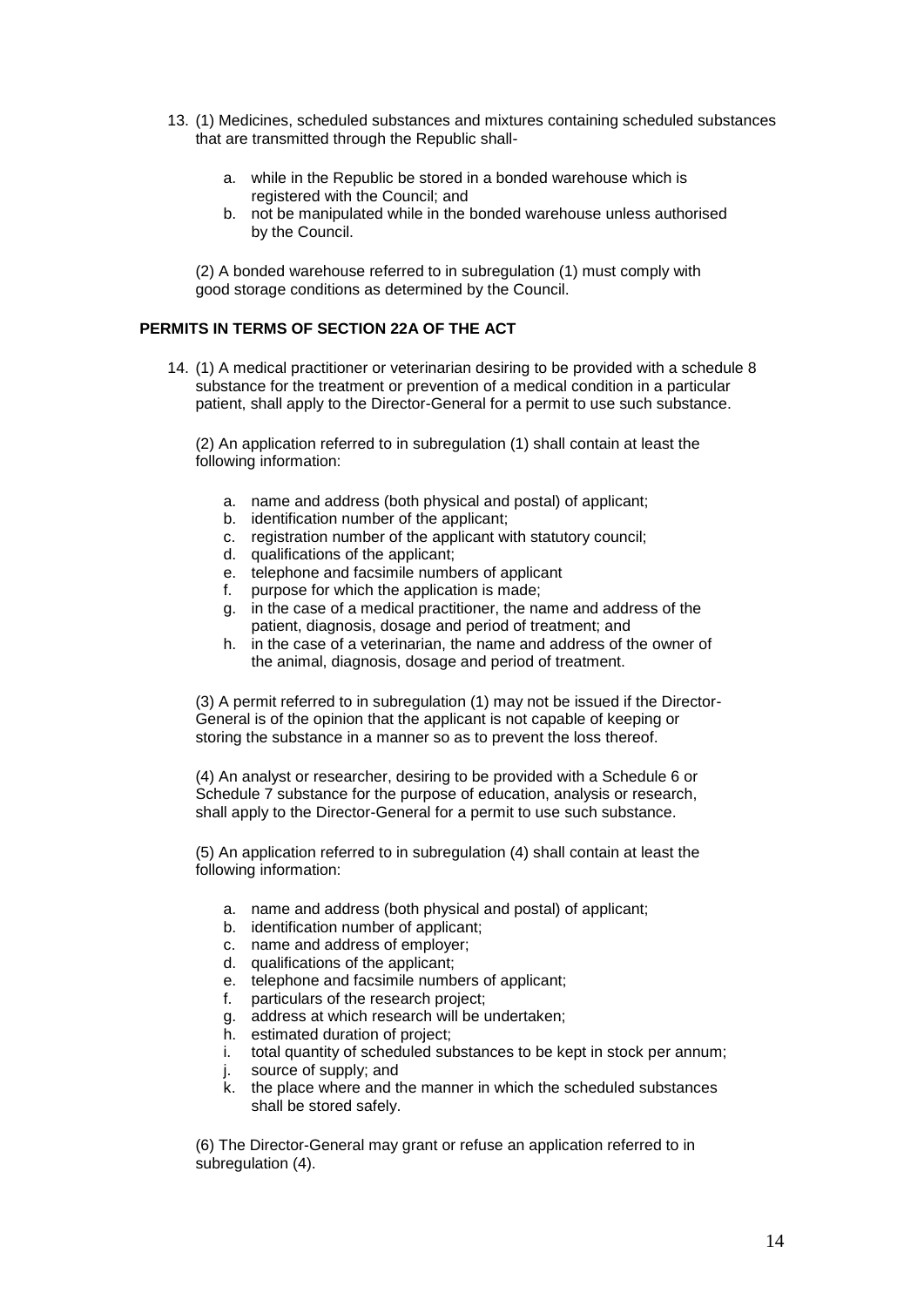(7) Any person desiring to manufacture a Schedule 6 substance, shall apply to Director General for a permit to manufacture such substance.

(8) An application referred to in subregulation (7) shall contain at least the following information:

- a. name and address (both physical and postal) of the applicant;
- b. registration number of applicant with the South African Pharmacy Council;
- c. a certified copy of a manufacturing licence issued by the Council;
- d. telephone and facsimile numbers of applicant;
- e. address at which manufacturing is to be undertaken; and
- f. estimated quantity of Schedule 6 substance that will be manufactured.

(9) Any person desiring to manufacture, use or supply a Schedule 5 or Schedule 6 substance for other than medicinal purposes, shall apply to the Director-General for a permit to manufacture such substance.

(10) An application referred to in subregulation (9) shall contain at least the following information:

- a. name and address (both physical and postal) of applicant;
- b. identification number of the applicant;
- c. registration number of the applicant with a statutory council;
- d. qualification of the applicant;
- e. telephone and facsimile numbers of applicant; and
- f. purpose for which the application is made.

(11) A medical practitioner or veterinarian shall not be authorised to administer a scheduled substance or medicine for other than medicinal purposes for administration outside any hospital for the satisfaction or relief of a habit or craving unless he or she complies with the conditions as determined by the Director-General.

(12) The Director-General may issue a permit referred to in subregulation (9) only after consultation with the Drug Advisory Board and the Council.

(13) The medical practitioner or veterinarian referred to in this regulation is subject to regular inspections in terms of the Act.

(14)The permit may be withdrawn, revoked or suspended by the Director-General if the person issued with such a permit fails to comply with the conditions or requirements for issuing the permit.

#### **IMPORTATION OR EXPORTATION OF SPECIFIED SCHEDULE 5, SCHEDULES 6, 7 AND 8 SUBSTANCES**

15. (1) Any person desiring to import or export specified schedule 5, Schedules 6, 7 or 8 substances shall apply to Director-General for a permit to import or export such substances.

(2) An application referred to in subregulation (1) shall contain at least information referred to in regulation 14(2)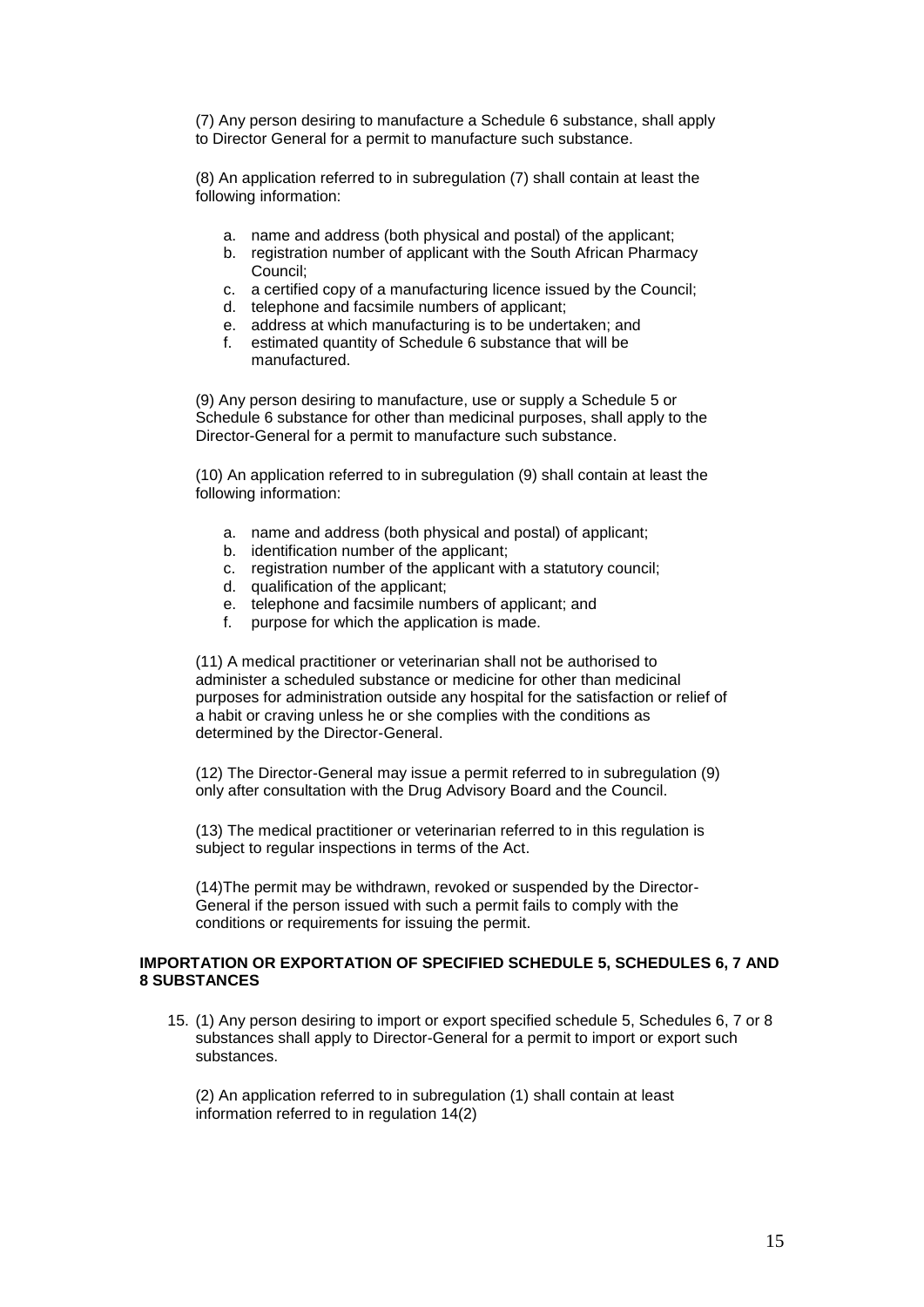(3) The applicant must submit with the application a certified copy of the permit for importation issued by the country to which the substance is to be exported.

(4) A permit issued in terms of subregulation (1) shall be valid for a period of six months.

## **POSSESSION OF SPECIFIED QUANTITIES OF SCHEDULED SUBSTANCES FOR PERSONAL MEDICINAL USE BY PERSONS ENTERING OR DEPARTING FROM THE REPUBLIC**

16. (1) Notwithstanding regulation 12 and subject to subregulation (3) any person entering or departing from the Republic may be in possession, for personal medicinal use, of a quantity of a Schedule, 3, 4, 5 or 6 substance, which shall not exceed a quantity required for use for a period of one month.

(2) A person referred to in subregulation (1) must have -

- a. a valid prescription for such Scheduled substance or medicine; or
- b. a certificate by an authorised prescriber or a person dispensing such Scheduled substance or medicine to the effect that the Scheduled substance or medicine concerned including its quantity was prescribed for the person including the name and address of such authorised prescriber; and
- c. his or her particulars of residence in the Republic, in the case of the person entering the Republic,recorded at the port of entry.

# **INFORMATION TO BE FURNISHED ANNUALLY TO THE DIRECTOR-GENERAL BY THE HOLDER OF A PERMIT**

- 17. (1) A person issued with a permit in terms of regulation 15 shall furnish the Director-General with the following information with regard to the substances referred to in that regulation:
	- a. the quantity of the substance, as a raw material or as contained in a preparation, which was held in stock on 1 January of the preceding calendar year;
	- b. the quantity of such substance acquired during the preceding calendar year by
		- i. importation of the substance, as a raw material or as contained in a preparation;
		- ii. local production of the raw material;
		- iii. local purchasing of the raw material, in which case the name of the supplier shall also be furnished;
	- c. the quantity of such substance, as a raw material or as contained in a preparation, which was disposed of during the preceding year through exportation or other means;
	- d. the quantity of such substance used during the preceding calendar year in the production of any other Schedule 6 or Schedule 7 substance or a specified substance referred to in section 22A(12)(a)(ii) and (iii) of the Act;
	- e. the quantity of such substances and preparations containing such substances remaining in stock on 31 December of the preceding year.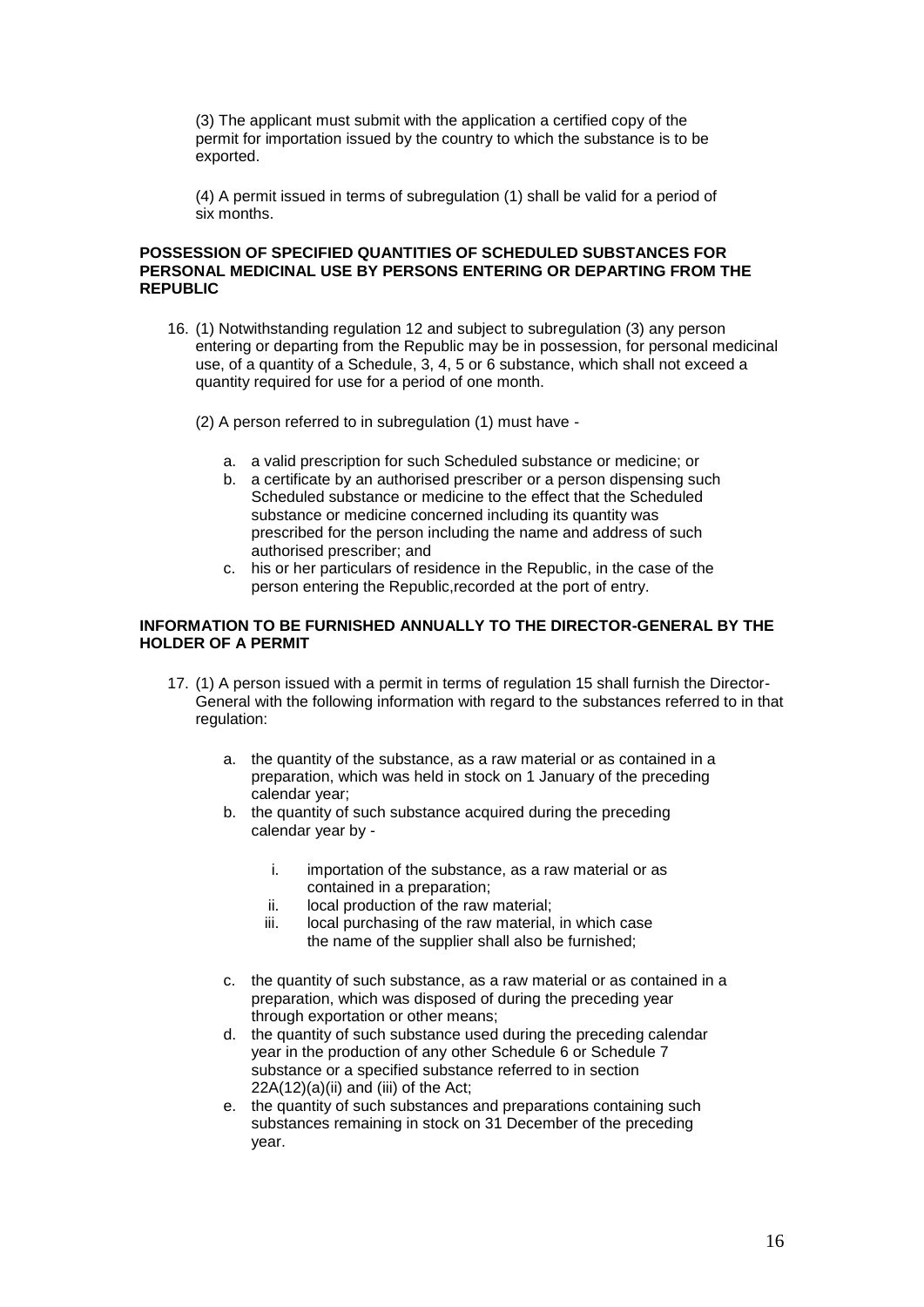(2) The information referred to in sub-regulation (1) shall comply with the following requirements:

- a. quantities shall be expressed in metric units or as a percentage of the relevant substance;
- b. in the case of opium and any preparations containing opium, quantities shall be expressed in terms of opium containing 10 per cent of anhydrous morphine;
- c. preparations not obtained directly from opium but from a mixture of opium alkaloids shall be expressed in terms of morphine;
- d. quantities of coca-leaves shall be expressed in terms of coca-leaves containing 0,5 percent of cocaine; and
- e. where stocks are held or manufacture has been undertaken on behalf of another person, this fact shall be indicated.

# **LICENCE TO DISPENSE OR COMPOUND AND DISPENSE MEDICINES**

18. (1) As contemplated in section 22C(1) of the Act, a medical practitioner, dentist or any other person registered in terms of the Health Professions Act, 1974 (Act No. 56 of 1974), practitioner or nurse desiring to dispense or compound and dispense medicines shall apply to the Director-General for a licence to dispense or compound and dispense medicines.

(2) An application referred to in subregulation (1) shall be accompanied by an application fee as determined by the Director-General.

- (3) The application shall contain at least the following information:
	- a. the name and both residential and business addresses (both physical and postal) of the applicant;
	- b. the exact location of the premises where compounding and/or dispensing will be carried out;
	- c. proof of completion of a supplementary course contemplated in section 22C(2) of the Act;
	- d. telephone and fax numbers of the applicant, where available;
	- e. proof of registration with the relevant statutory council;
	- f. proof of publication of the notice contemplated in subregulation (5);
	- g. motivation, as to the need for a licence in a particular area;
	- h. any other information that the Director-General may require; and
	- i. proof of ability to supply a patient information leaflet.

(4) In considering an application referred to in subregulation (1), the Director-General shall have regard to the following:

- a. the existence of other licensed health facilities in the vicinity of the premises from where the compounding and dispensing of medicines is intended to be carried out;
- b. representations, if any, by other interested persons as to whether a licence should be granted or not;
- c. the geographic area to be served by the applicant;
- d. the estimated number of health care users in the geographic area referred to in paragraph (c);
- e. demographic considerations including disease patterns and health status of the users to be served; and
- f. any other information that he or she deems necessary.

(5) At the same time when an application referred to in subregulation (1) is made, the applicant must also give notice by publication in a newspaper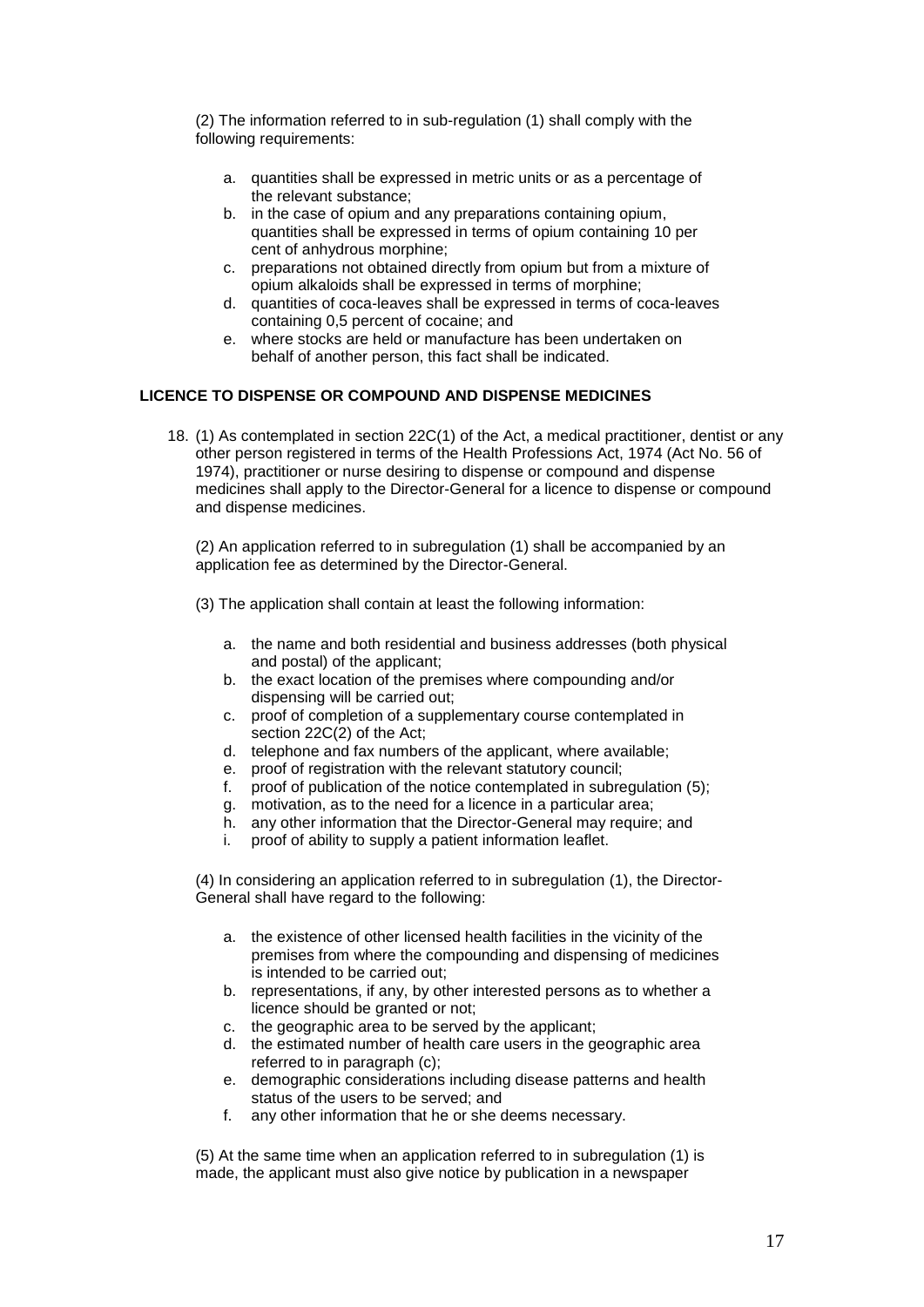circulating in the area where the applicant intends to conduct his or her practice of his or her intention to apply for a licence.

(6) Any person may support or oppose an application referred to in subregulation (1) by making written representations to the Director-General within 30 days of publication of the notice contemplated in subregulation (5).

(7) A person referred to in subregulation (1) who has been issued with a licence shall:

- a. keep sales records either in hard copy or electronically relating to medicines compounded and dispensed for a period of 5 years from the date of sale;
- b. ensure that the dispensary and any premises where medicines are kept are suitable for dispensing or compounding and dispensing in accordance with good pharmacy practice**;**
- c. keep the medicines under the manufacturer's recommended storage conditions as specified on the medicines label and or package insert;
- d. not pre-pack medicines at the premises unless authorised to do so by the Director-General and in terms of regulation 33(a)(ii);
- e. label medicines properly with the name of the patient and a reference number linking the patient to a patient record;
- f. not compound and dispense medicines to patients unless the sale is preceded by a proper diagnosis and a prescription for a particular patient;
- g. not keep expired medicines on the premises other than in a demarcated area in a sealed container clearly marked: EXPIRED MEDICINES and such expired medicines shall be destroyed in terms of regulation 27;
- h. secure the premises where the compounding and dispensing is carried out whenever he or she is not physically present at those premises;
- i. in the event of a recall of a medicine, withdraw the medicine;
- j. conspicuously display the licence in the premises referred to in paragraph(b); and
- k. comply with the conditions of his or her licence.

(8) For the purposes of this regulation, "compounding and dispensing" does not refer to a medicine requiring preparation for a once-off administration to a patient during a consultation.

# **LICENCE TO MANUFACTURE, ACT AS A WHOLESALER OR DISTRIBUTE MEDICINES**

19. (1) A person referred to in section 22C(1)(b) of the Act-

- a. must prior to commencing business as such
	- i. apply to the Council for a licence to manufacture, import or export, act as wholesaler or distribute medicines, Scheduled substances or medical devices;
	- ii. appoint, and designate as such a pharmacist who will control the manufacturing or distribution of medicines, Scheduled substances or medical devices;
	- iii. appoint and designate a natural person who resides in the Republic, who shall be responsible to Council for compliance with the Act;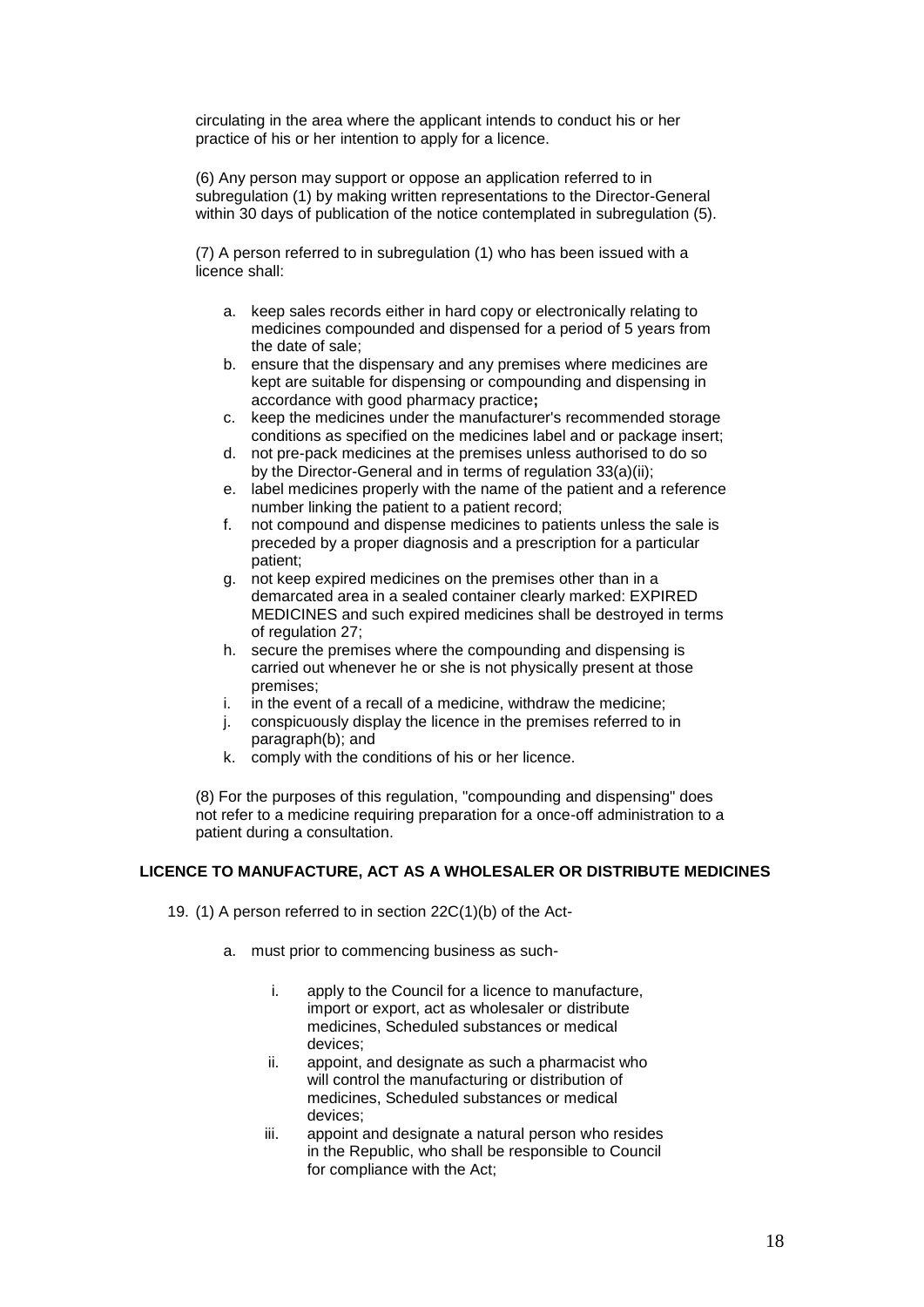- b. must submit to the registrar an application, on a form approved and provided by the Council, for a licence as contemplated in subregulation (1) (a) (i);
- c. must as part of the application in sub-regulation (1)(b) provide acceptable documentary proof of:
	- i. the particulars of the owner of the business;
	- ii. registration of the responsible pharmacist;
	- iii. qualifications of staff to manufacture, store, distribute and sell medicines, Scheduled substances or medical devices in terms of the Act;
	- iv. the ability to comply with good manufacturing or distribution practices as determined by Council, which must include:
		- aa. a copy of a local area plan of the location of the business premises indicating all adjacent properties and the nature of the business being carried on, on such properties;
		- bbb. a floor plan of the building in which the business premises are situated;
		- cccc. a plan of the actual layout of the business premises;
		- ddddd. an inventory of equipment to be used in conducting the business;
		- eeeeee. a manual of procedures and practices to be implemented to ensure the safety, efficacy and quality of medicines, or Scheduled substances or medical devices to be manufactured or distributed and sold;
- d. must specify the medicines, Scheduled substance or medical devices to be manufactured or distributed and sold;
- e. must pay the application and inspection fees as determined by the Council.

(2) The registrar may give the person referred to in sub-regulation (1) written notice to furnish the Council with such additional documentation or information as the Council may require, within a reasonable time, specified in the notice.

(3) The Council must inspect the business premises specified in the application.

(4) If the Council is satisfied that:

a. the person referred to in subregulation (1)complies with the prescribed requirements;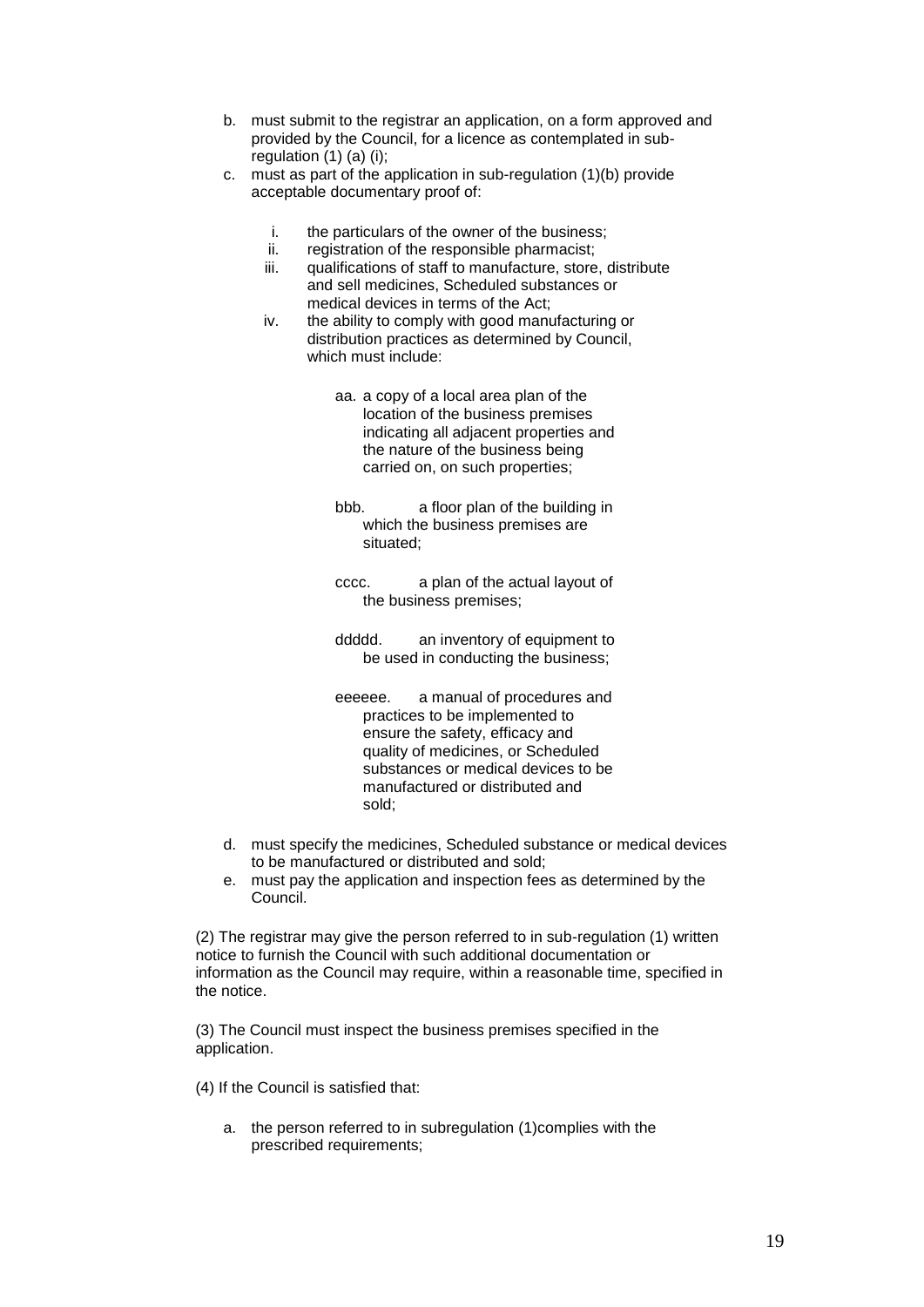- b. the application for a licence to manufacture, act as wholesaler, or distribute medicines, Scheduled substances, or medical devices complies with the prescribed requirements;
- c. the applicant is able to comply with good manufacturing or distribution practices, then the Council must approve, with or without conditions, the application and issue such person with a licence.

(5) The registrar must:

- a. keep a separate register for each of the categories of licensees referred to in sub-regulation (1)(a)(i); and
- b. enter the licence number, the name of the licensee and his or her physical and postal addresses, in such register.

(6)Notwithstanding the period of validity of the licence the licensee shall pay the annual fee for continued registration as determined by the Council.

(7)A licensee must notify the registrar in writing of any change to any of the particulars furnished in the application or entered in the register, which occurs after the issue of the licence.

(8)Any entry into the register which is proved to the satisfaction of the council to have been made in error or through misrepresentation or in circumstances not authorised by the Act, may be removed from the register.

(9)A person in respect of whose entry a removal as contemplated in subregulation (8) has been made, must be notified of such removal and any certificate issued in respect of the registration in question shall be deemed to be cancelled as from the date on which notice has so been given.

(10)The Council may direct the registrar to remove from the register the name of the licensee-

- a. who does not comply with the Act or the conditions of a licence;
- b. if the responsible pharmacist fails to control the manufacturing or distribution of medicines, Scheduled substances, or medical devices; and the licensee has failed to furnish written reasons within 21 days after the date upon which a notice is given of the Council's intention to remove the name of the licensee from the relevant register and to close such business why the licensee's name should not be removed or the business should not be closed: Provided that if the Council is of the opinion that it is in the interest of the public, it may dispense with the required notice.

# **PERIOD OF VALIDITY OF A LICENSE ISSUED IN TERMS OF REGULATIONS 18 AND 19 AND RENEWAL OF LICENCES**

20. (1) A licence issued in terms of regulation 18 shall be valid for a period of 3 years whereas a licence issued in terms of regulation 19 shall be valid for a period of 5 years from the date of issue.

(2) A licence referred to in subregulation (1) which has expired may be renewed upon application to the Director-General or the Council, as the case may be.

(3) An application referred to in subregulation (2) shall -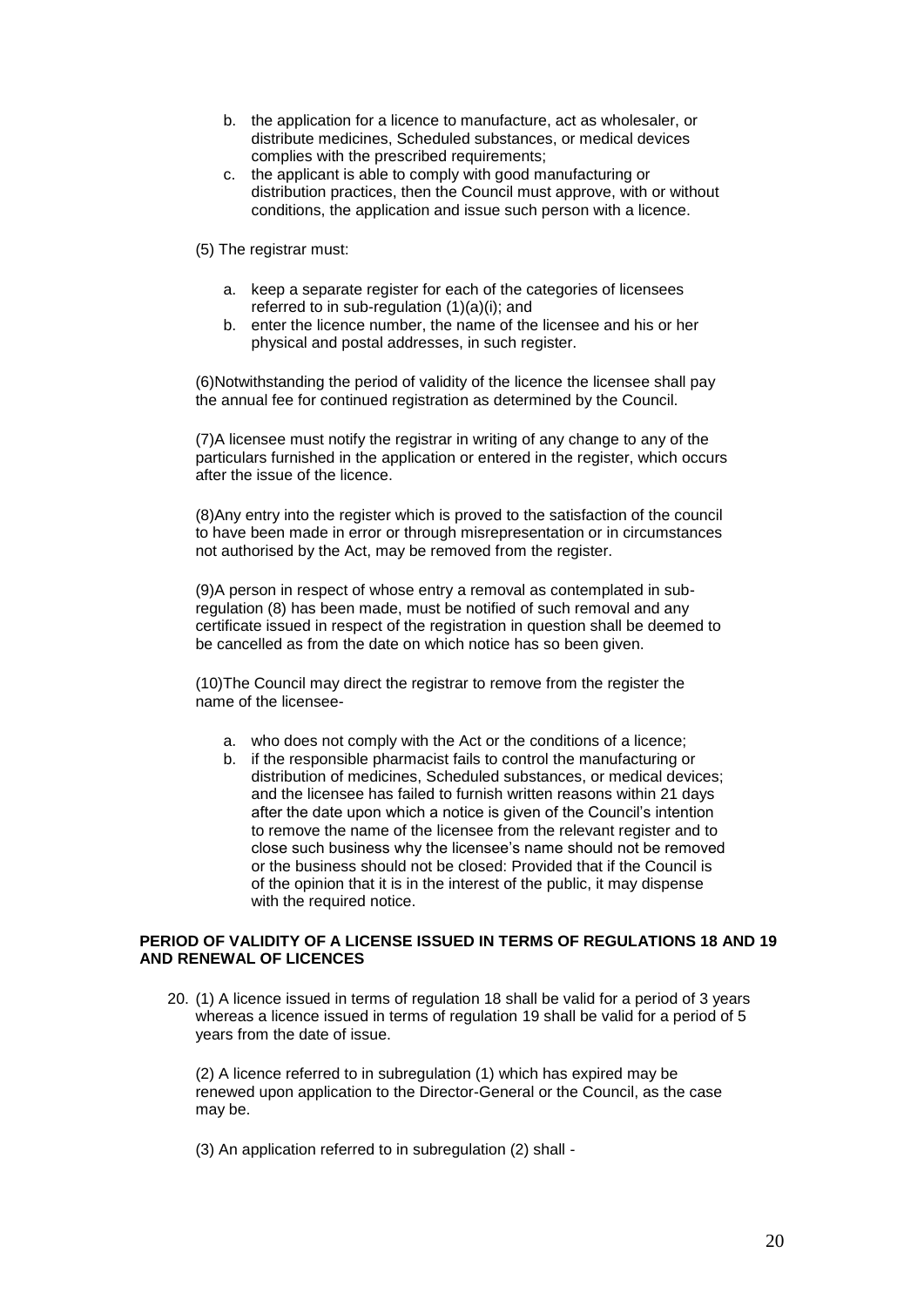- a. contain at least the information or documentation referred to in regulations 18(3) and 19(1)(c), as the case may be;
- b. be accompanied by a prescribed fee; and
- c. be made at least 90 days before the expiry of the existing licence.

# **APPEAL AGAINST THE DECISION OF THE DIRECTOR-GENERAL OR THE COUNCIL**

21. (1) An appeal to be lodged or representations to be made in terms of Section 24 of the Act shall be lodged or made within 30 days from the date on which the decision appealed against or in respect of which representations are made was communicated to the appellant or person making representations.

(2) In lodging the appeal or making representations, the appellant or person making representations shall send a notice by registered mail to the Minister or the Director-General, whatever the case may be, and-

- a. in the case of a decision of the Council, to the Registrar of Medicines, Medicines Control Council, Private Bag X828, Pretoria, 0001, or
- b. in the case of a decision of the Director-General, to the Director-General, Department of Health, Private Bag X828, Pretoria, 0001, stating the decision in respect of which representations are made.

(3) The notice referred to in sub-regulation (2) shall set out clearly and succinctly the basis for the appeal or representations.

(4) The Minister shall within 30 days of receipt of notice of appeal, appoint an appeal committee to decide the appeal.

(5) The Director-General shall within 15 days of receipt of the notice referred to in subregulation (2), submit such notice to the Minister and the Minister shall make a decision on the decision of the Director-General within 30 days from the date on which-

- a. the notice was received; or
- b. the consideration of the representations was completed; whichever is the later.

(6) The appeal committee -

- a. shall determine the procedure for its hearings;
- b. may, if it deems necessary call for oral evidence or argument or summon any person who
	- i. in its opinion may be able to give information concerning the subject of the appeal; or
	- ii. it believes has in his or her possession or under control any document which has a bearing on the subject of the appeal, to appear before it at a time and place specified in the summons, to be asked questions or to produce any document; and
- c. shall, if it calls for oral evidence or argument,
	- i. determine the date, time and place for the appeal and shall communicate these in writing to the appellant and the Council;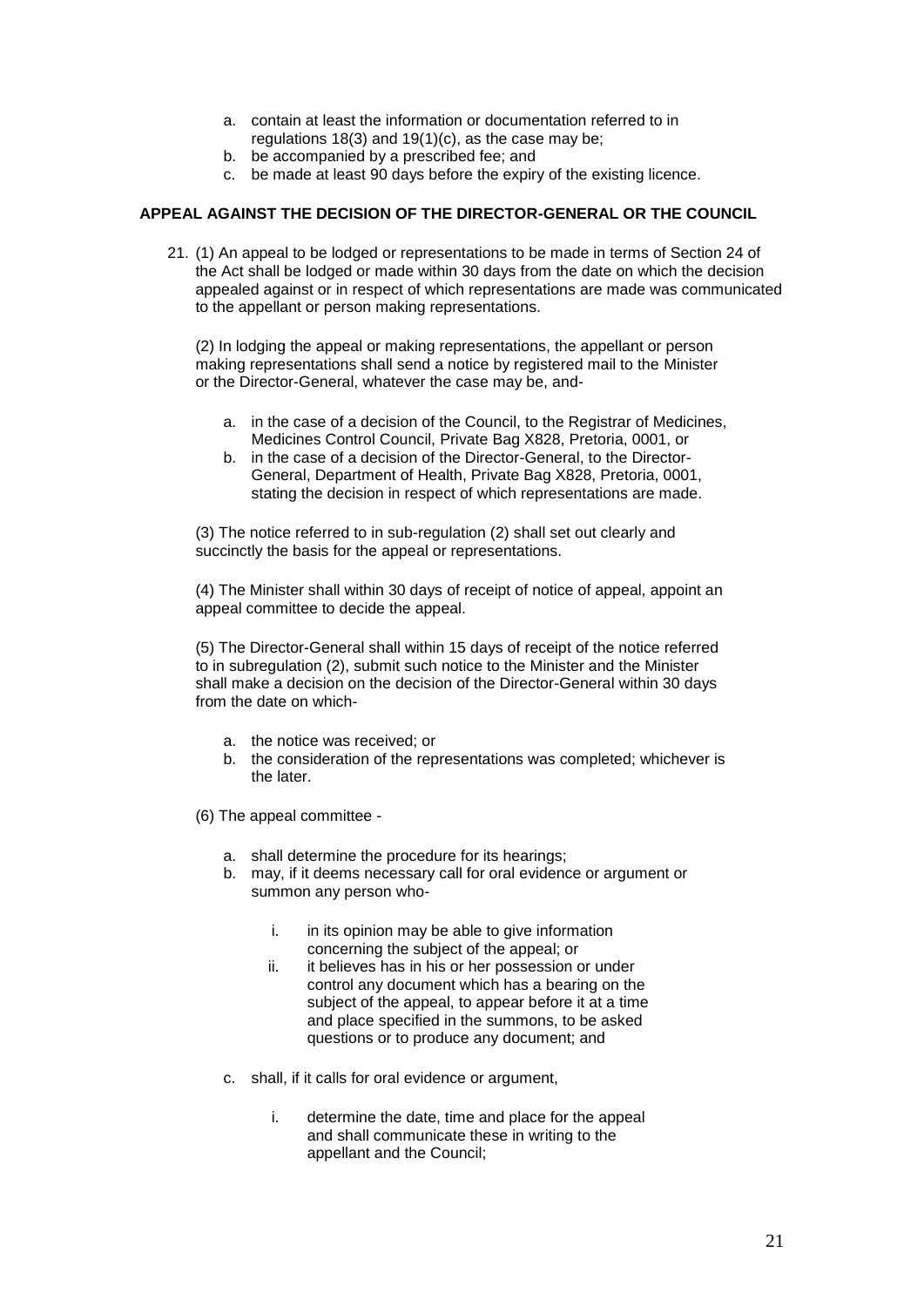ii. administer an oath to or accept an affirmation from any person called as a witness at the appeal..

(7) Persons appearing before the Appeal Committee may be represented by a legal practitioner.

(8) The appeal committee shall consider the appeal and make a decision in regard thereto within a period of 30 days from the date-

- a. on which it was appointed; or,
- b. when the appeal hearing was completed, whichever is the later.

# **APPLICATION FOR THE REGISTRATION OF A MEDICINE**

22. (1) Any person residing and doing business in the Republic may make an application for the registration of a medicine.

(2) The application referred to subregulation (1) shall include the particulars of the person with appropriate knowledge of all aspects of the medicine who shall be responsible for communication with the council.

(3) An application referred to in subregulation (1) shall be made on the appropriate form obtainable from the Registrar and shall be accompanied by:

- a. a properly completed screening form obtainable from the Registrar;
- b. a proposed label for use on the medicine;
- c. where applicable, a copy of the manufacturing licence together with the current Good Manufacturing Practice certificate from the regulatory authority of the medicine's country of origin;
- d. in the case of specified Schedule 5, Schedules 6, 7 and 8 substances, a certified copy of a permit to manufacture such substances;
- e. data on the safety, efficacy and quality of the medicine, whether positive or negative, as may be determined by the Council;
- f. proof of the existence of a manufacturing site, ie a Site Master File;
- g. any other information as the Council may determine; and
- h. an application fee.

(4) The information referred to in subregulation (3) shall be in English and at least one other official language.

(5) The application form referred to in subregulation (3) shall contain at least the following information:

- a. Particulars of the Applicant and the prospective holder of certificate of registration:
	- i. Name
	- ii. Business Address
	- iii. Postal Address
	- iv. Telephone Number
	- v. Fax Number
	- vi. e-mail address
	- vii. Contact details of the person referred to in subregulation (2)in the case of a juristic person.
- b. Particulars of a medicine: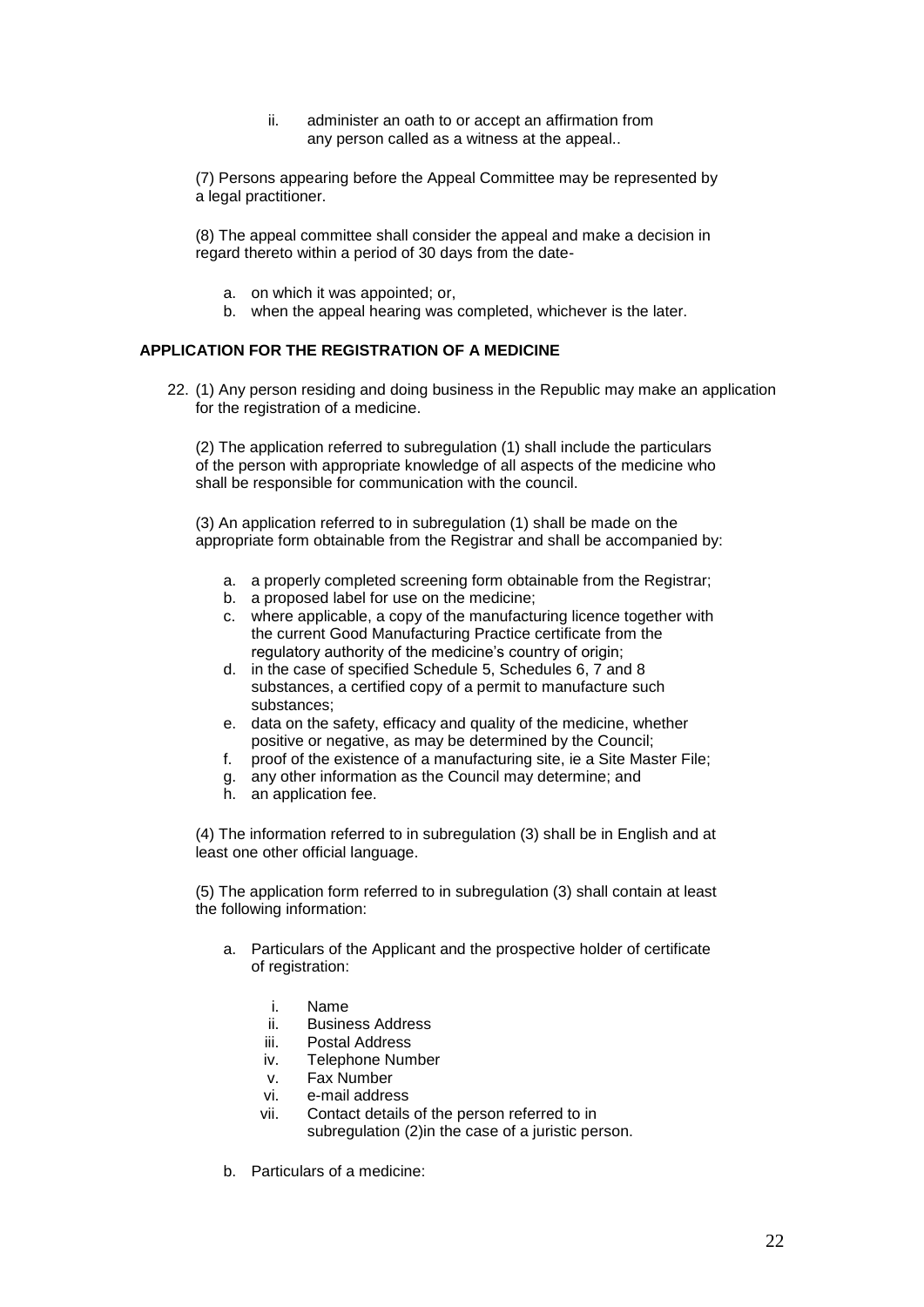- i. proprietary name
- ii. dosage form;
- iii. strength per dosage unit;
- iv. route of administration;
- v. country of origin and registration status outside the Republic;
- vi. category and pharmacological classification**;**
- vii. the name of the manufacturer(s); and
- viii. approved name.

(6) A medicine in respect of which an application for registration is made must comply with the technical requirements as determined by the Council.

(7) An application must be made in respect of each individual dosage form and strength of a medicine.

(8) In an instance where a medicine in respect of which an application is made is or was registered with any regulatory body outside the Republic, the following information in respect of such medicine must accompany the application:

- a. a copy of the certificate of registration;
- b. package insert;
- c. conditions of registration; and
- d. any other information as determined by Council.

(9) The provisions of this regulation shall, with the necessary changes, apply to the application for the registration of veterinary medicines.

# **INFORMATION THAT MUST APPEAR IN THE REGISTER FOR MEDICINES**

- 23. The medicines register must, in respect of any registered medicine, contain the following information:
	- a. the proprietary name of the medicine;
	- b. the registration number allocated to the medicine;
	- c. the approved name of each active ingredient of the medicine and the quantity thereof contained in a dosage unit or per suitable mass or volume or unit of the medicine;
	- d. the dosage form of the medicine, where applicable;
	- e. the name of the holder of the certificate of registration;
	- f. the name and address of the manufacturer(s) and the manufacturing facilities;
	- g. the name of the final product release control (FPRC);
	- h. the name of the final product release responsibility (FPRR);
	- i. the date of registration of the medicine; and
	- j. the conditions of registration of the medicine determined in terms of section 15(7) of the Act.

# **APPLICATION FOR AN AMENDMENT TO THE MEDICINES REGISTER**

24. (1) A holder of a certificate of registration may submit to the Registrar an application on a form as determined by Council to amend an entry made into the medicines register with regard to a particular medicine.

(2) The application referred to in subregulation (1) shall be accompanied by a prescribed fee and must contain the following information: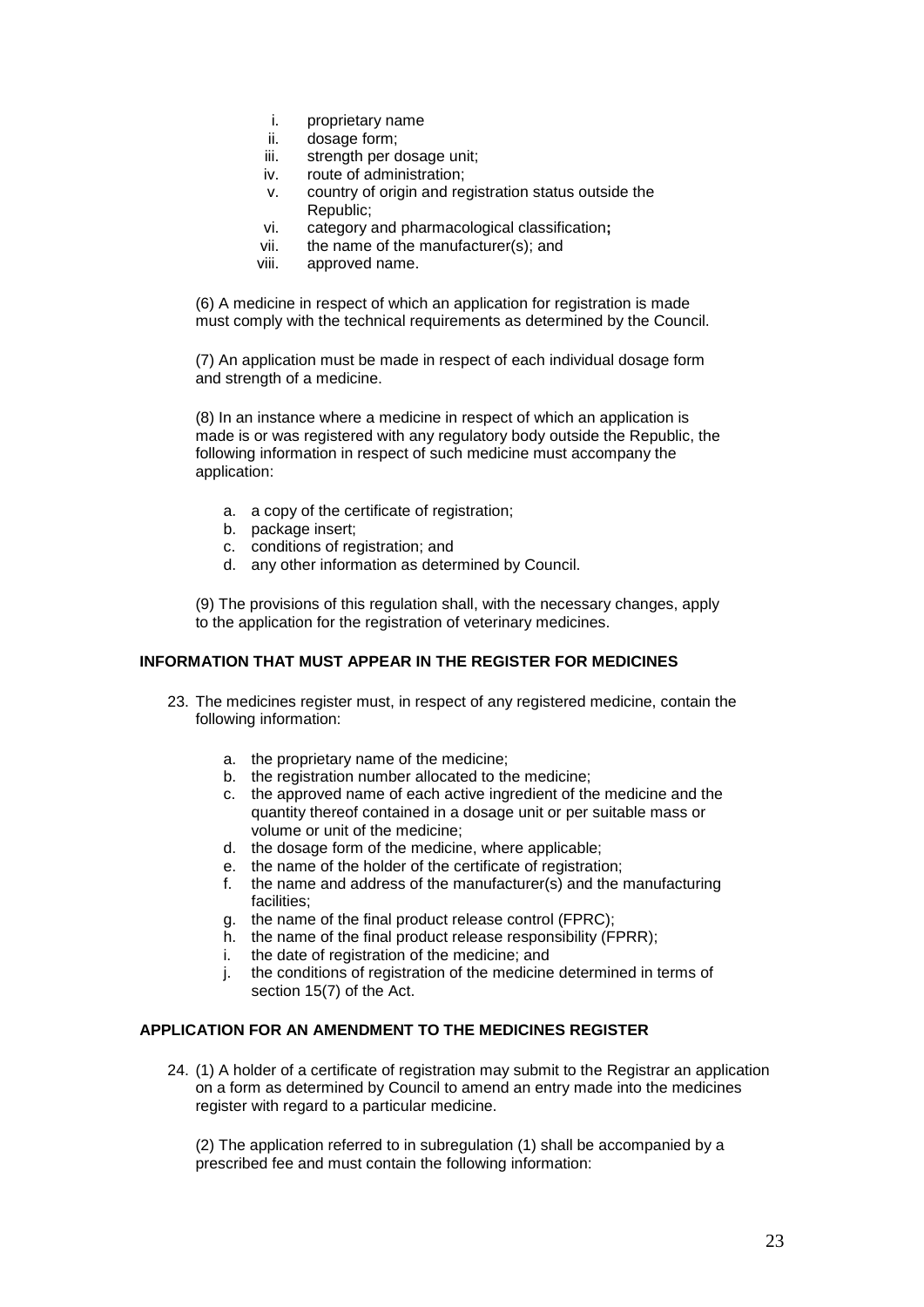- a. the registration number of the medicine;
- b. business address of the applicant;
- c. declaration by the applicant that the information furnished is complete and accurate;
- d. the details of the amendment applied for;
- e. any other information as determined by the Council; and
- f. the name of applicant.

# **CATEGORIES AND CLASSIFICATION OF MEDICINES**

25. (1) The following are the basic categories of medicines:

- a. Category  $A =$  Medicines which are intended for use in humans and which are, without manipulation, ready for administration, including packaged preparations where only a vehicle is added to the effective medicine;
- b. Category B = Medicines which can not normally be administered without further manipulation; and
- c. Category  $C =$  Medicines intended for veterinary use which are, without further manipulation, ready for administration, including packaged preparations where only vehicle is added to the effective medicine.

(2) Medicines in category A are subdivided into the following pharmacological classes:

## **1. Central nervous system stimulants**

- 1.1 Central analeptics
- 1.2 Psychoanaleptics (antidepressants)
- 1.3 Special antidepressant combinations
- 1.4 Respiratory stimulants
- 1.5 Hallucinogenic medicines and
- 1.6 Other central nervous system stimulants

# **2. Central nervous system depressants**

- 2.1 Anaesthetics
- 2.2 Sedatives, hypnotics
- 2.3 Barbiturates
- 2.4 Non-barbiturates
- 2.5 Anticonvulsants, including anti-epileptics
- 2.6 Tranquillisers
	- 2.6.1 Phenothiazines and their derivatives
	- 2.6.2 Rauwolfia: Alkaloids and combinations
	- 2.6.3 Diphenylmethane and its derivatives
	- 2.6.4 Alkyl diols and their derivatives
	- 2.6.5 Miscellaneous structures

2.7 Antipyretics or antipyretic and anti-inflammatory analgesics

- 2.8 Analgesic combinations
- 2.9 Other analgesics
- 2.10 Centrally acting muscle relaxants and
- 2.11 Other central nervous system depressants.

# **3. Connective Tissue Medicines**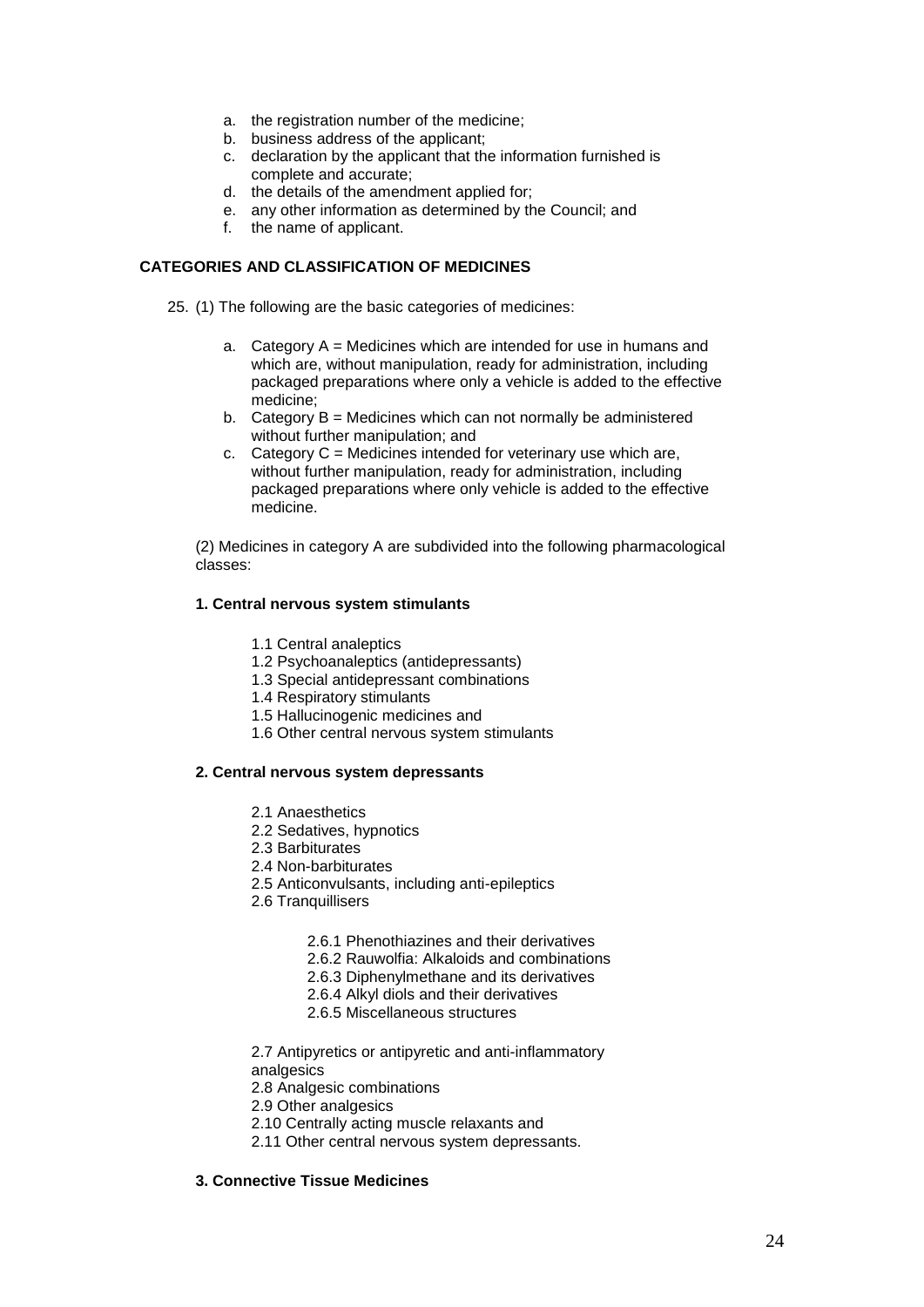- 3.1 Antirheumatics (anti-inflammatory agents)
- 3.2 Non-hormonal preparations
- 3.3 Anti-gout preparations
- 3.4 Combinations with corticosteroids and
- 3.5 Others

### **4. Local anaesthetics**

### **5. Medicines affecting autonomic function**

- 5.1 Adrenomimetics (sympathomimetics)
- 5.2 Adrenolytics (sympatholytics)
- 5.3 Cholinomimetics (cholinergics)
- 5.4 Cholinolytics (anticholinergics)
- 5.4.1 Anti-Parkinsonism preparations
- 5.4.2 General
- 5.5 Ganglion blockers
- 5.6 Histamine
- 5.7 Antihistaminics, anti-emetics and antivertigo preparations

5.7.1 Antihistaminics 5.7.2 Anti-emetics and antivertigo preparations

5.8 Preparations for the common cold including nasal decongestants 5.9 Hydroxytryptamine (serotonin) 5.10 Serotonin antagonists and 5.11 Others

## **6. Cardiac medicines**

- 6.1 Cardiac stimulants
- 6.2 Cardiac depressants
- 6.3 Cardiac glycosides and
- 6.4 Others

## **7. Vascular medicines**

- 7.1 Vasodilators, hypotensive medicines
	- 7.1.1 Rauwolfia and combinations
	- 7.1.2 Rauwolfia: Diuretic combinations
	- 7.1.3 Other hypotensives
	- 7.1.4 Vasodilators coronary and other
	- medicines used in angina pectoris
	- 7.1.5 Vasodilators peripheral
- 7.2 Vasoconstrictors, pressor medicines
- 7.3 Migraine preparations
- 7.4 Lipotropic agents
- 7.5 Serum-cholesterol reducers and
- 7.6 Others

### **8. Medicines acting on blood and haemopoietic system**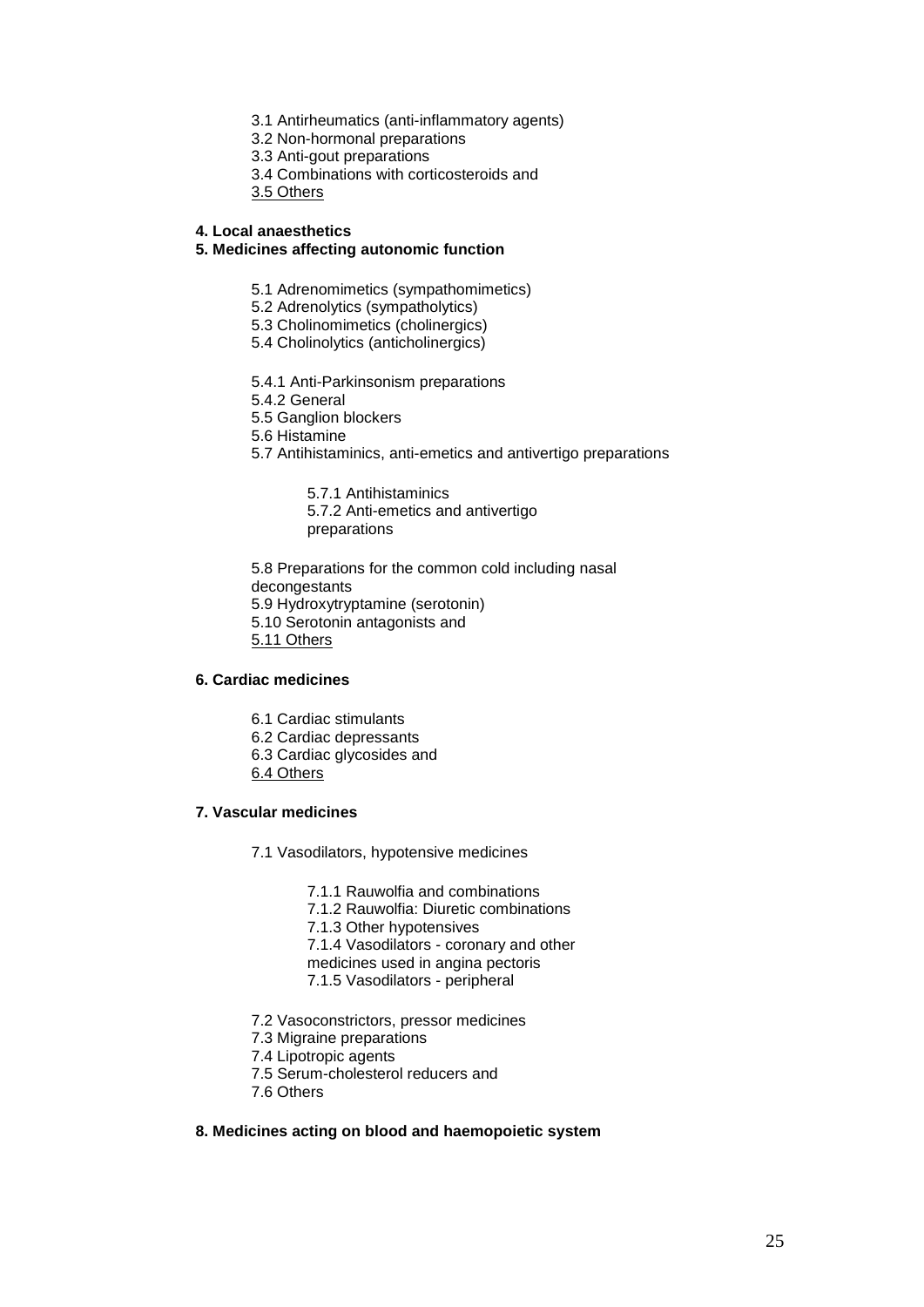- 8.1 Coagulants, haemostatics
- 8.2 Anticoagulants
- 8.3 Erythropoietics (haematinics)
- 8.4 Plasma expanders and
- 8.5 Others

#### **9. Medicines against alcoholism 10. Medicines acting on respiratory system**

- 10.1 Antitussives and expectorants
- 10.2 Bronchodilators
	- 10.2.1 Inhalants

# **11. Medicines acting on gastro-intestinal tract**

11.1 Digestants 11.2 Gastro-intestinal antispasmodics and cholinolytics (anticholinergics) 11.3 Anorexigenics 11.4 Antacids

- 11.4.1 Acid neutralisers
- 11.4.2 Acid neutralisers with antispasmodics 11.4.3 Other
- 
- 11.5 Laxatives
- 11.6 Lubricants and faecal softeners
- 11.7 Cholagogues
- 11.8 Suppositories and anal ointments
- 11.9 Antidiarrhoeals

11.9.1 Antidiarrhoeals in combination with anti-infective agents

- 11.9.2 Special combinations and
- 11.10 Others

### **12. Anthelmintics, bilharzia medicines, filaricides, etc. 13. Dermatological preparations**

- 13.1 Antiseptics, disinfectants and cleansing agents
- 13.2 Antiscabies medicines
- 13.3 Surface anaesthetics
- 13.4 Antipruritics

13.4.1 Corticosteroids with or without antiinfective agents 13.4.2 Emollients and protectives

- 13.5 Rubefacients
- 13.6 Counterirritants
- 13.7 Keratolytics
- 13.8 Special combinations

13.8.1 Preparations for psoriasis 13.8.2 Fungicides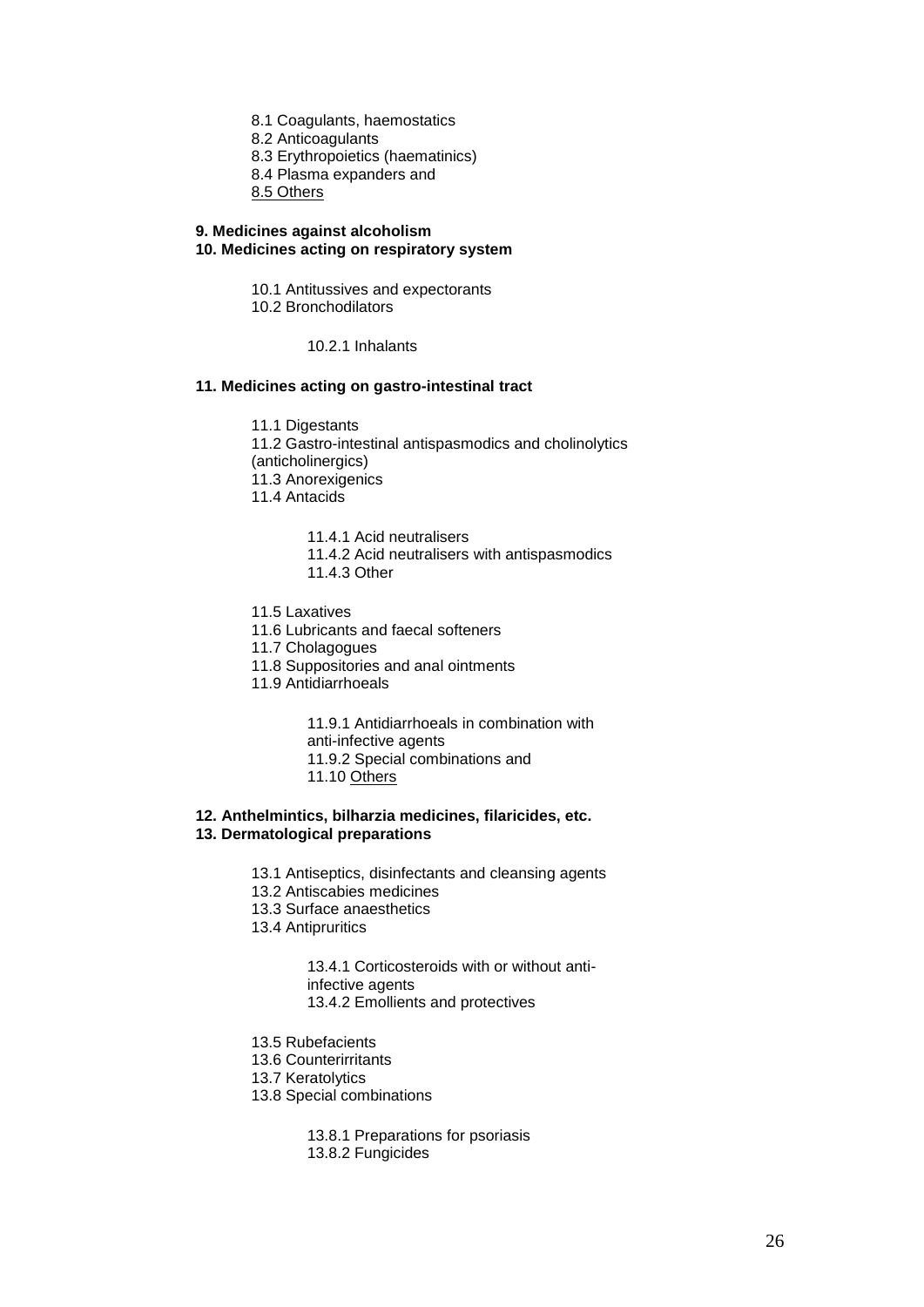13.9 Radiation protectants

13.10 Melanin inhibitors and stimulants

- 13.11 Acne preparations and
- 13.12 Others

# **14. Preparations for treatment of wounds**

- 14.1 Wound disinfectants
- 14.2 Wound dressings and

14.3 Others

# **15. Ophthalmic preparations**

15.1 Ophthalmic preparations with antibiotics and/or

sulphonamides

- 15.2 Ophthalmic preparations with corticosteroids
- 15.3 Combination antibiotics and

15.4 Others

#### **16. Ear, nose and throat preparations**

- 16.1 Nasal decongestants
- 16.2 Aural preparations
- 16.3 Surface anaesthetics
- 16.4 Naso-pharyngeal and bucco-pharyngeal antiseptics and
- 16.5 Others

#### **17. Medicines acting on muscular system**

- 17.1 Peripherally acting muscle relaxants
- 17.2 Muscle activators and
- 17.3 Others

### **18. Medicines acting on genito-urinary system**

- 18.1 Diuretics
- 18.2 Antidiuretics
- 18.3 Ion-exchange preparations
- 18.4 Urolitholytics
- 18.5 Urinary tract antiseptics
- 18.6 Vaginal preparations
- 18.7 Contraceptive preparations
- 18.8 Ovulation controlling agents
- 18.9 Uterine antispasmodics and
- 18.10 Others

#### **19. Oxytocics**

#### **20. Antimicrobial (chemotherapeutic) agents**

20.1 Antibiotics and antibiotic combinations

20.1.1 Broad and medium spectrum

antibiotics

20.1.2 Penicillins

20.1.3 Penicillin-streptomycin combinations

- 20.1.4 Antibiotic-sulphonamide combinations
- 20.1.5 Streptomycin and combinations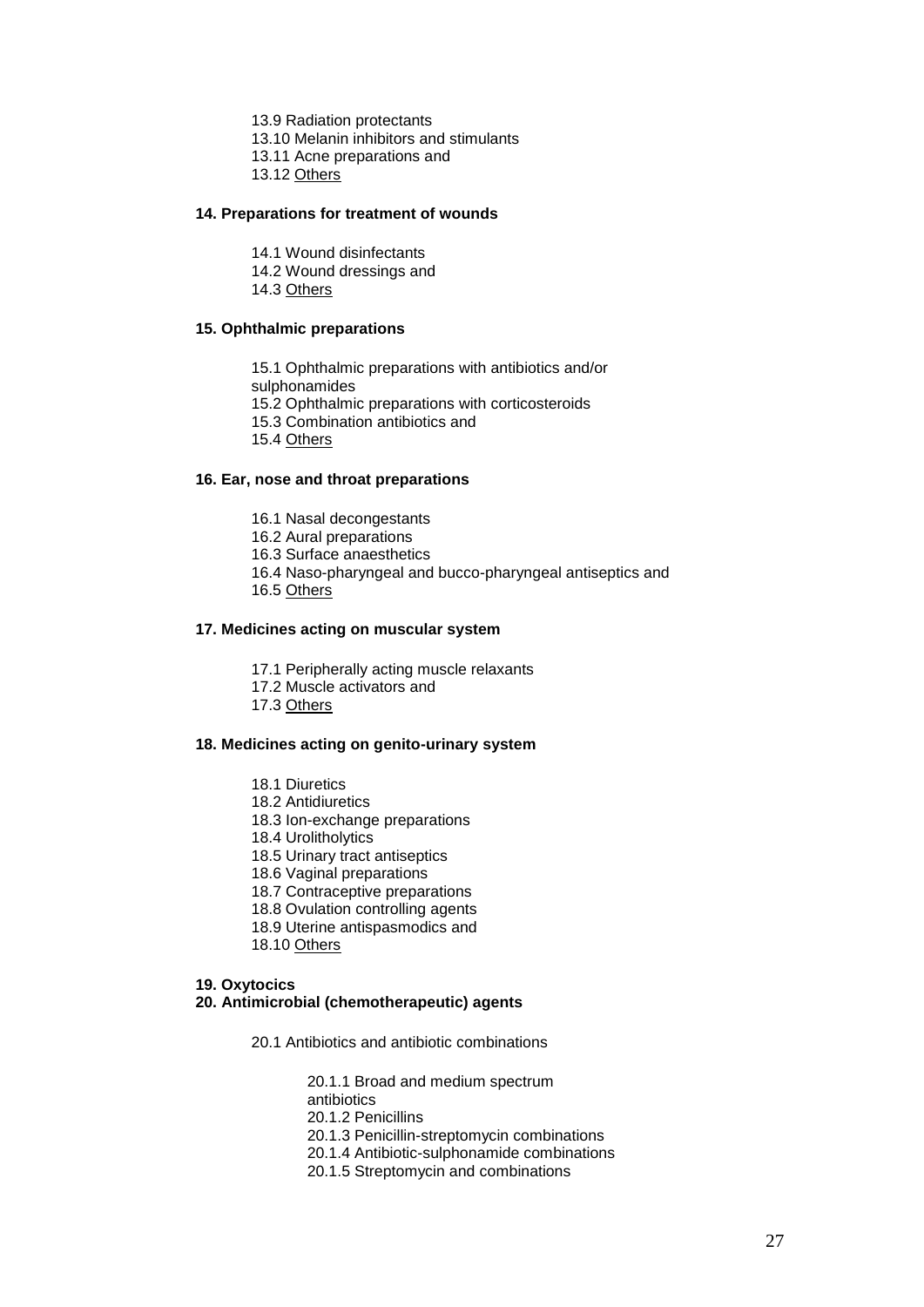- 20.1.6 Topical antibiotics
- 20.1.7 Antifungal antibiotics

20.2 Other than antibiotics

- 20.2.1 Sulphonamides
- 20.2.2 Fungicides
- 20.2.3 Tuberculostatics
- 20.2.4 Leprostatics
- 20.2.5 Germicides
- 20.2.6 Medicines against protozoa
- 20.2.7 Spirochaeticides
- 20.2.8 Antiviral agents and

### 20.3 Others

#### **21. Hormones, antihormones and oral hypoglycaemics**

- 21.1 Insulin preparations
- 21.2 Oral hypoglycaemics
- 21.3 Thyroid preparations
- 21.4 Parathyroid preparations
- 21.5 Corticosteroids
	- 21.5.1 Corticosteroids and analogues
	- 21.5.2 Analgesic combinations
	- 21.5.3 Anti-infective combinations
- 21.6 Anabolic steroids
- 21.7 Male sex hormones
- 21.8 Female sex hormones

21.8.1 Oestrogens

21.8.2 Progesterones with or without oestrogens

- 21.9 Androgen-oestrogen combinations
- 21.10 Trophic hormones
- 21.11 Hyperglycaemic hormones
- 21.12 Hormone inhibitors and
- 21.13 Others

# **22 Vitamins**

- 22.1 Multivitamins and multivitamins with minerals
	- 22.1.1 Vitamins for paediatric use
	- 22.1.2 Vitamins for prenatal use
	- 22.1.3 Vitamins for geriatric use
	- 22.1.4 Vitamin B-complex with Vitamin C
	- and

# 22.2 Others

- **23. Amino-acids**
- **24. Mineral substitutes, electrolytes**
- **25. Special foods**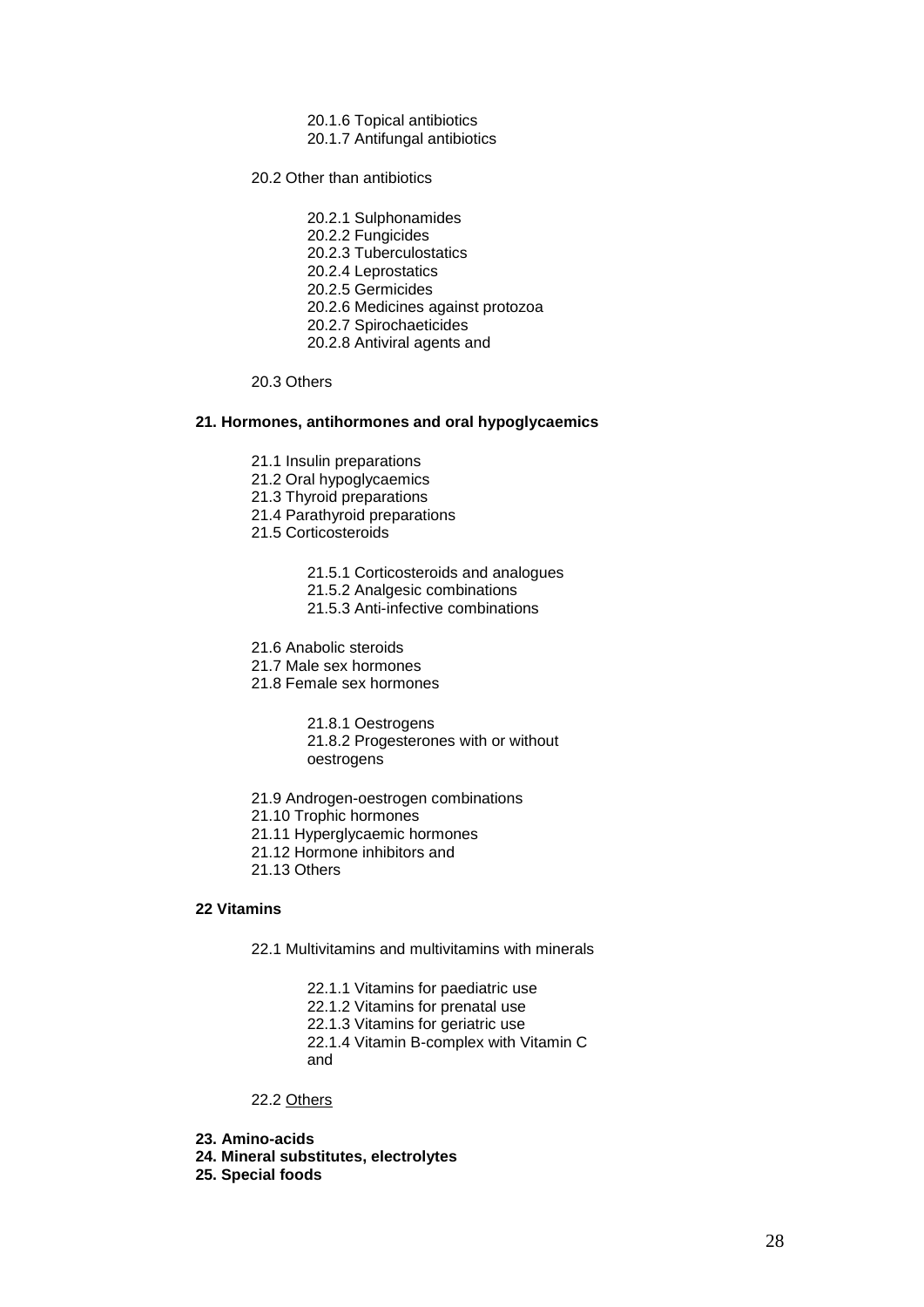25.1 Infant foods and other formulae, excluding foods used solely as a substitute for human milk

- **26. Cytostatic agents**
- **27. Chelating agents (versenates) as heavy metal antidotes**
- **28. Contrast media**
- **29. Diagnostic agents**
- **30. Biologicals**
	- 30.1 Antibodies
	- 30.2 Antigens
	- 30.3 Blood fractions

## **31. Enzymatic preparations**

# **32. Other substances or agents**

- 32.1 Tonics
- 32.2 Other
- 32.3 Slimming preparations
- 32.4 Water for injection
- 32.5 Artificial tear and contact lens solutions
- 32.6 Preparations of boracic acid, borax and zinc, starch and boracic powder
- 32.7 Topical applications of delousing agents
- 32.8 Topical applications of insect repellents
- 32.9 Intra-uterine devices
- 32.10 Dental preparations
- 32.11 Solutions for haemo- or peritoneal dialysis
- 32.12 Preparations for which the expressions "medicated", "medicinal", "for medical use" or expressions with similar
- connotations are used
- 32.13 Preparations intended to promote hair growth 32.14 Sales packs containing two or more medicines with different indications
- 32.15 Radiopharmaceuticals and
- 32.16 Others

25(3) Medicines in category C are subdivided into the following pharmacological classes:

- 1. Central And Peripheral Nervous System
	- 1.1 Central nervous system stimulants
		- 1.1.1 Central analeptics
		- 1.1.2 Respiratory Stimulants
	- 1.2 Anaesthetics
		- 1.2.1 Inhalation anaesthetics
		- 1.2.2 Parenteral anaesthetics
		- 1.2.3 Local anaesthetics
	- 1.3 Narcotic analgesics
		- 1.3.1 Opioid agonists
		- 1.3.2 Opioid antagonists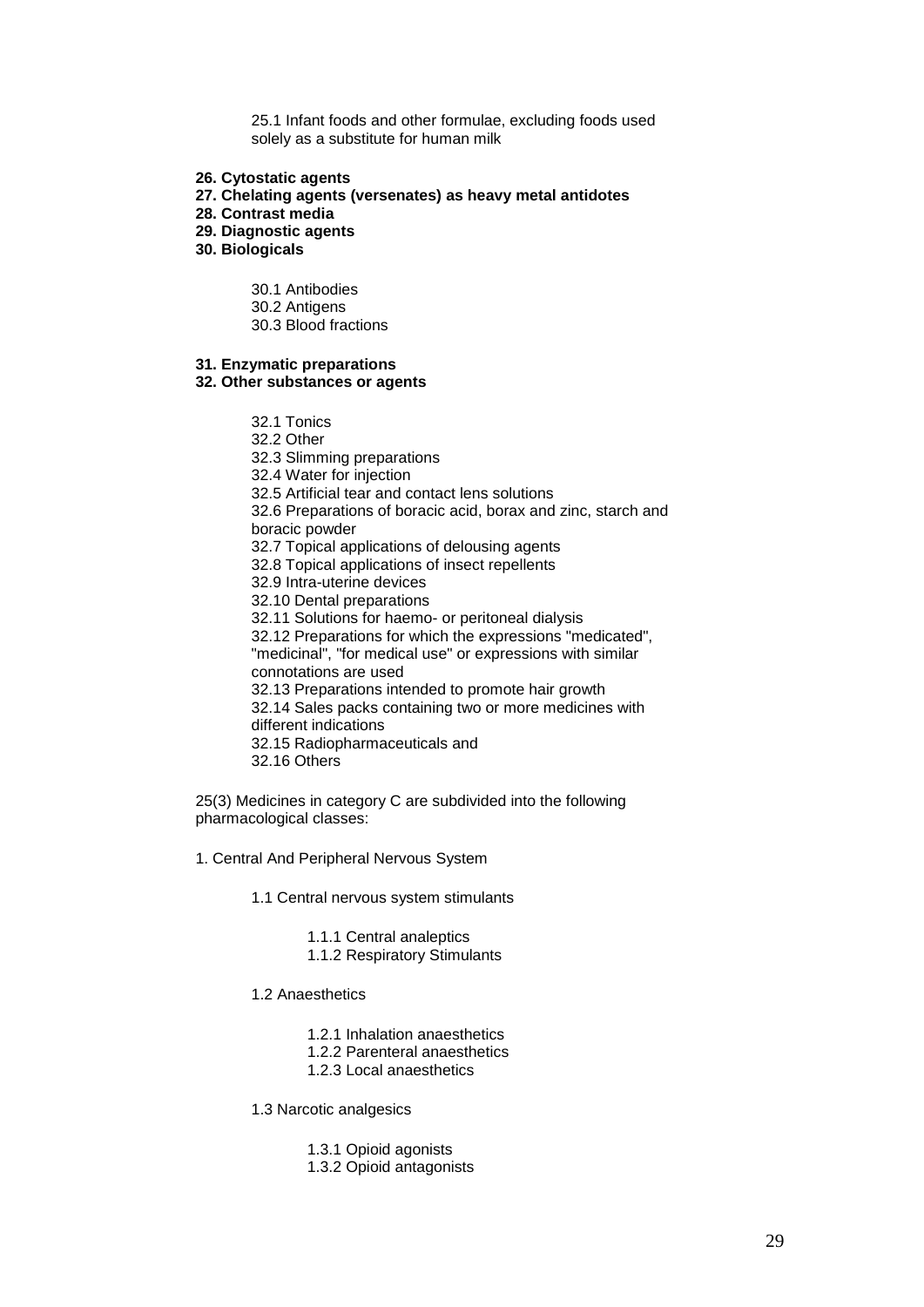- 1.4 Sedatives
	- 1.4.1 Sedative hypnotics
	- 1.4.2 Sedative analgesics
	- 1.4.3 Sedative antagonists

1.5 Anticonvulsants including anti-epileptics

1.6 Tranquillisers

1.6.1 Phenothiazine derivatives

- 1.6.2 Butyrophenone derivatives
- 1.7 Neuroleptanalgesics

1.8 Analgesic antipyretics

- 1.9 Drugs used for euthanasia
- 2. Autonomic Nervous System
	- 2.1 Sympathomimetics
	- 2.2 Sympatholytics
	- 2.3 Cholinergics
	- 2.4 Antimuscarinics
- 3. Musculo-Skeletal System and Joints
	- 3.1 Anti-inflammatory
		- 3.1 .1 Steroidals

3.1.2 Non-steroidal anti-inflammatory drugs (NSAIDs)

> 3.1.2.1 Non selective COX2 inhibitors 3.1.2.2 Selective COX2 inhibitors

- 3.1.3 Topical agents
- 3.1.4 Combinations
- 3.1.5 Other

3.2 Analgesics

- 3.2.1 Opioids
- 3.2.2 NSAIDs
- 3.2.3 Topical agents
- 3.2.4 Combinations

3.3 Muscle relaxants

3.3.1 Centrally acting

3.3.2 Peripherally-acting

### 4. Autacoids

4.1 Histamine inhibitors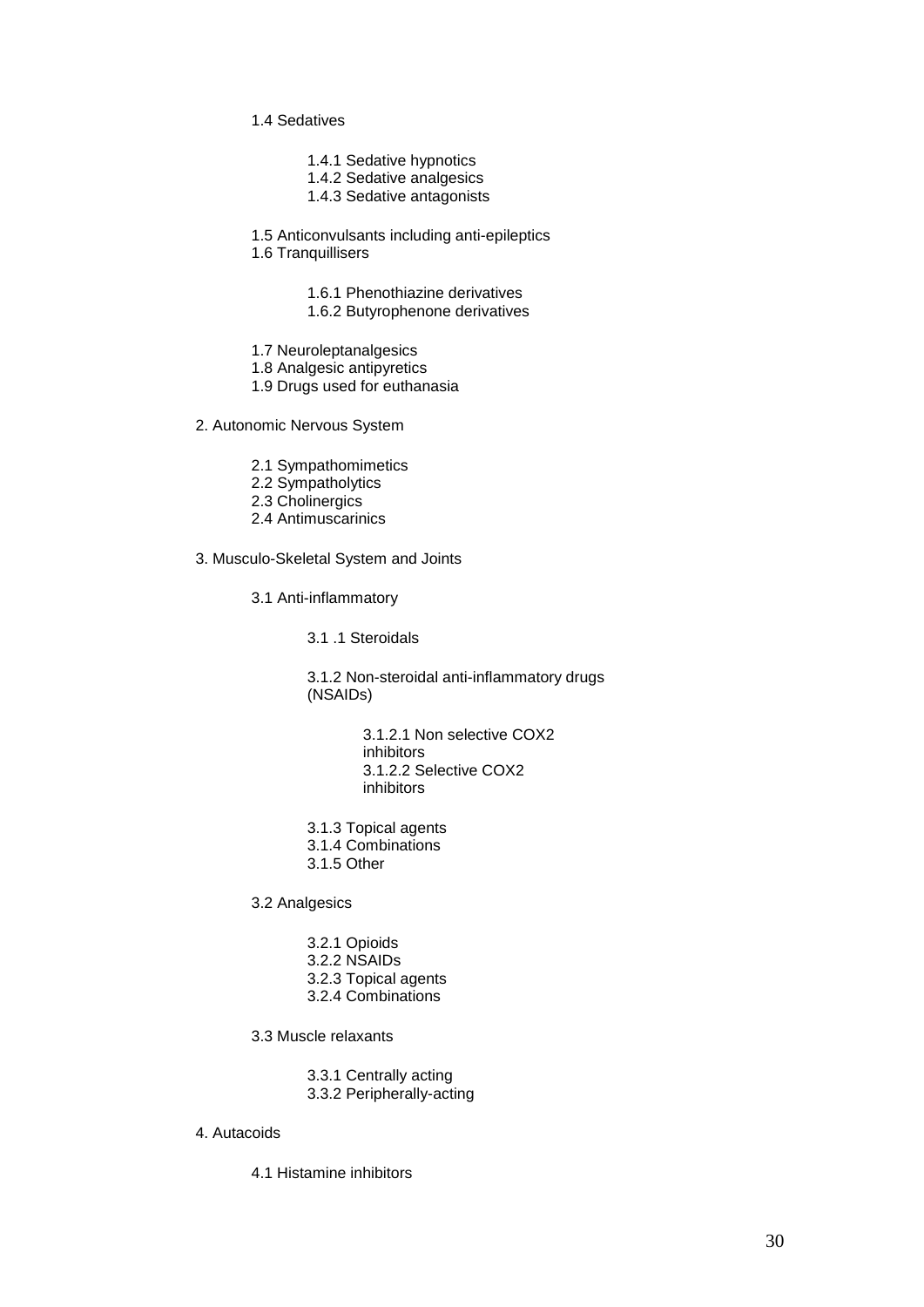- 4.1.1 Antihistamines
- 4.1.2 Histamine release inhibitors

4.2 Serotonin antagonists

4.3 Others

5. Cardio-Vascular System

- 5.1 Positive inotropic agents
	- 5.1.1 Cardiac glycosides
	- 5.1.2 Methylxanthines
	- 5.1.3 Others
- 5.2 Anti-arrhythmics
- 5.3 Vasodilators
	- 5.3.1 Peripheral-acting vasodilators
	- 5.3.2 Angiotensin inhibitors
	- 5.3.3 Calcium channel inhibitors

6. Blood And Haemopoeitic System

- 6.1 Coagulants, haemostatics
- 6.2 Anticoagulants
- 6.3 Haematinics
- 6.4 Plasma expanders
- 7. Respiratory System
	- 7.1 Antitussives and expectorants
	- 7.2 Mucolytics
	- 7.3 Bronchodilators
	- 7.4 Combinations

8. Gastro-Intestinal System

- 8.1 Mouth washes
- 8.2 Emetics
- 8.3 Anti-emetics
- 8.4 Acid-reducers
	- 8.4.1 Antacids and combinations
	- 8.4.2 Histamine-2 receptor antagonists
	- 8.4.3 Proton pump inhibitors
	- 8.4.4 Cytoprotective agents
- 8.5 Motility enhancers
	- 8.5.1 Lubricants and Faecal softeners
	- 8.5.2 Laxatives and Purgatives
- 8.6 Antispasmotics
- 8.7 Antidiarrhoeals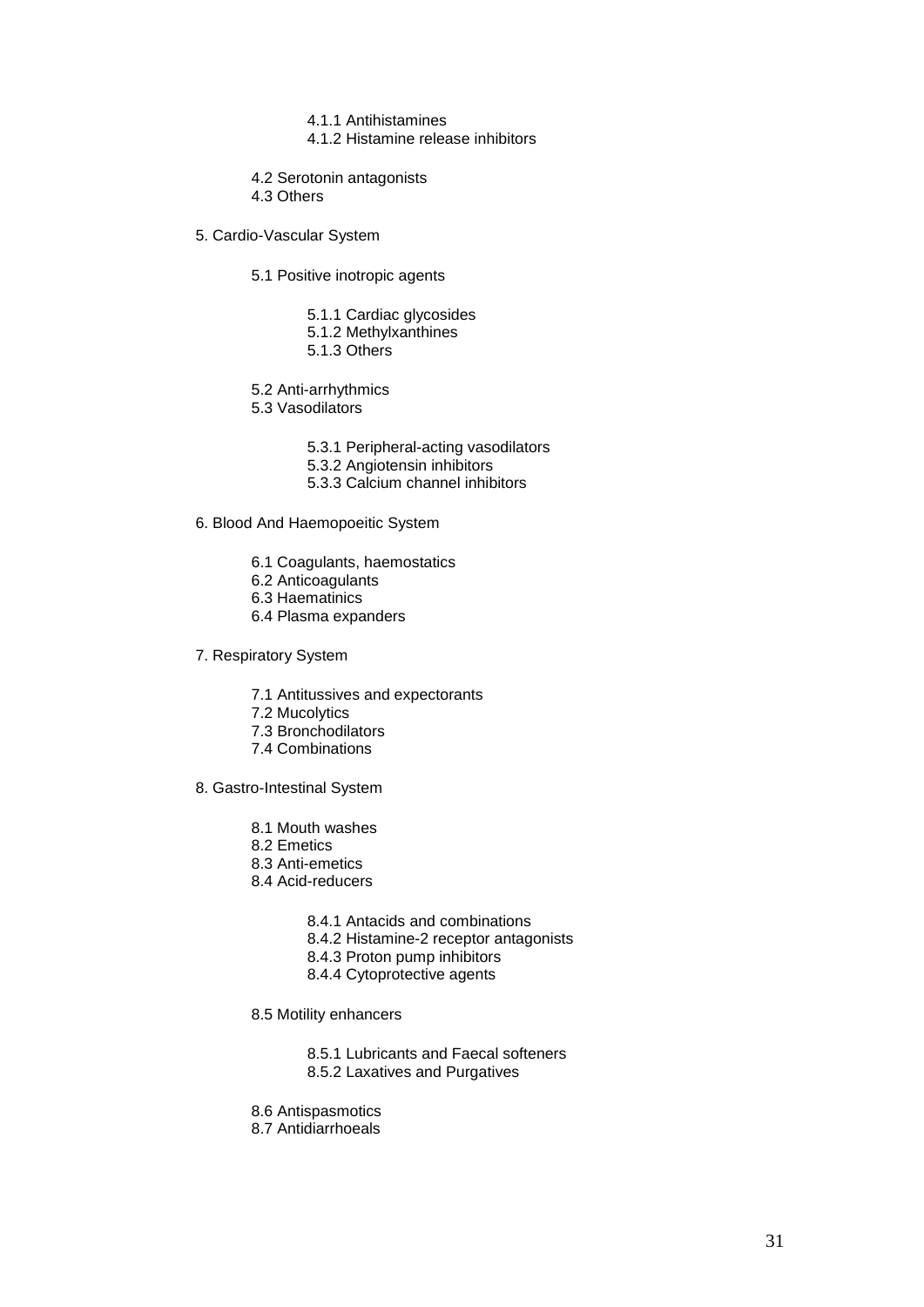- 8.7.1 Plain
- 8.7.2 With anti-microbial agents
- 8.7.3 Antimicrobial agents
- 8.7.4 Biologicals

8.8 Analgesics

8.9 Digestants

8.10 Preparations used in the rumen

8.10.1 Ruminotorics

8.10.2 Anti-bloat remedies

8.10.3 Others

9. Hepatic System

9.1 Cholagogues and cholerectics 9.2 Liver protectants and lipotropics

10. Urinary System

10.1 Diuretics 10.2 Urolitholytics and antispasmodics 10.3 Urinary tract antiseptics 10.4 pH modifiers

> 10.4.1 Urinary acidifiers 10.4.2 Urinary alkalinisers 10.5 Others

11. Reproductive System

11.1 Intravaginal and intra-uterine preparations 11.2 Sex hormones

- 11.2.1 Testosterone
- 11.2.2 Oestrogens
- 11.2.3 Progesterones & Progestogens
- 11.2.4 Combinations
- 11.3 Prostaglandins
- 11.4 Trophic hormones
- 11.5 Myometrial stimulants (Ecbolics)
- 11.6 Myometrial relaxants (Tocolytics)
- 11.7 Ovulation controlling agents
- 12. Endocrine System
	- 12.1 Insulin preparations
	- 12.2 Thyroid preparations
	- 12.3 Corticosteroids
	- 12.4 Growth Hormone
	- 12.5 Anabolic steroids

13. Dermatologicals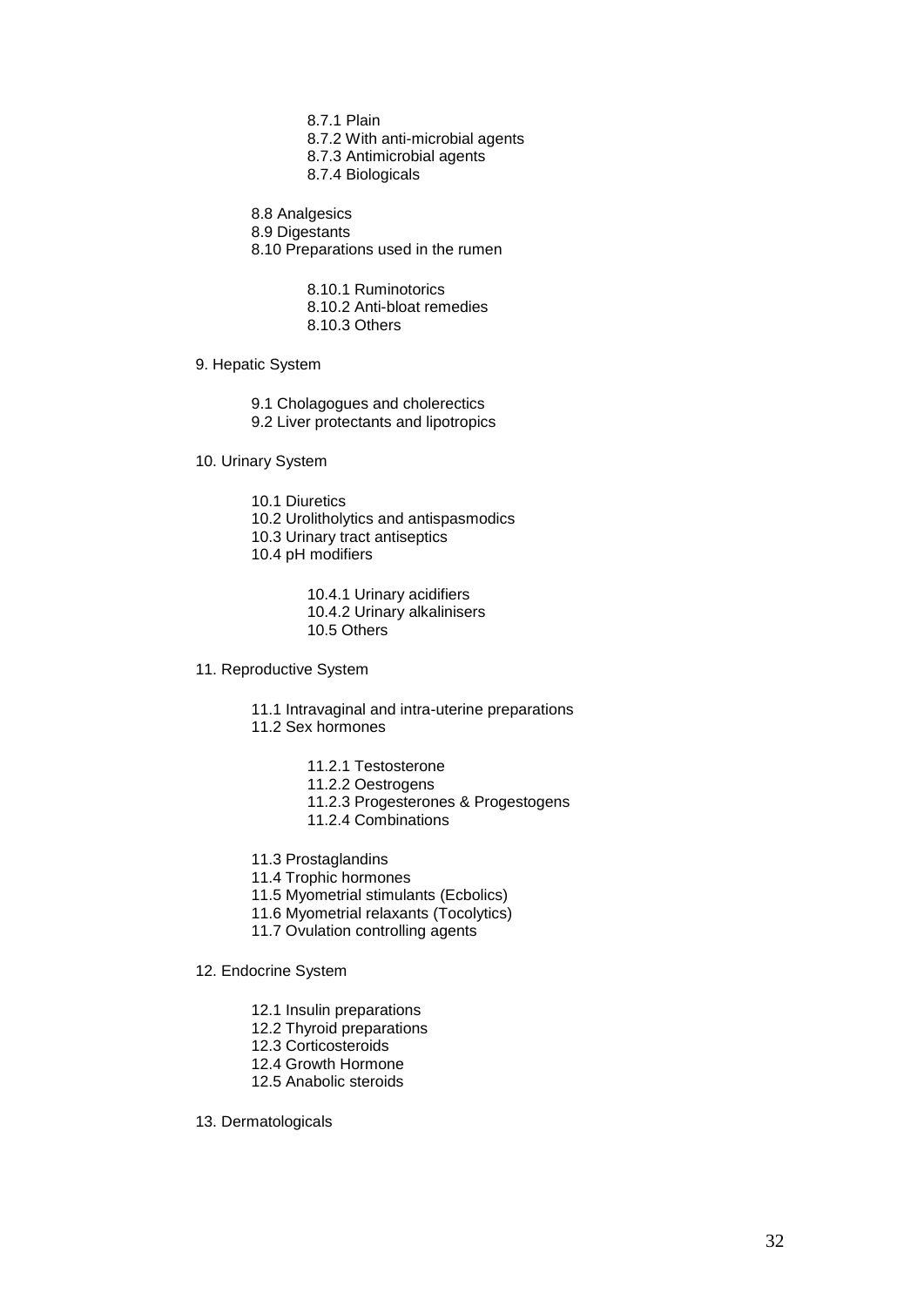- 13.1 Disinfectants and cleaning agents
- 13.2 Antiseptic and antimicrobial preparations
- 13.3 Antipuritics

13.3.1 Topical corticosteroids with or without anti-infective agents 13.3.2 Topical antihistamines with or without anti-infective agents

- 13.4 Emollients and protectives
- 13.5 Rubefacients and counter irritants
- 13.6 Keratolytics
- 13.7 Antifungals
- 13.8 Anti-parasitics

## 14. Ophthalmic And Aural Preparations

- 14.1 Anti-infectives
- 14.2 Corticosteroids
- 14.3 Combinations (anti-infective with corticosteroids)
- 14.4 Others

#### 15. Wounds

- 15.1 Wound antiseptics
- 15.2 Wound dressings
- 15.3 Desloughing agents
- 16. Mammary Gland
	- 16.1 Intra-mammary preparations
	- 16.2 Preparations for the care of teats and udders

#### 17. Antimicrobials

17.1 Antibacterials

17.1.1 Beta-lactams

17.1.1.1 Penicillins 17.1.1.2 Cephalosporins

- 17.1.2 Tetracyclines 17.1.3 Aminoglycosides 17.1.4 Macrolides and Lincosamides 17.1.5 Amphenicol 17.1.6 Quinolones 17.1.7 Sulphonamides and potentiators 17.1.8 Nitrofurans 17.1.9 Polypeptides 17.1.10 Other
- 17.1.11 Antibacterial combinations
- 17.2 Antifungals
- 17.3 Antivirals
- 17.4 Anti-protozoals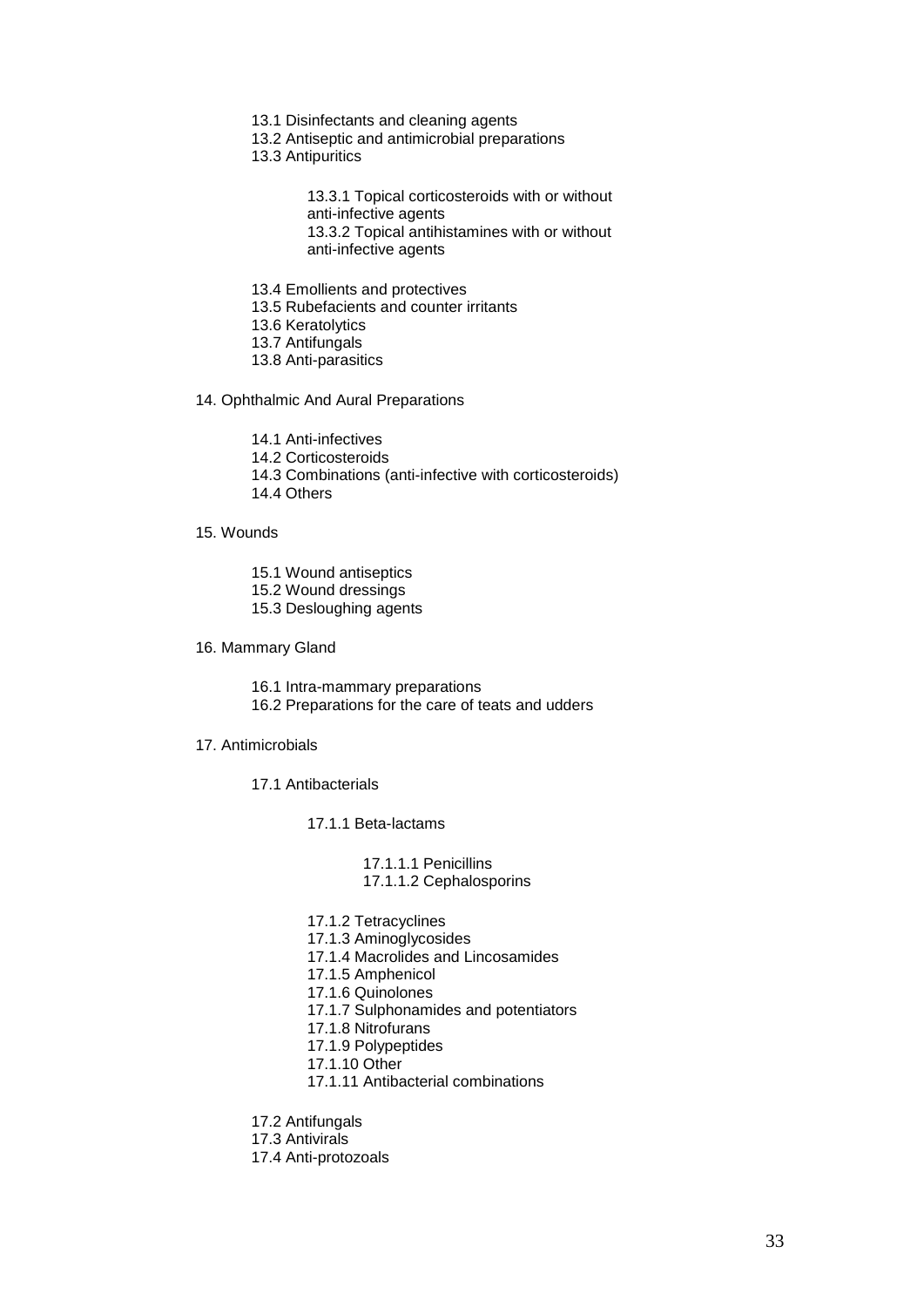- 17.4.1 Anticoccidials
- 17.4.2 Antibabesials
- 17.4.3 Spirochaeticides
- 17.4.4 Others
- 18. Antiparasitic Agents
	- 18.1 Endoparasiticides

18.1.1 Benzimidazoles and Probenzimidazoles 18.1.2 Macrocyclic lactones 18.1.3 Halogenated salicylanilides and **Nitrophenols** 18.1.4 Imidazoles 18.1.5 Tetrahydropyrimidines 18.1.6 Piperazines 18.1.7 Organophosphores 18.1.8 Others

18.1.9 Combinations

18.2 Endectocides

- 18.3 Ectoparasiticides
	- 18.3.1 Organochlorines
	- 18.3.2 Organophosphores
	- 18.3.3 Pyrethrin and Pyrethroids
	- 18.3.4 Formamidines
	- 18.3.5 Nitroquanidines
	- 18.3.6 Phenylpyrazoles
	- 18.3.7 Insect growth hormones
	- 18.3.8 Chitin inhibitors
	- 18.3.9 Others
	- 18.3.10 Combinations

19. Vitamins, Minerals And Geriatric Preparations

- 19.1 Vitamins only
- 19.2 Vitamin and mineral combinations
- 19.3 Minerals and electrolytes
- 19.4 Vitamins, electrolytes and aminoacid combinations
- 20. Cytostatic Agents
- 21. Immune Modulating Agents
- 22. Chelating Agents
- 23. Contrast Media
- 24. Biologicals
	- 24.1 Dogs vaccines
	- 24.2 Cats vaccines
	- 24.3 Poultry vaccines
	- 24.4 Other vaccines
	- 24.5 Other biologicals

25 Production Enhancers

25.1 Antimicrobials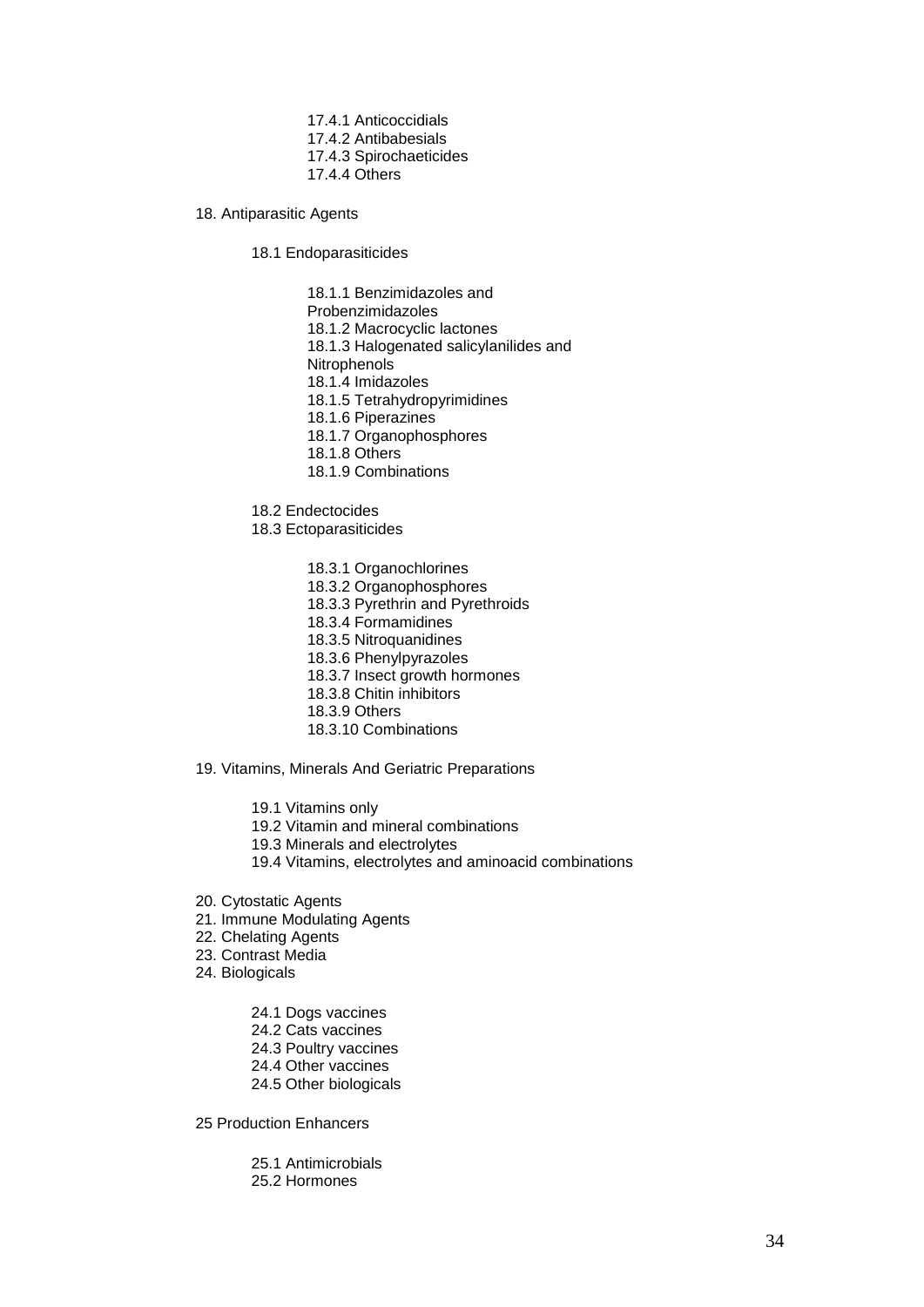25.2.1 Sex hormones

25.3 Beta agonists 25.4 Other

26. Fish Medicines

## **CERTIFICATE OF REGISTRATION**

26. A certificate of registration substantially in the form shown below shall be issued by the Registrar in terms of section 15(4) after a medicine has been registered.

# **MEDICINES AND RELATED SUBSTANCES ACT 1965, (ACT 101 OF 1965)**

### **MEDICINE REGISTRATION CERTIFICATE**

It is hereby certified that registration of the medicine described below has been approved by the Medicines Control Council in terms of Section 15(3)(a) of the Medicines and Related Substances Control Act, 1965 (Act 101 of 1965), subject to the conditions indicated.

|                      | 1. Proprietary name                                                                                                                       |
|----------------------|-------------------------------------------------------------------------------------------------------------------------------------------|
| 2.                   | <b>Registration number</b>                                                                                                                |
| 3.                   | Approved name of every active ingredient and quantities thereof per dosage unit or<br>per suitable mass or volume or unit of the medicine |
| 4.                   | Dosage form                                                                                                                               |
| 5.                   | Conditions under which the medicine is registered                                                                                         |
| 6.                   | Registered in the name of (holder of certificate of registration)                                                                         |
| 7 <sub>1</sub><br>8. | Name and address of the manufacturer and the manufacturing<br>Name of the final product release                                           |
| 9.                   | Name of the final product release                                                                                                         |
|                      | 10. Conditions of                                                                                                                         |
|                      | 11. Date of registration                                                                                                                  |
|                      | <b>Registrar of Medicines</b>                                                                                                             |
|                      | <b>Issued</b> at                                                                                                                          |
|                      | 20                                                                                                                                        |

# **DESTRUCTION OF MEDICINES**

27. (1) A medicine or scheduled substance may be destroyed as follows: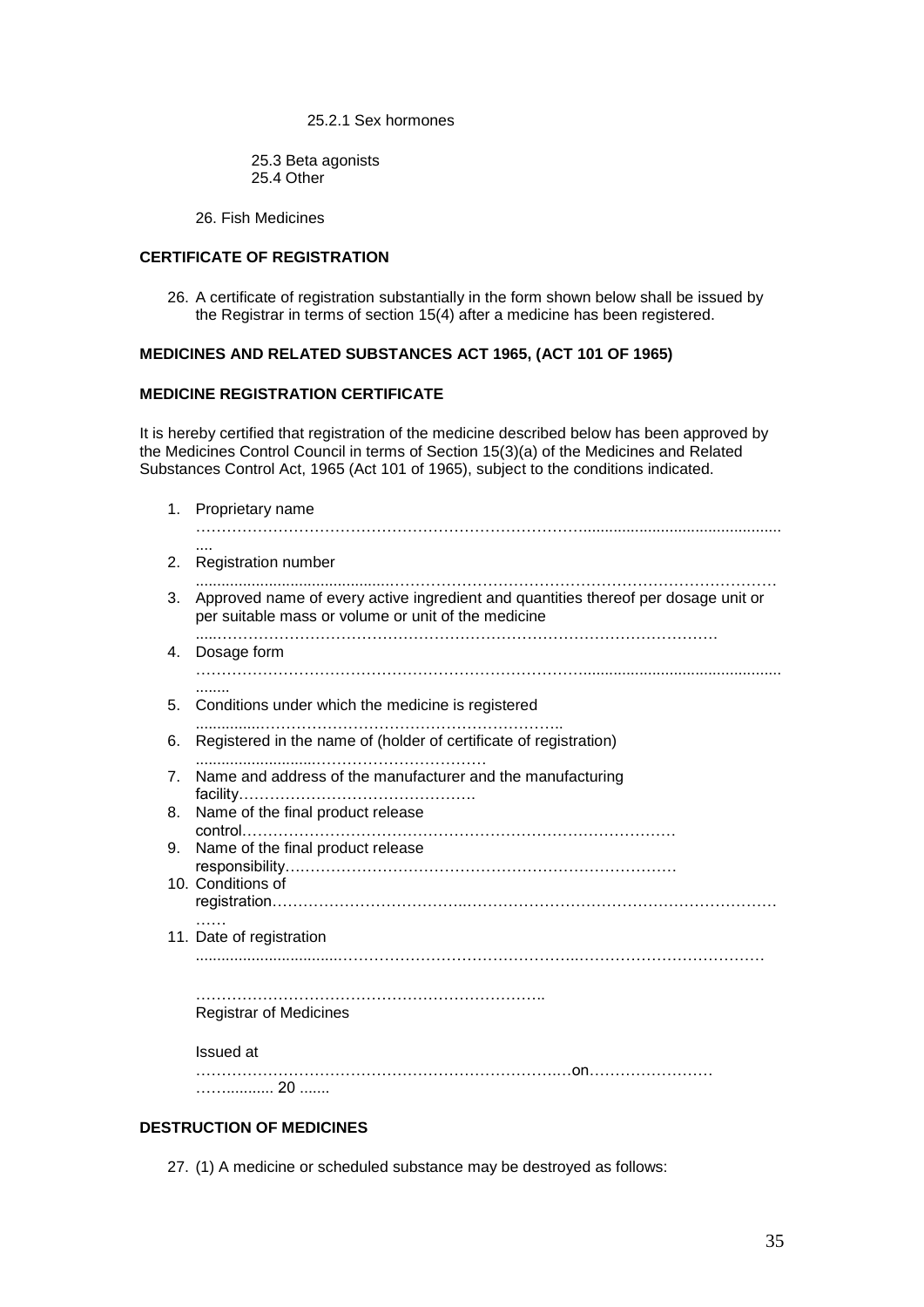- a. A medicine containing a Schedule 5, 6, 7 or 8 substance may only be destroyed in the presence of an inspector, an officer of the South African Police Service or any other person authorised by the Director-General. Such inspector, person or officer, as the case may be, shall issue a certificate confirming the destruction of the medicine and in the case of an officer, the case number must be entered in the register;
- b. notwithstanding paragraph (a), the Council may authorise the destruction of Schedules 5 or 6 substance by a manufacturer of such substances in the absence of an inspector;
- c. in the case of Schedule 1, 2, 3 and 4 substance or medicine, a pharmacist or an authorised person in charge of a place where medicines or substances are kept may destroy such medicines or substances. Such pharmacist or authorised person shall certify such destruction.
- (2) No medicines may be disposed of into municipal sewerage systems.

(3) The destruction or disposal of medicines or scheduled substances must be conducted in such a manner as determined by the Council to ensure that they are not retrievable.

### **PARTICULARS WHICH MUST APPEAR ON A PRESCRIPTION OR ORDER FOR A MEDICINE**

- 28. (1) Every prescription or order for a medicine must be written in legible print, typewritten or computer generated and signed in person by a medical practitioner, dentist, veterinarian or authorised prescriber or in the case of an order, an authorised person, and must at least state the following:
	- a. the name, qualification, practice number and address of the prescriber or authorised person placing the order;
	- b. the name and address of the patient in the case of a prescription or the name and address of the person to whom the medicines are delivered in the case of a prescription issued by a veterinarian;
	- c. the date of issue of the prescription or order;
	- d. the approved name or the proprietary name of the medicine;
	- e. the dosage form;
	- the strength of the dosage form and the quantity of the medicine to be supplied;
	- g. in the case of a prescription, instructions for the administration of the dosage, frequency of administration and the withdrawal period in the case of veterinary medicines for food producing animals;
	- h. the age and sex of the patient and in the case of veterinary medicine, the animal species; and
	- i. the number of times the prescription may be repeated.

(2) In the case of a faxed, e-mailed, telephone or electronic transmission by other means of a prescription or order, the pharmacist must verify the authenticity of the prescription or order.

(3) A permanent copy of the faxed, e-mailed, telephone or other electronic transmitted prescription or order referred to in subregulation (2) must be made for record purposes;

(4) The faxed, e-mailed, telephone or other electronic transmitted prescription or order should be followed by the original prescription or order within 7 working days.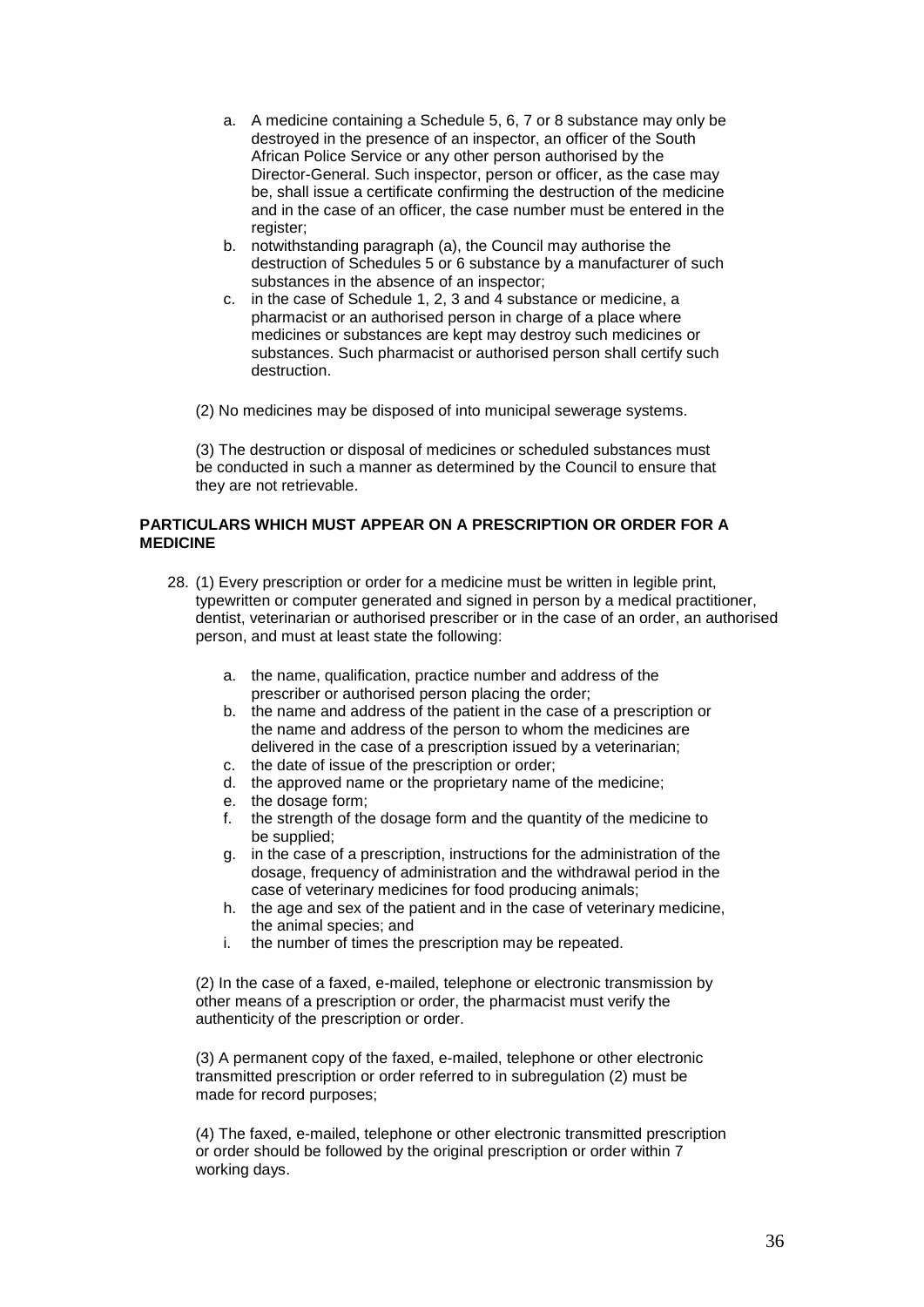(5) The prescriber must keep records of the diagnosis relevant to the prescription and where the patient consents, indicate the diagnosis on the prescription.

## **RETURNS TO BE FURNISHED IN RESPECT OF SPECIFIED SCHEDULE 5, SCHEDULES 6, 7 AND 8 SUBSTANCES**

- 29. (1) No person shall import, export, sell by wholesale, produce, manufacture, or use in the manufacture of any medicine or substance, any substance referred to in section 22A(12) of the Act unless the Council is supplied with a return reflecting the following information on or before 28 February of each year
	- a. the quantity of such substance, as a raw material or as contained in a preparation, which was held in stock on 1 January of the preceding calendar year;
	- b. the quantity of such substance acquired during the preceding calendar year by
		- i. importation, as a raw material or contained in a reparation;
		- ii. production of the raw material in the Republic;
		- iii. purchasing of the raw material in the Republic and the name of the supplier must be stated;
	- c. the quantity of such substance, as a raw material or as contained in a preparation, which was disposed of during the preceding calendar year through
		- i. exportation; or
		- ii. destruction thereof;
	- d. the quantity of such substance used during the preceding calendar year in
		- i. the production of any other Schedule 6 or Schedule 7 substance or a specified substance referred to in section 22A(12) of the Act; and
		- ii. the production of any other chemical substance not included in Schedule 6 or Schedule 7 or specified in section 22A (12)(a) of the Act;
	- e. the quantity of such substance and preparations containing such substance remaining in stock on 31 December of the preceding year.

(2) Notwithstanding sub-regulation (1), the Council may exempt an importer or exporter from furnishing a return, if the particular return is not necessary in determining the consumption of any of the substances included therein.

(3) The return referred to in sub-regulation (1) must comply with the following requirements:

- a. all quantities must be expressed in metric units as a percentage base of the relevant substance;
- b. (b) in the case of opium and any preparations containing opium, quantities must be expressed in terms of opium containing 10% of anhydrous morphine;
- c. preparations obtained not directly from opium itself but by mixing opium alkaloids must be expressed in terms of morphine;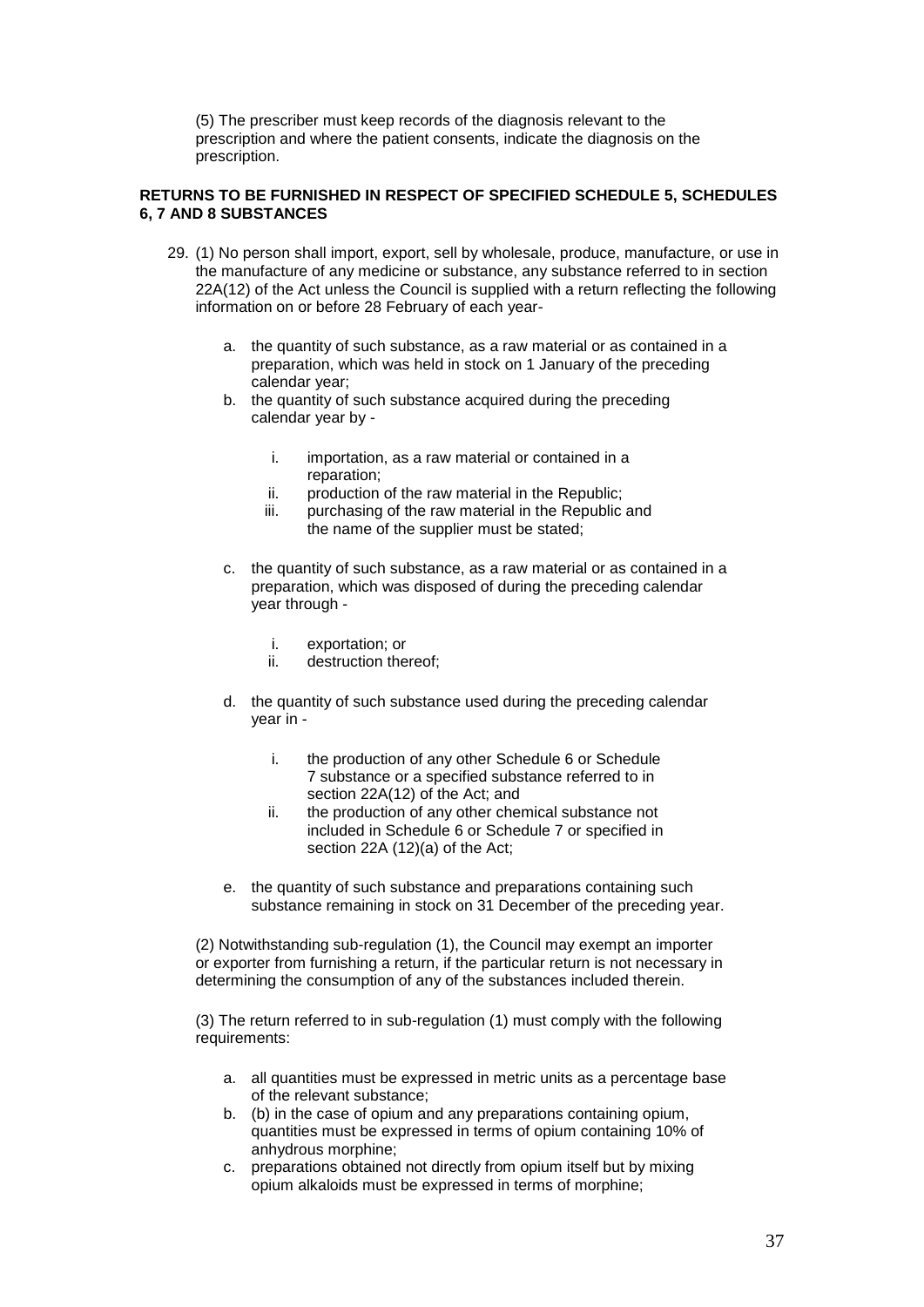- d. in the case of any preparations of coca-leaves, quantities of cocaleaves must be expressed in terms of coca-leaves containing 0,5% of cocaine; and
- e. where stocks are held or manufacture has been undertaken on behalf of another applicant, this fact must be indicated.

### **REGISTER OF SPECIFIED SCHEDULE 5, SCHEDULES 5 OR 6 MEDICINES OR SUBSTANCES**

30. (1) A person importing, exporting, manufacturing or selling specified Schedule 5, Schedules 5 or 6 medicines or substances shall keep a register of such medicines or substances.

(2) The register referred to in subregulation (1) must indicate the quantity of every such medicine or substance remaining in stock on the last day of March, June, September and December of each year and must also contain the following information:

- a. the date on which the medicine or substance was received or supplied;
- b. the name, business address of the person from whom the medicine or substance was received or sent and in the case of imported medicine or substance, the import permit number;
- c. the name and address of the person who purchased the medicine or substance;
- d. the quantity, in words and figures, of such medicine or substance indicated per dosage unit, mass or volume;
- e. in the case of the supply of the medicine or substance on prescription, the name and address of the authorised prescriber unless such prescription was issued at a hospital in which case the name of the authorised prescriber shall be recorded;
- f. the quantity of the medicine or substance manufactured or used during the manufacturing process; and
- g. any other information as the Council may determine.

(3) The register referred to in subregulation (1) must be kept for a period of five years after the date of the last entry made therein.

(4) In a case where the register is kept by computer, a computer print out must be made monthly, dated, signed and filed.

(5) Records must be stored in an orderly manner so that they can be accessed easily.

#### **METHOD OF TAKING SAMPLES DURING AN INVESTIGATION, THE CERTIFICATE TO BE ISSUED AND THE REPORTING OF ANALYSIS RESULTS**

- 31. (1) An inspector may take a sample or any quantity of samples of a medicine or Scheduled substance for purposes of testing, examination or analysis in terms of the Act by a person designated as an analyst, pharmacologist or pathologist.
	- (2) The sample or samples contemplated in subregulation (1) must
		- a. be taken in the presence of the person who is in charge of such medicine or substance, or in the absence of such person, in the presence of any witness present;
		- b. be taken and stored in such a manner as to ensure its integrity during the entire examination process of the sample;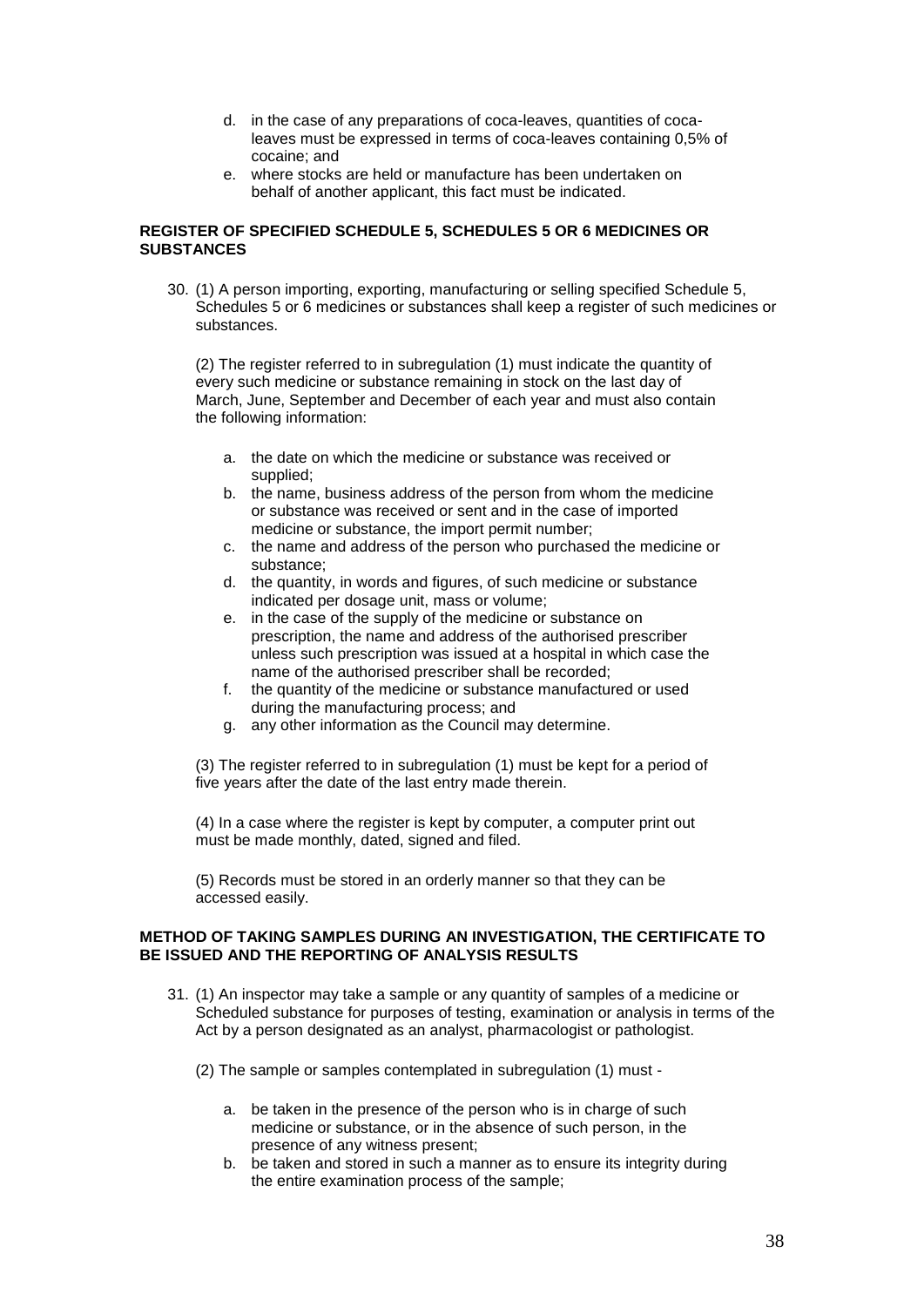c. be packed and sealed and suitably labelled or marked in such a manner as its nature may permit and must be transmitted by any suitable means to an analyst, pharmacologist or pathologist together with the certificate signed by the inspector, a copy of which must be issued to the person contemplated in paragraph (a) by the inspector at the earliest possible time.

(3) An analyst, pharmacologist or pathologist referred to in subregulation (1) must as soon as possible after receipt of the sample, test, examine or analyse the sample and report the results thereof.

(4) An inspector referred to in subregulation (1) may take a sample during a routine inspection from a manufacturer, a wholesaler or retailer for testing, examination or analysis in terms of these regulations.

(5) Notwithstanding subregulation (1), the Council may require any holder of a certification of registration to supply the Council with a sample of a particular medicine or substance in order to test, examine or analyse such sample.

(6) Certificates or reports issued in terms of this regulation must be submitted to the registrar within 7 days from the date of issue.

# **SEIZURE OF MEDICINES**

32. (1) A medicine may be seized if it-

- a. is unregistered and sold in contravention of the Act;
- b. is suspected counterfeit;
- c. is misbranded;
- d. has expired
- e. is suspected stolen;
- f. is Scheduled and is possessed by an unauthorised person or by an authorised person but in unauthorised quantities;
- g. has been declared undesirable in terms of the Act;
- h. belongs to the State and is found possessed by an unauthorised person; or
- i. is used in unauthorised clinical trial.

(2) An inspector seizing any item in terms of section 28 (1) (c) of the Act shall as soon as possible and at the scene of seizure make a written inventory of all items seized and the inventory shall include:

- a. the date, place and time of seizure;
- b. the name and personal details of the person from whom the items were seized;
- c. the name and quantity of every item seized; and
- d. the name of the inspector conducting the seizure.

(3) An item contemplated in section 28 (1) (c) of the Act may be used as evidence in any criminal proceedings in terms of this Act.

(4) An inspector taking any sample in terms of section 28 (1) (d) shall make a written inventory of all samples taken which shall include:

- a. the date on which, the place where and time when the sample was taken;
- b. a description of nature and size of each sample taken;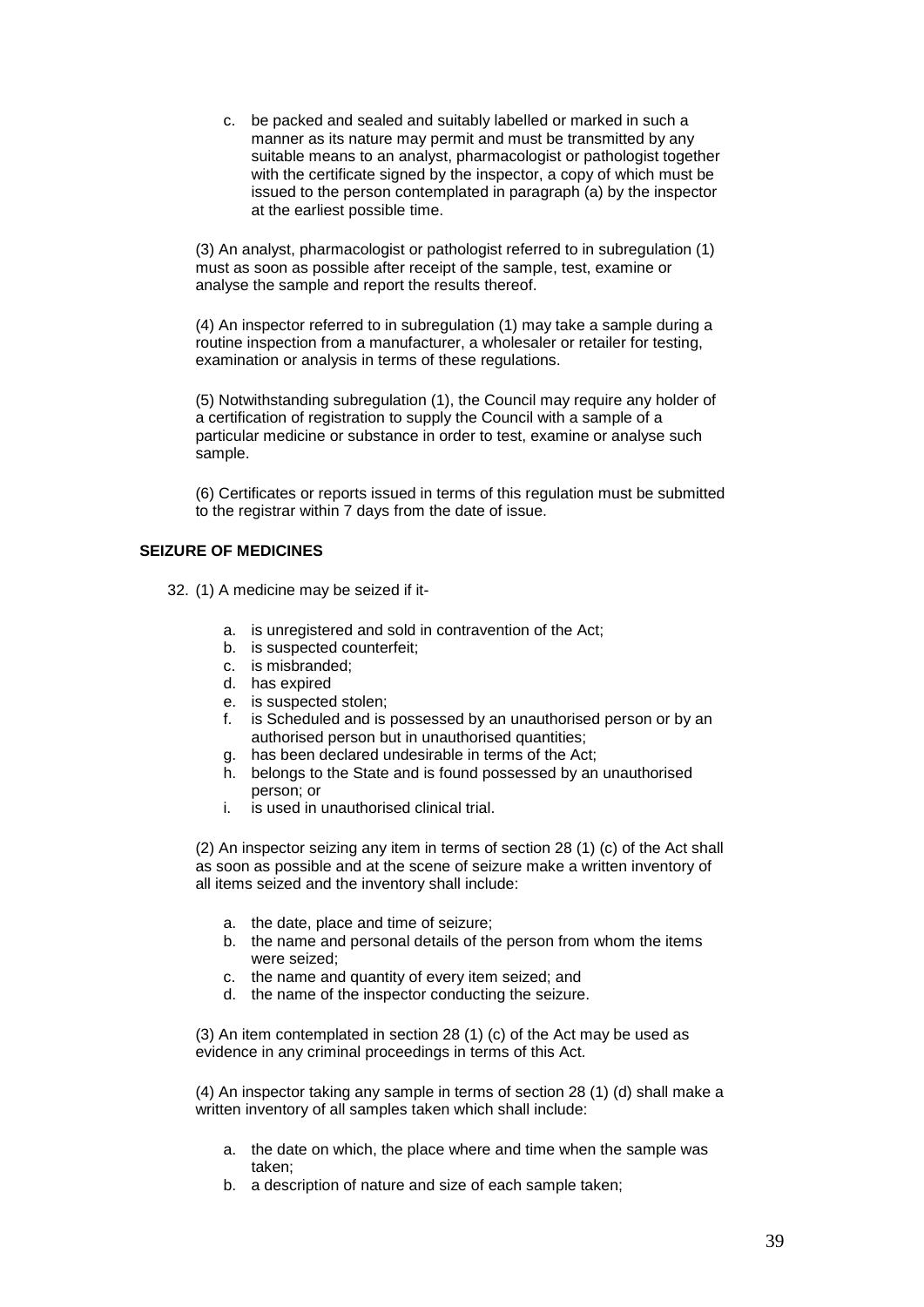c. the personal details of the person in whose presence the samples were taken; and the name of the inspector taking the sample.

# **REPACKING OF MEDICINES INTO PATIENT READY PACKS**

- 33. The repacking of medicines into patient ready packs
	- a. may only be carried out by
		- i. a pharmacist or under the supervision of a pharmacist; or
		- ii. any other person authorised in terms section 29(4)of the Pharmacy Act, 1974
	- b. must have a batch numbering system which contains all the information relating to the ingredients and the procedures used in preparing the patient ready pack;
	- c. must be carried out under the required temperature and humidity conditions;
	- d. must be carried out in an area of the premises specially used for prepacking only; and
	- e. must be carried out in accordance with good manufacturing and distribution practices.

# **CONDUCT OF CLINICAL TRIALS FOR HUMANS**

34. (1) A person desiring to initiate or conduct a clinical trial in respect of an unregistered medicine, a new indication or new dosage regimen of a registered medicine or substance, shall apply to the Council on a form determined by the Council for authority to conduct such a clinical trial.

(2) An application referred to in subregulation (1) shall be accompanied by a fee as determined in the Regulations Relating to Fees Payable to the Council and shall contain at least the following information:

- a. trial protocol;
- b. investigator's brochure containing relevant chemical, pharmaceutical, pre-clinical pharmacological and toxicological data and where applicable, human pharmacological and clinical data with the substance concerned;
- c. Curriculum Vitae of all investigators;
- d. signed declaration by the applicant and all investigators that they are familiar with and understand the protocol and will comply with Good Clinical Practice as determined by the council in the conduct of the trial; and
- e. informed consent document and endorsement by any ethics committee recognised by the Council.

(3) The clinical trial protocol referred to in paragraph (a) of subregulation (2) shall contain at least the following information:

- a. number of human subjects to be involved in the trial;
- b. the name of an investigator who shall be an appropriately qualified and competent person approved by the Council, resident in the Republic, and must be in charge of the site where trials are conducted; and;
- c. any other information as determined by the Council.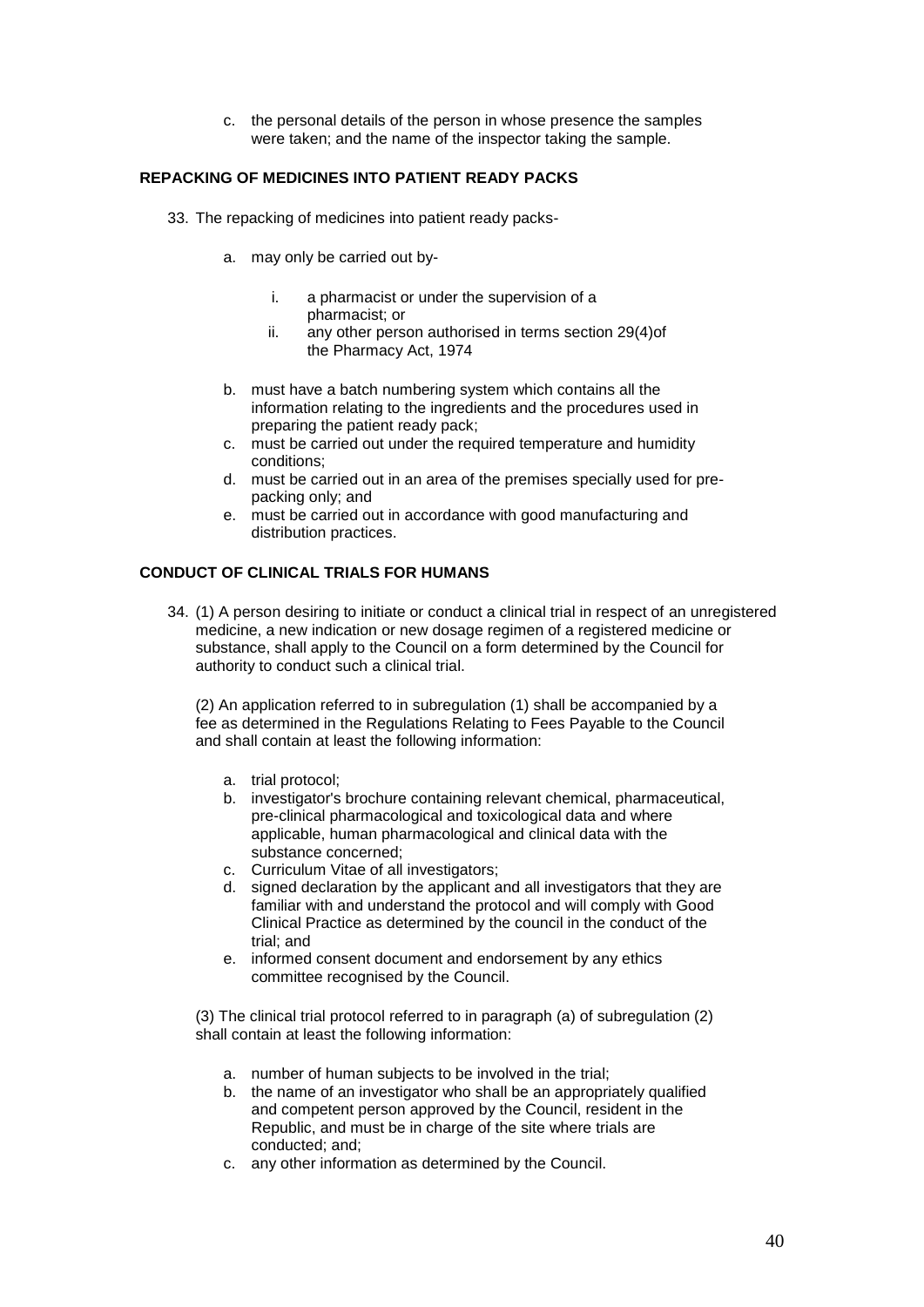(4) Clinical trials must be conducted in accordance with guidelines for good clinical practice as may from time to time be determined by the Council.

(5) No person shall conduct clinical trials referred to in subregulation (1) without the authorisation of the Council.

(6)The person conducting the clinical trial must submit progress reports to the Council after every six months from the date when the clinical trial was started and 30 days after the completion or termination of the clinical trial.

(7) The Council may request additional information, inspect a clinical trial or withdraw the authorisation to conduct a clinical trial if the council is of the opinion that the safety of the subjects of the trial is compromised, or that the scientific reasons for conducting the trial have changed.

(8) A medicine referred to in subregulation (1) must be properly labelled and the package must sufficiently identify the-

- a. clinical trial to be carried out;
- b. medicine to be used;
- c. person to whom the medicine is to be administered; and
- d. name and address of the premises where the clinical trial is to be carried out.

### **SKILLS OF MEMBERS OF THE COUNCIL AND ITS COMMITTEES**

- 35. The Council shall include the following:
	- a. At least three persons who shall be medical practitioners and one such person shall be a paediatrician, another a specialist in internal medicine and another a specialist in public health;
	- b. an expert in clinical pharmacology;
	- c. an expert in pharmaceutical chemistry;
	- d. an expert in toxicology and drug safety;
	- e. an expert in biotechnology;
	- f. a pharmacist who is an expert in pharmaceutics;
	- g. one person with knowledge in the study of Adverse Drug Reactions; and
	- h. an expert in virology and microbiology;
	- i. one person with specialised knowledge in veterinary clinical pharmacology;
	- j. one veterinarian designated by the Minister of Agriculture;
	- k. one person with knowledge of complementary medicines and
	- l. a person with expertise in law.

### **CONTROL OF MEDICINES IN HOSPITALS**

36. The responsible pharmacist or any other person licensed in terms of section 22C(1)(a)of the Act shall supervise the safety, security, purchasing, storage, and dispensing of medicines in a hospital.

# **ADVERSE DRUG REACTION**

37. (1) The applicant or holder of a certificate of registration in respect of a medicine or Scheduled substance shall inform the Council, in the manner and within the time frame as determined by the Council, of suspected adverse drug reactions reported to him, her or it occurring as a result of the use of such a medicine or scheduled substance.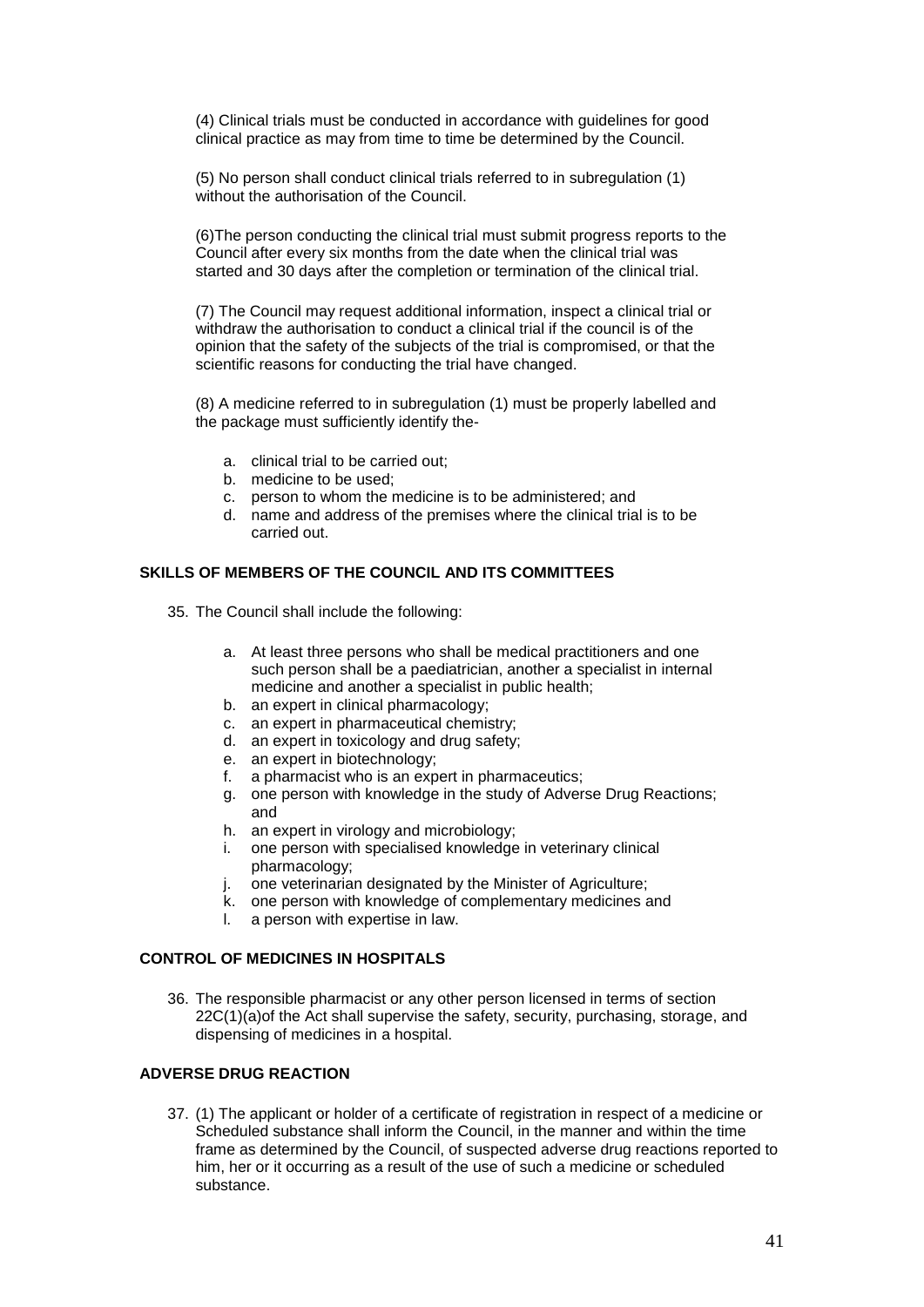(2) Subregulation (1) also applies in the case of unregistered medicines used in terms of sections 14(4), 15C and 21 of the Act.

(3) The holder of the certificate referred to in subregulation (1) or the applicant with regard to medicines referred to in subregulation (2), as the case may be, shall-

- a. within the time frame determined by the Council after receipt of the report referred to in subregulation (1) inform the Council of the steps to be taken to address the adverse drug reactions;
- b. whenever requested by the Council, conduct a concise critical analysis of the safety and efficacy profile of the medicine concerned and submit the results thereof to the Council within a specified time frame; and
- c. in the case where, after receipt of the results referred to in paragraph (b), the Council determines that the medicine may not be safe to use, submit, if required to do so to the Council:

(ii) case reports of all suspected adverse drug reactions in respect of the medicine; and

(ii) other pharmacovigilance data such as drug usage figures, periodic safety update reports, pharmacovigilance studies, etc;

(d) keep and maintain or have access to records of all adverse reaction data in respect of his, her or its medicines.

(4) Nothing in this regulation shall be interpreted as prohibiting any person from reporting any adverse drug reaction to the Council.

#### **PRICING COMMITTEE**

- 38. (1) The pricing committee contemplated in section 22G of the Act shall consist of no more than eighteen members, but shall include
	- a. one person nominated by the Minister of Finance;
	- b. one person nominated by the Minister of Trade and Industry;
	- c. one or more persons representing the Department of Health;
	- d. at least one person with background in pharmacology;
	- e. at least one person with background in the law;
	- f. at least one person with background in academic medical research;
	- g. at least two persons with economics background, one of whom must be a health economist; and
	- h. at least one person representing independent patient or consumer groups.

(2) The Committee shall determine the procedure for the conduct of its business.

(3) The Committee may appoint, subject to the approval of the Minister, subcommittees as it may deem necessary, to investigate and report to it any matter within the purview of the Committee in terms of the Act.

(4) The Director-General may designate employees of the Department to serve as the secretariat of the Committee.

### **INVESTIGATIONS**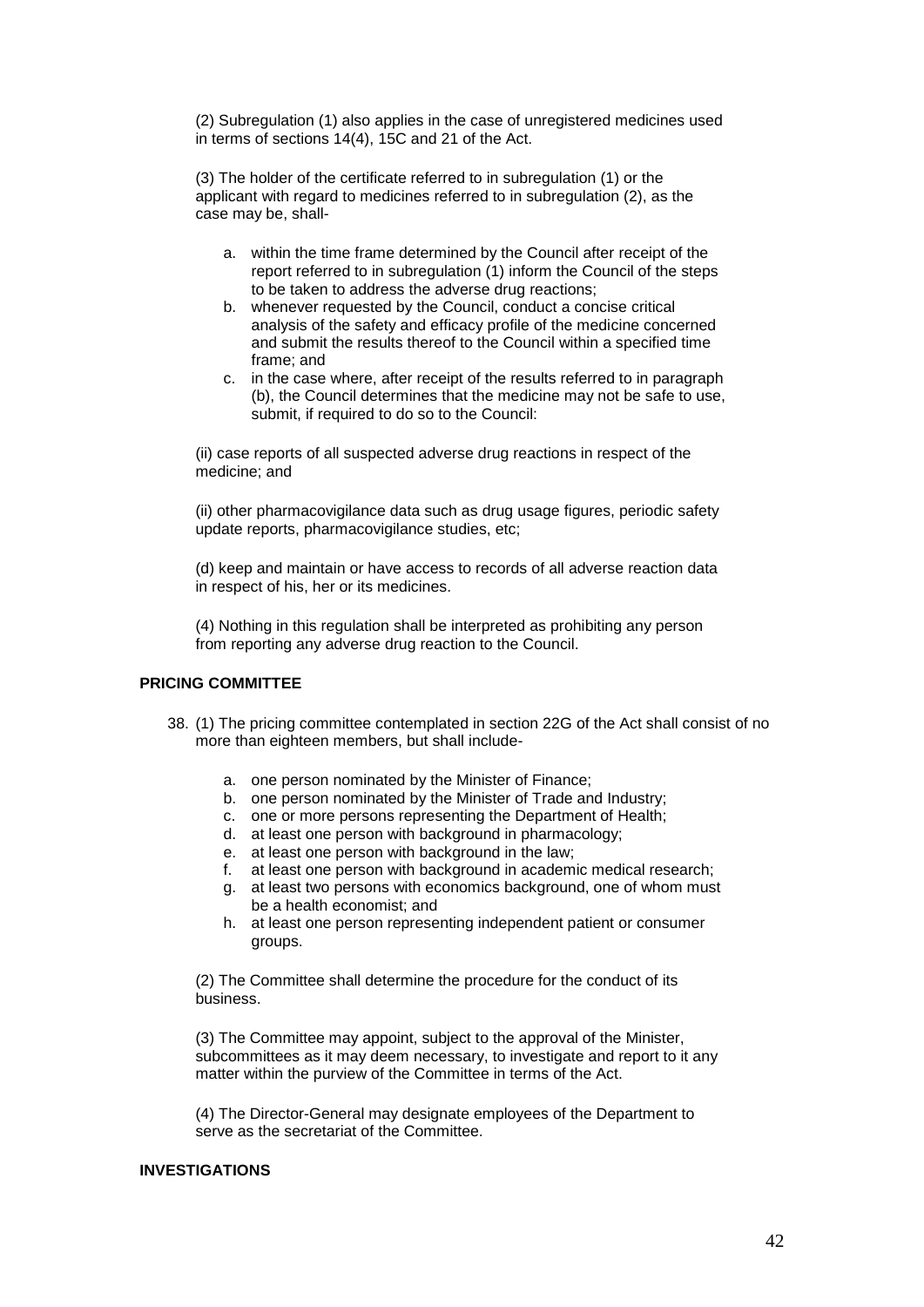- 39. The Council may conduct an investigation with regard to a medicine if
	- a. such a medicine is recalled in South Africa or any other country;
	- b. adverse reaction is reported;
	- c. the medicine is suspected or found not to comply with the requirements of the Act;
	- d. there is an international alert with regard to such a medicine; or
	- e. for any other reason, the Council deems it fit to conduct an investigation on the medicine.

## **PACKAGE INSERTS FOR VETERINARY MEDICINES**

- 40. (1) The immediate container of a veterinary medicine that is sold must have the following information with regard to the medicine which is in at least one official language and in minimum legibility:
	- a. the proprietary name;
	- b. scheduling status;
	- c. dosage form;
	- d. composition, using generic or approved names;
	- e. harmacological classification;
	- f. pharmacological action;
	- g. pharmacokinetic properties and pharmacodynamic properties;
	- h. contra-indications;
	- i. warnings or withdrawal period in the case of food producing animals;
	- j. side-effects and special precautions;
	- k. known signs of overdose and particulars of its treatment;
	- l. quantity and strength of active ingredients per dosage unit;
	- m. storage instructions;
	- n. registration number;
	- o. name and business address of holder of certificate of registration; and
	- p. any other information as the Council may from time to time determine.

(2) The Council may, upon application, authorise a deviation from subregulation (1).

# **USE OF MEDICINES FOR THE PREVENTION OF MALARIA**

41. (1) Any person who is employed by any department responsible for environmental affairs and tourism at a provincial government may acquire, keep and use for the purpose of preventing malaria, the medicine referred to in sub-regulation (4).

(2) At the place where such medicine is kept and used there shall be freely available a supply of pamphlets concerning the use of such medicine, which pamphlets shall be approved by the Council.

(3) Every employer referred to in sub-regulation (1) who implements the provisions of this regulation, shall-

- a. before the end of March of every year, furnish the Council with a statement reflecting the names and location of every place where such medicine is kept and used; and
- b. permit an inspector who has been duly authorised in terms of the Act to inspect such a place.
- (4) The medicine referred to in this regulation shall-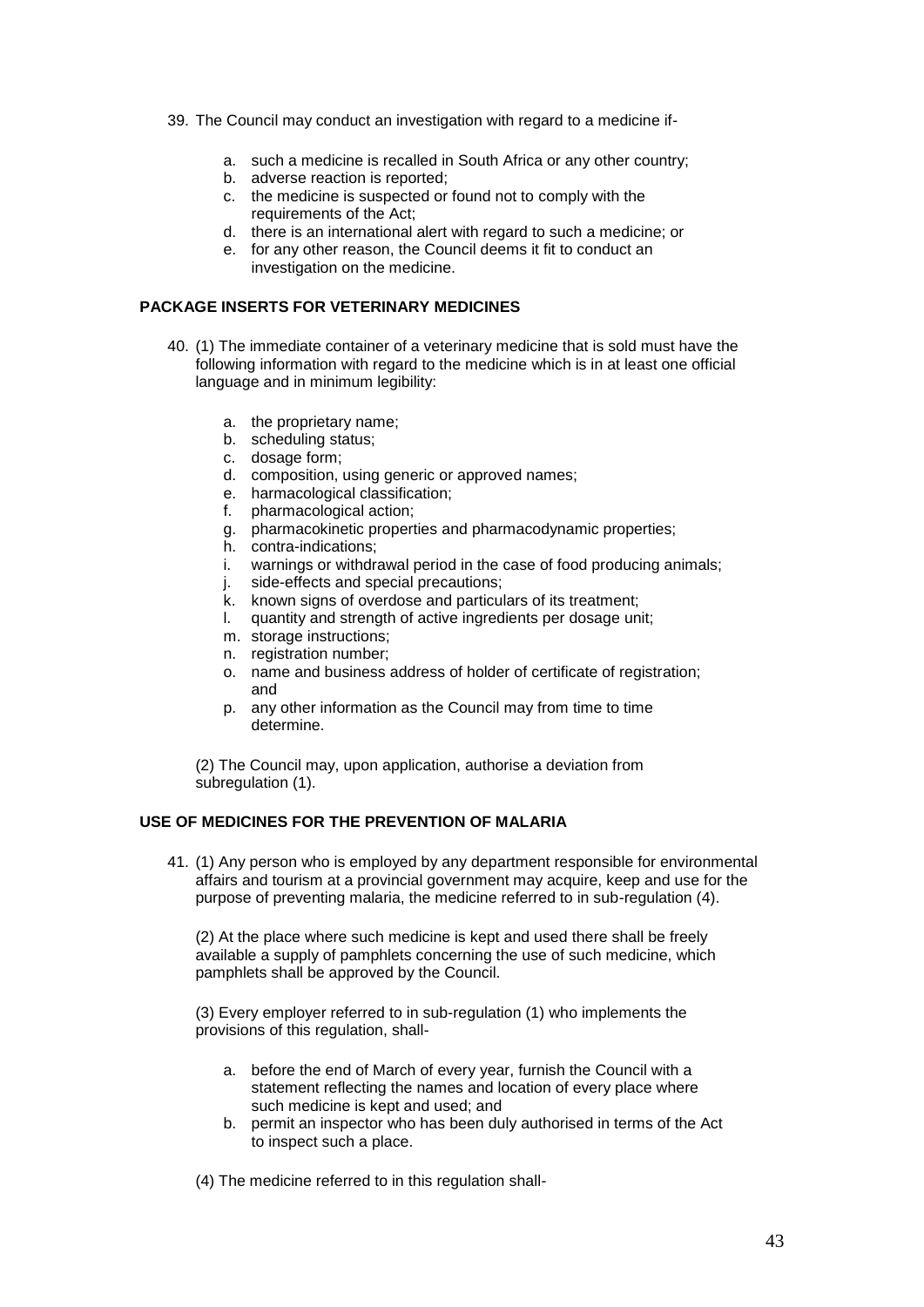- a. be tablets and liquids containing chloroquine sulphate, pyrimethamine and dapsone or combinations thereof in packs, the contents of which do not exceed 20 tablets or 50ml when in liquid form, or tablets which contain proguanil hydrochloride in packs, the contents of which do not exceed 100 tablets; or
- b. be any other anti-malaria medicine and in a quantity as may be determined by the Director-General from time to time.

# **OFFENCES AND PENALTIES**

- 42. Any person who fails to comply with, contravenes the provisions of or wilfully furnishes incorrect information in respect of
	- a. Regulation 7(1)(c) or (d) with regard to the parallel importation of medicines;
	- b. Regulation 8 with regard to the labelling of medicines for human use;
	- c. Regulation 9 with regard to the package inserts;
	- d. Regulation 10 with regard to the patient information leaflet;
	- e. Regulation 11 with regard to the prescription book;
	- f. Regulations 12 or 13 with regard to the importation or transmission of medicines;
	- g. Regulation 14 with regard to the permits issued in terms of section 22A(9) of the Act;
	- h. Regulation 15 with regard to the importation or exportation of specified Schedule 5, Schedules 6, 7 or 8 substances;
	- i. Regulation 16 with regard to the possession of specified quantities of Schedule substances for personal medicinal use by persons entering or departing from the Republic;
	- j. Regulation 17 with regard to the information to be furnished annually to the Registrar by the holder of a permit to import or export Schedules 6 & 7 substances;
	- k. Regulation 18 with regard to the licence to compound and dispense medicines;
	- l. Regulation 19 with regard to the licence to manufacture, act as a wholesaler or distributor of medicines;
	- m. Regulation 27 with regard to the destruction of medicines;
	- n. Regulation 28 with regard to the particulars which must appear on a prescription or order for medicine;
	- o. Regulation 29 with regard to the returns to be furnished in respect of specified Schedule 5, Schedules 6, 7 and 8 medicines and specified substances;
	- p. Regulation 30 with regard to the register of schedule 5 & 6 medicines
	- q. Regulation 34 with regard to the conduct of clinical trials;
	- r. Regulation 40 with regard to the package inserts for veterinary medicines;
	- s. Regulation 45 with regard to the advertising of medicines; or
	- Regulation 48 with regard to the labelling of veterinary medicines; or sells a medicine that has expired, shall be guilty of an offence and upon conviction be liable to a fine, or to imprisonment for a period not exceeding 10 years.

# **COMPLIANCE WITH REQUIREMENTS**

43. (1) Every medicine shall comply with the standards and specifications which were furnished to the Council on the form prescribed by regulation 22 and which have been accepted by the Council with regard to such medicine.

(2) Any proposed deviation from accepted standards and specifications as intended in subregulation (1) shall be submitted to the Council for prior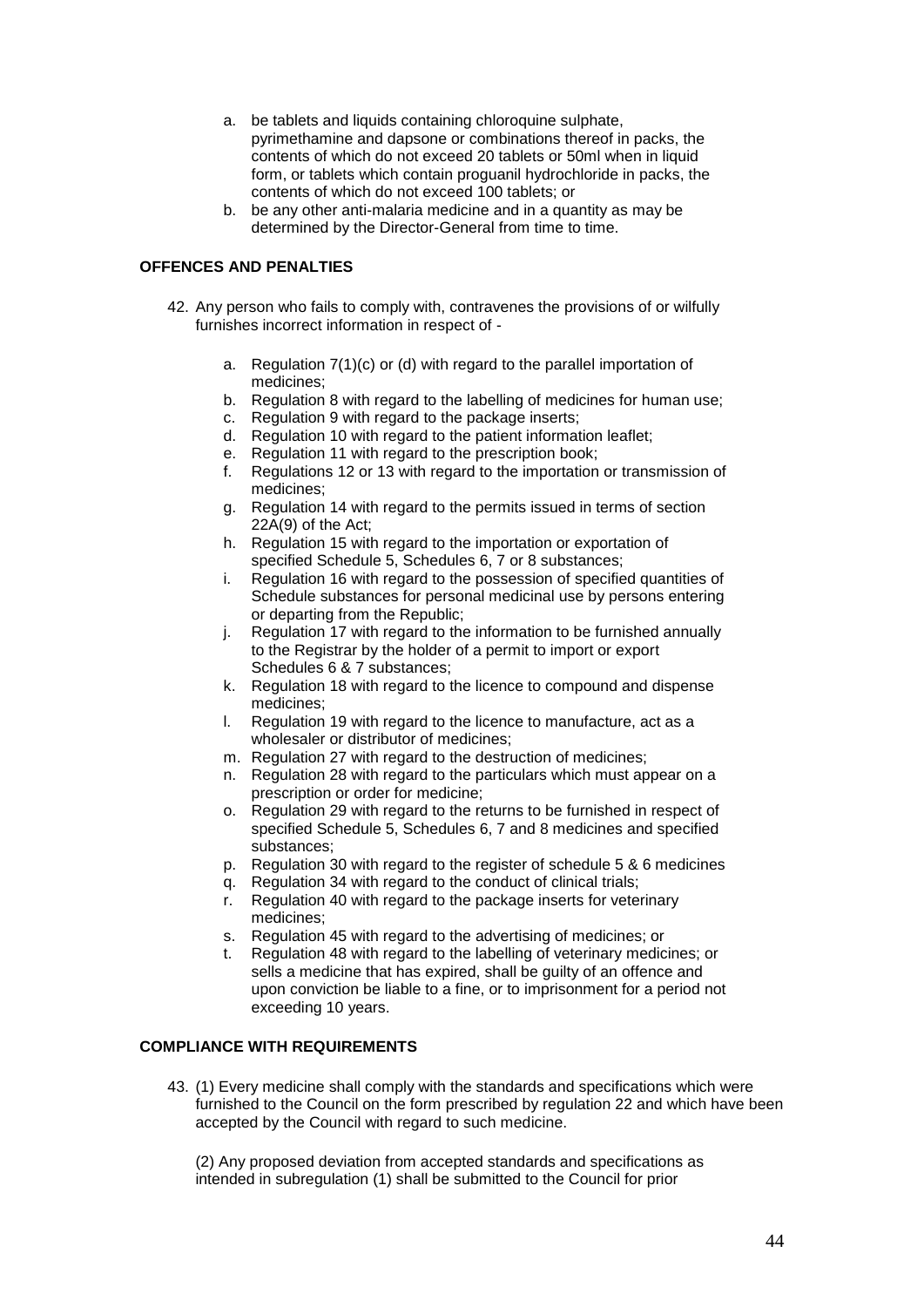approval and such deviation shall not be introduced before the said approval has been granted.

## **BATCH RELEASE FOR BIOLOGICAL MEDICINES**

4. The council may, with regard to the registration of biological medicines, require, in terms of section 15 (7) of the Act, that six samples of every batch, together with six copies of the protocols of testing of the bulk batch and filling batch and six copies of the certificate of release issued by the competent authority in the country in which the product was manufactured, be submitted to the council as a batch release condition.

### **ADVERTISING OF MEDICINES**

45. (1) The under mentioned requirements shall apply to any advertisement of a medicine.

(2) (a) Medicines which do not contain a scheduled substance and medicines which contain a substance appearing in Schedule 0 or Schedule 1 may be advertised to the public; and (b) Medicines which contain a substance appearing in Schedule 2, Schedule 3, Schedule 4, Schedule 5 or Schedule 6 may be advertised only for the information of medical practitioners, dentists, veterinarians pharmacists and other persons authorised to prescribe or in a publication which is normally or only made available to persons referred to therein; (c) Paragraph (b) shall not be so construed as to prohibit informing the public of the prices, names, pack sizes and strengths of medicines which contain a substance appearing in Schedule 2, Schedule 3, Schedule 4, Schedule 5 or Schedule 6.

(3) No advertisement for a medicine may contain a statement which deviates from, is in conflict with or goes beyond the evidence submitted in the application for registration of such medicine with regard to its safety, quality or efficacy where such evidence has been accepted by the Council in respect of such medicine and incorporated into the approved package insert of such medicine.

(4) A written advertisement for a medicine shall contain-

- a. the proprietary name of such medicine;
- b. the approved name and quantity of each active ingredient of such medicine in lettering having minimum legibility: Provided that, in the case of a medicine containing only one active ingredient, such lettering shall be not less than one half the size of the largest lettering used for the said proprietary name; and
- c. in the case
	- i. of a registered medicine, the registration number allocated to it in terms of section 15 (6);
	- ii. of a medicine in respect of which an application for registration has been submitted in terms of section 14 of the Act, the reference number allocated to such application by the Registrar, followed by the words 'Act 101/1965)';
	- iii. where a name other than the proprietary name is also used, such other name in lettering one half the size of the largest type size in which the proprietary name appears in such advertisement;
	- iv. of a veterinary medicine, an indication that the medicine is for veterinary use; and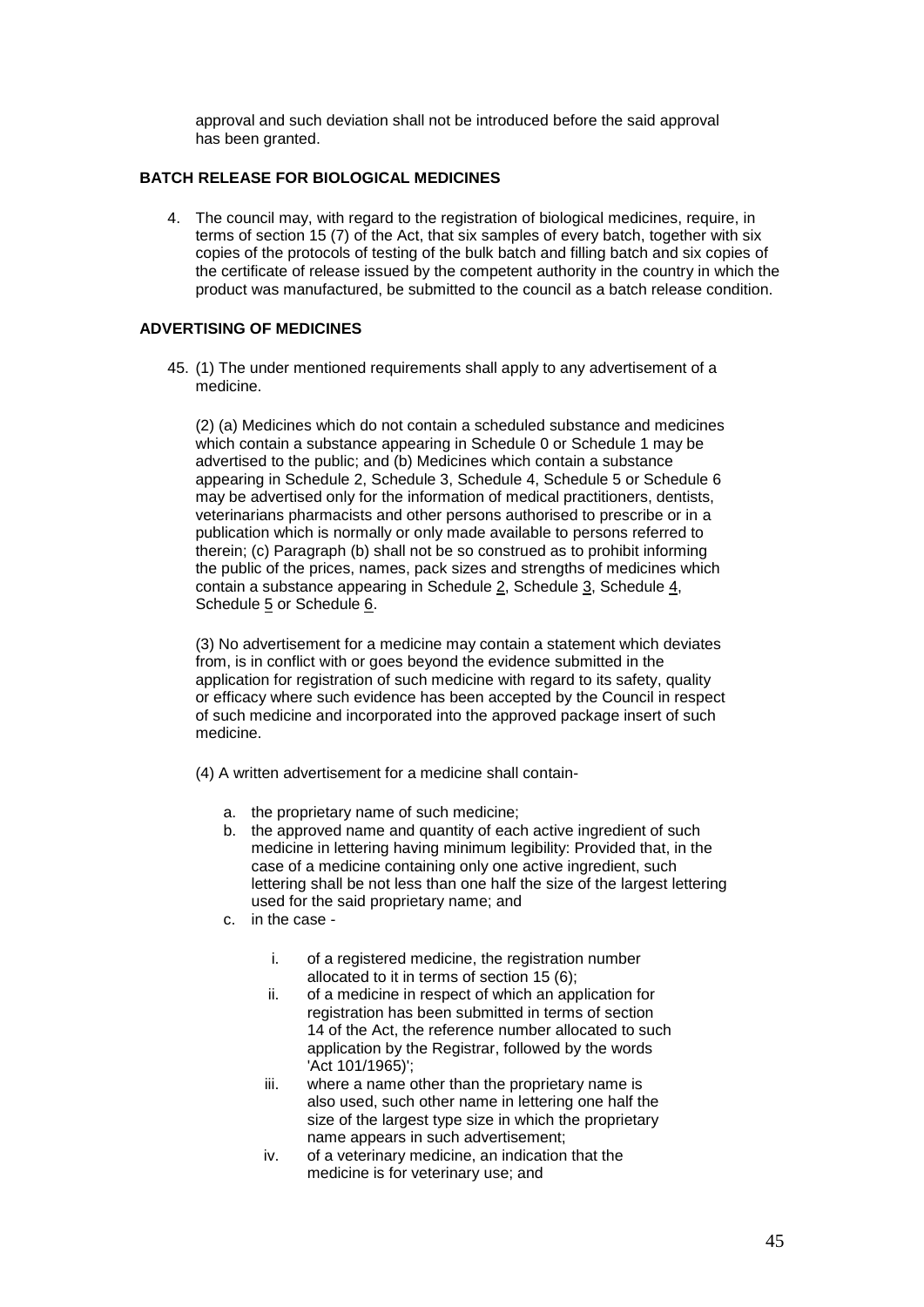v. of a homeopathic medicine, an indication that the medicine must be used in accordance with homeopathic principles.

(5) In the case of an advertisement for a medicine which contains more than one active ingredient, no specific reference shall be made to the specific properties of any individual active ingredient unless a reference of this nature has been approved by the Council for inclusion in the package insert of such medicine.

(6) When a medicine is advertised verbally for the first time to persons referred to in subregulation 2(b), written information, which shall include at least the information referred to in regulation 9 or regulation 40, shall simultaneously be given to the person to whom the oral advertisement is directed, and when the medicine is advertised orally on subsequent occasions such information shall be available on request.

# **RULES RELATING TO THE CONDUCT OF BUSINESS OF THE COUNCIL**

46. In addition to the provisions concerning the conducting of the business of the Council as prescribed in the Act, the following additional rules shall apply:

(1) Notices convening ordinary and special meetings of the Council shall be signed by the Registrar, and shall specify the business to be transacted at the meeting. They shall be sent by post or by hand to each member and issued, in the case of ordinary meetings, at least 10 days before the date for which the meeting is convened. In the case of special meetings such notice shall be given as the Chairperson may deem sufficient, and, if necessary, may be given by telegram or telephone. If all members agree, a specific meeting can be convened at shorter notice, or without written notice.

(2) No business shall be transacted at a meeting other than that specified in the notice relating thereto, except matters which the Council shall resolve to deal with as urgent.

(3) The Council may adjourn a meeting to any day or hour, but no business shall be transacted at an adjourned meeting except such as was set out in the notice convening the meeting of which it is an adjournment, other than matters which are brought forward in accordance with the preceding subregulation.

(4) An attendance register of any members attending a meeting shall be kept by the Registrar.

(5) Any member desirous of bringing any matter before the Council shall forward in writing to the Registrar at least 30 days before the date for which a meeting is to be convened, a written notice of his or her motion, and the notice of his or her motion shall appear in the notice convening the meeting and shall be considered with the other business to be brought before the Council in the order indicated.

(6) No matter shall be considered unless due notice has been given in accordance with the preceding rule, unless permission is obtained from the meeting to bring it forward as a motion. Should the motion find no seconder, it shall not be further considered.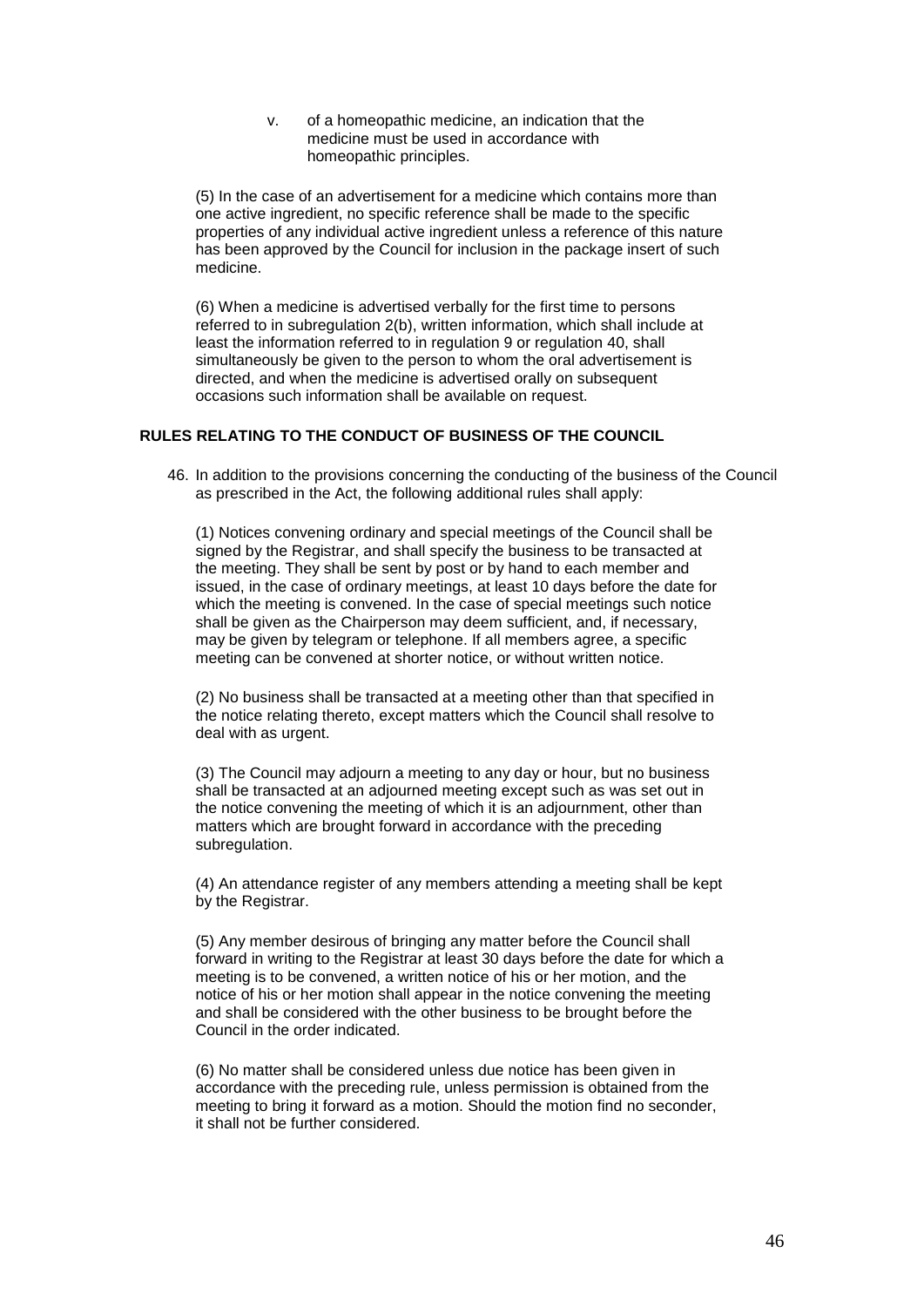(7) The quorum of any committee established under section 9 (I) (b) of the Act and of the Executive Committee shall consist of the majority of the members of the relevant committee.

(8) The Registrar shall, when the Council is not sitting, refer, as far as possible, all matters within the terms of reference of a committee to such committee, and such committee shall, if possible, report thereon to the next meeting of the Council. This rule shall not apply to matters of ordinary routine or such matters, the principle of which has already been laid down by regulation or resolution of the Council.

(9) The rules of procedure laid down herein for the conduct of ordinary and special meetings of the Council shall apply to meetings of committees.

(10) Copies of reports of committees shall, whenever practicable, be forwarded to each member of the Council with the notice convening the meeting at which such reports are to be considered.

(11) The proceedings of meetings of the Council shall be preserved in the form of typewritten minutes authenticated, after confirmation, at the next meeting by the signature of the Chairperson.

(12)(a) The minutes of each meeting of the Council and the Executive Committee shall contain a resume of the subject matter dealt with, and such motions and amendments as have been proposed and adopted or rejected, with the names of the proposer and seconder, but without any comment or observation of the members.

(b) The minutes of all meetings of committees of the Council established under section 9 (1) (b) of the Act shall contain a resume of the subject matter dealt with and resolutions adopted, but without any comment or observation of the members.

(13) The Registrar shall forward a copy of the minutes of each meeting of the Council and of any committee to all members of the Council as soon as reasonably possible after the meeting has been held.

(14) The minutes may be taken as read: Provided that any member may move that a particular minute should be read with a view to such correction therein or addition thereto as may be found necessary.

(15) At the opening of each separate session of the Council, opportunity shall be given to members to put questions with regard to the work of the Council, which questions shall be answered forthwith, if possible, or if not, at a later session by the Chairperson or by such office-bearer or official as the Chairperson may direct. No discussion thereon shall be permitted.

(16) The agenda for every meeting of the Council or of a committee of the Council shall be compiled by the Registrar in consultation with the Chairperson and shall include the following:

- a. Confirmation of the minutes of the previous meeting;
- b. matters arising from the minutes of the previous meeting;
- c. reports of standing committees;
- d. motions
- e. correspondence;
- f. general.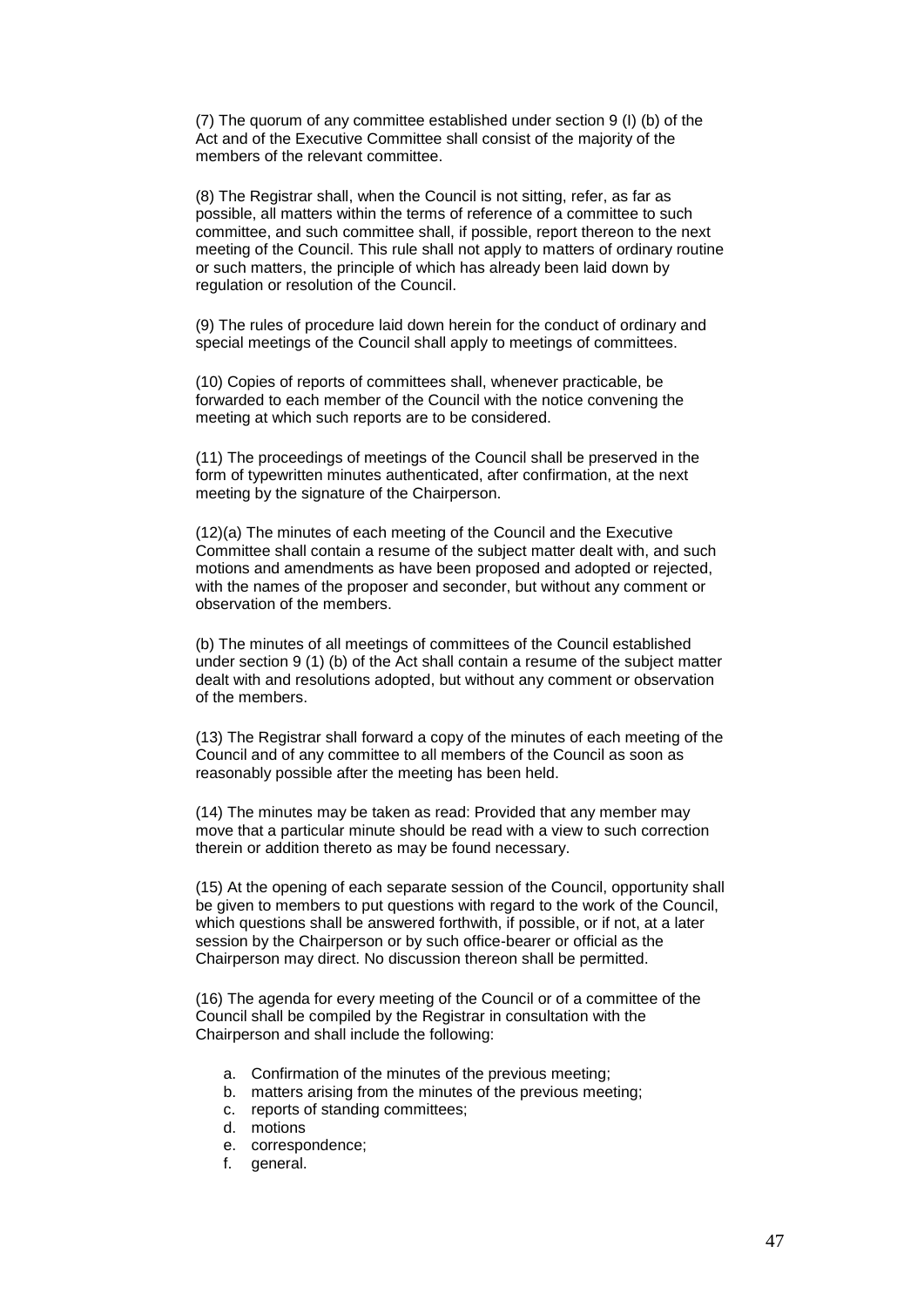It shall, however, be permissible for a member of the Council to move at a particular meeting that any item appearing on the agenda for that particular meeting of the Council be advanced in the agenda.

(17) All motions and amendments shall, unless otherwise permitted by the Chairperson, be committed to writing and signed by the proposer, and, before they are spoken to by other members, shall be read by the Chairperson or by the Registrar under the authority of the Chairperson, and seconded. All formal amendments shall be so framed that they may be read as independent motions. An amendment shall be relevant to the motion it is intended to amend, and shall not alter the original motion in such a way as to make it virtually a new motion. It shall be so framed as (a) to add or insert certain words; or

(b) to omit certain words; or

(c) to omit certain words and add or insert others.

(18) No motion or amendment shall be withdrawn after having been read by the Chairperson or by the authority of the Chairperson unless by permission of the Council.

(19) The seconder of a motion or of an amendment may reserve his speech until any period of the debate.

(20) If an amendment be proposed, it may be followed by other amendments, and the last amendment shall be considered first.

(21) Should every amendment be rejected, the original motion shall then be put to the vote.

(22) If an amendment be carried, it shall then be regarded as a substantive motion and, as to further amendments, in all other respects be treated as an original motion.

(23) When a motion is under debate, no further proposal shall be received except one of the following:

- a. An amendment, namely, "that the motion be amended as follows:
- b. the postponement of the question, namely, "that the meeting do proceed to the next business".';
- c. the closure, namely, "that the question be now put";
- d. the adjournment of the debate, namely, "that the debate on the motion be adjourned"; or
- e. the adjournment of the Council, namely, "that the Council do now adjourn'.

(24) When an amendment is under debate, no further proposal shall be received except one of the following:

- a. An amendment, namely, "that the motion be amended as follows: ;
- b. the closure, namely, "that the question be now,. put";
- c. the adjournment of the debate, namely, "that the debate on the motion be adjourned";
- d. the adjournment of the Council, namely, "that the Council do now adjourn".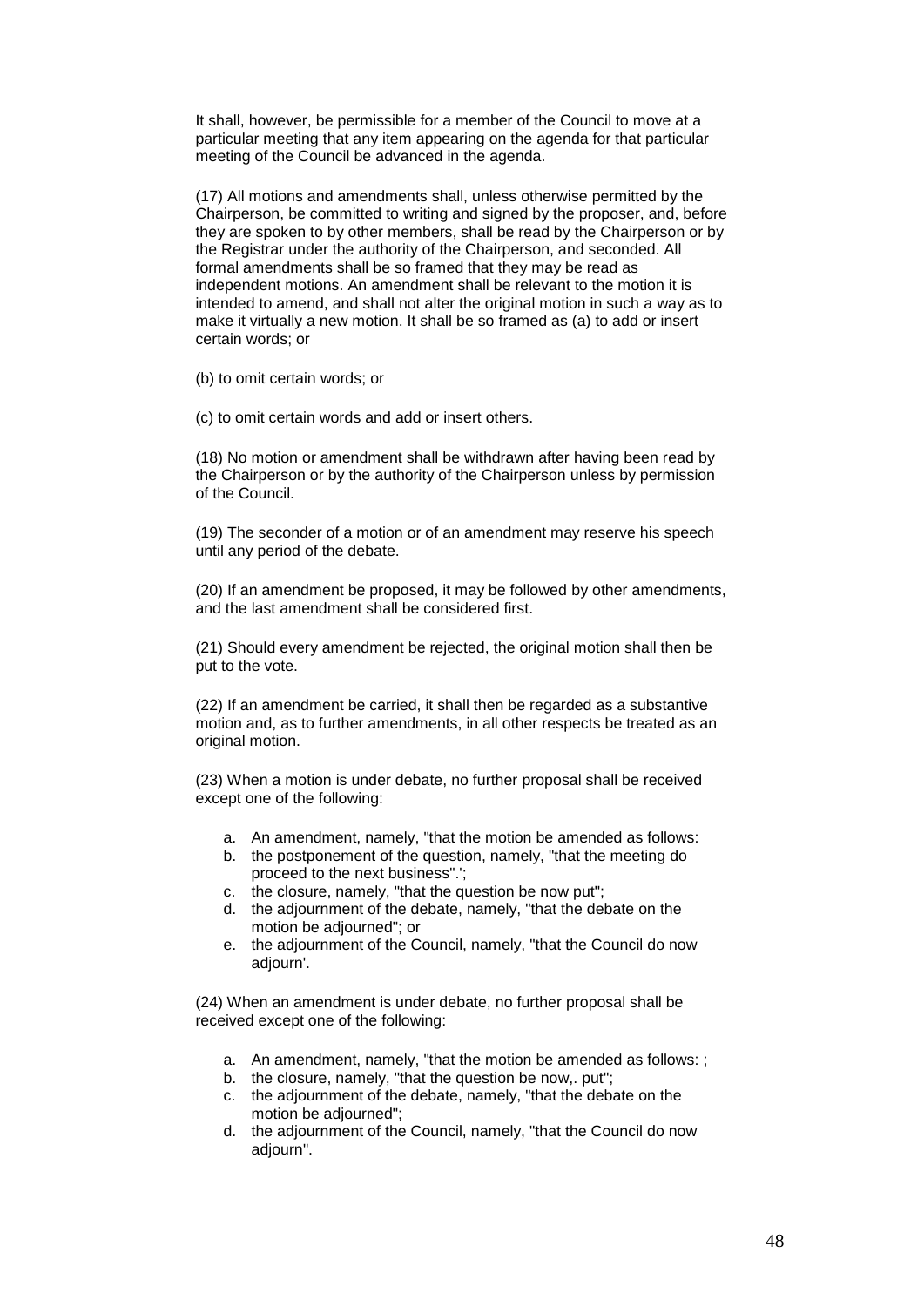(25) The proposal for the postponement of the question (which may specify a date for the further consideration of the question) shall be made and seconded without debate, and may be moved at any time, even during debate on an amendment. If the proposal is carried, the question shall be dropped from the programme of business. If it is lost, the debate shall proceed.

(26) The proposal for the closure shall be made and seconded without debate and shall be put forthwith. Should the proposal be carried, the motion or amendment under debate shall at once be voted on by the Council.

(27) If the proposal for the adjournment of the debate is carried, the Council shall pass to the next item on the programme of business and the debate shall be resumed at the next ordinary meeting of the Council. The proposer of the adjournment shall, on the resumption of the debate, be entitled to speak first.

(28) If the proposal for the adjournment of the Council is proposed and seconded, it shall be competent for the Chairperson, before putting the question, to take the opinion of the Council as to whether it shall, before rising, proceed to the transaction of unopposed business.

(29) A motion to rescind a resolution, which has been passed at a previous meeting, shall be considered only if notice thereof has been given in terms of rule (6). It shall be passed if a majority of the votes recorded are in its favour. A motion to rescind a resolution which has been passed during a session of the Council may, however, notwithstanding what is prescribed above, be considered at the same session of the Council, provided that written notice thereof is given that the matter be considered on a subsequent day of that session. It shall be passed only if two thirds of the votes recorded are in its favour.

(30) The Registrar shall embody in the minutes any rulings of the Chairperson as to the interpretation of these rules, if so requested by a member at the time of the ruling.

(31) Notice may be given of a motion to review any ruling of the Chairperson as to the interpretation of these rules, if so requested by a member at the time of the ruling.

(32) Notice may be given of a motion to review any ruling of the Chairperson, and when given shall constitute an instruction to the Executive Committee to consider and report to the Council on such ruling and shall be placed on the Council agenda.

(33) The ruling of the chairperson of any committee on a point of order may, on the request of any two members of the committee present at the meeting at which such ruling was given, be reviewed by the Executive Committee, which may, if it thinks fit, direct that such ruling shall be cancelled or amended, and the decision of the Executive Committee shall be acted on by the chairperson of the committee whose ruling is called in question unless and until reversed by the Council. If any ruling of the Chairperson of the Executive Committee is called in question, the Chairperson shall vacate the chair while the matter is under discussion:

Provided, however, that no ruling may be discussed or reviewed during the meeting of the committee at which it has been given.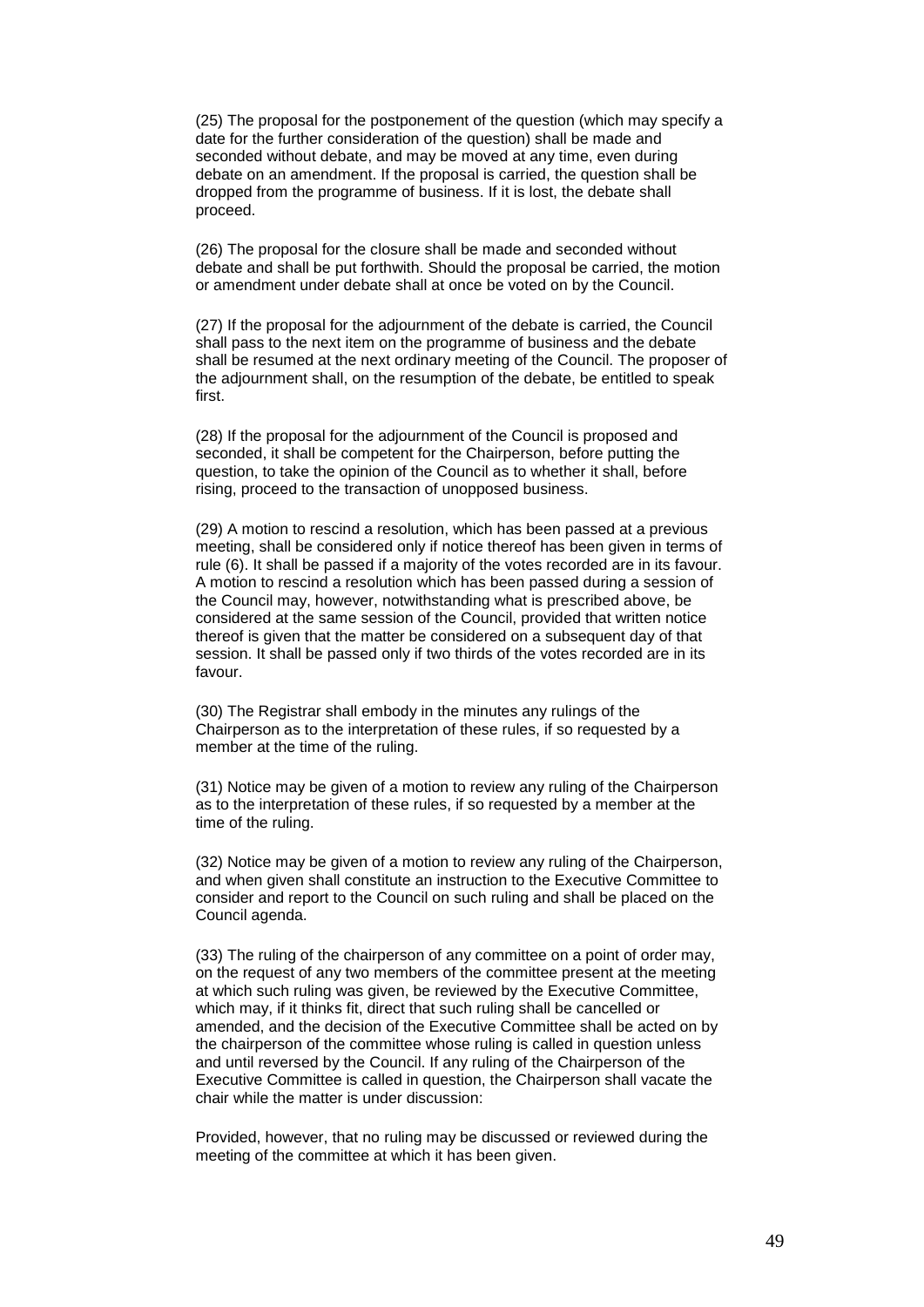(34) If any member dissents from the opinion of the majority and wishes to have his dissent recorded, he shall state so forthwith; such dissent shall then be entered in the minutes.

### **OBTAINING OF PETHIDINE OR PREPARATIONS THEREOF BY REGISTERED MIDWIVES**

47. (1) Any person registered as a midwife, in terms of the Nursing Act. 1978 (Act 50 of 1978), who wishes to purchase, acquire or keep for administration to patients Scheduled substances appearing on a list published by the Council in the *Gazette* shall apply in writing to the Director-General for a permit.

(2) An application referred to in subregulation (1) shall contain the following information:

- a. the type of midwifery service for which the scheduled substances are required;
- b. the name, in full, of the applicant, together with proof of current registration with the South African Nursing Council;
- c. the registered name and address of the pharmacy from which the applicant intends to obtain the scheduled substances;
- d. the name, strength, and quantity of every scheduled substance required;
- e. the precise quantities of the maximum supply of all scheduled substances for which the permit is requested; and
- f. the physical address of the premises where the midwifery services are intended to be rendered.

(3) The Director General may, upon receipt of such application and after making such enquiries as he or she may deem necessary, issue a permit authorising the applicant to purchase, acquire, keep or administer the requested scheduled substances.

(4) The permit shall be issued in a form as determined by the Director-General and in triplicate, and the original shall be sent to the Pharmacy, the duplicate to the applicant (registered midwife) and the third copy shall be retained by the Director General.

(5) A permit referred to in subregulation (3) shall be issued subject to the following conditions:

- a. the applicant shall keep a register of scheduled substances in the form as determined by Council, in which shall be entered the following particulars with regard to scheduled substances in Part (a):
	- i. (i) Schedule number;
	- ii. (ii) name of substance;
	- iii. (iii) Strength; and
	- iv. (iv) maximum supply.
- b. the pharmacist supplying the scheduled substances shall enter the following particulars in Part (b) in the register of scheduled substances kept by the midwife:
	- 1. (i) date of supply;
	- 2. (ii) number of permit;
	- 3. (iii) quantity of medicine supplied;
	- 4. (iv) name and address of pharmacy; and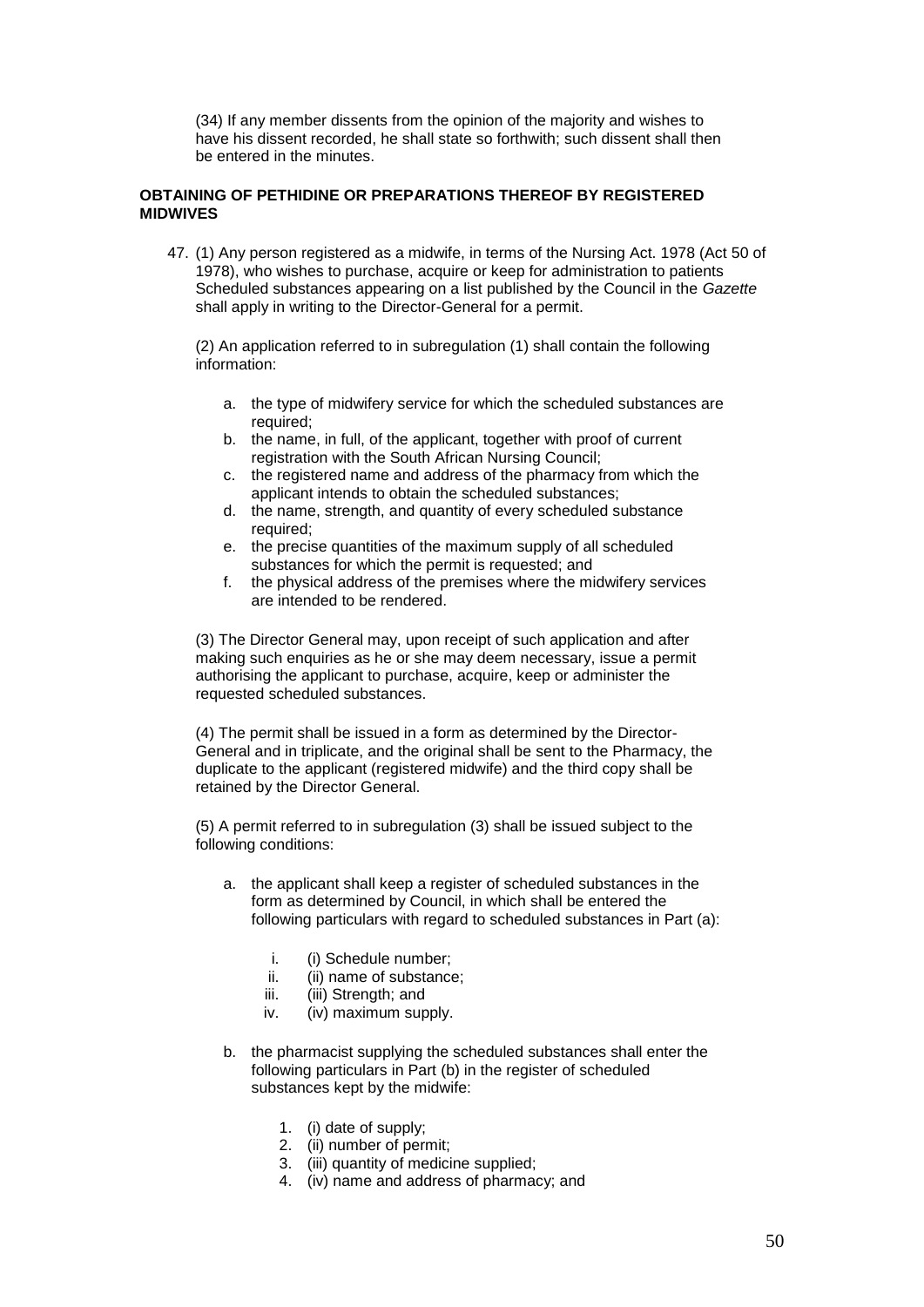- 5. (v) the pharmacist's signature.
- c. The midwife shall sign in the presence of the pharmacist for receipt of the scheduled substances in the register of scheduled substances.
- d. The registered midwife shall enter the following particulars in Part (c) of the register or scheduled substances after administration of the scheduled substances:
	- i. date and time of administration;
	- ii. name and address of patient;
	- iii. quantity administered:
	- iv. full signature;
	- v. qualifications;
	- vi. reason for administration; and
	- vii. the balance on hand.

(6) The applicant shall be personally responsible for keeping all scheduled substances purchased or acquired in terms of a permit in safe-keeping.

(7) The holder of a permit shall at all times, at the request of any person duly authorised by the Director-General for purposes of inspection, produce the said permit, register of scheduled substances and quantity of scheduled substances in his or her possession.

(8) The Director General may at any time, by notice to the applicant cancel or withdraw the permit.

(9) On receipt of notification of cancellation or withdrawal, the applicant shall personally hand over the permit and register of scheduled substances, together with any scheduled substances still in his or her possession, to the Director General for disposal.

(10) If the applicant is for one reason or another not able to hand over me items referred to in subregulation (9) in person, the items may be collected from the applicant by the Director General or a duly authorised representative of the Director-General.

(11)The Director General shall:

- a. keep a register of all permits issued to midwives;
- b. Inform the Registrar of the South African Nursing Council
	- i. before the end of February of each year of the full names and addresses of all persons to whom permits have been issued;
	- ii. of the full name and address of every midwife whose permit has been cancelled or withdrawn, together with the reasons for such action.

(12) A permit issued in terms of this regulation shall be valid for a period of two years and may be renewed.

(13) A permit shall contain the following information:

a. permit number;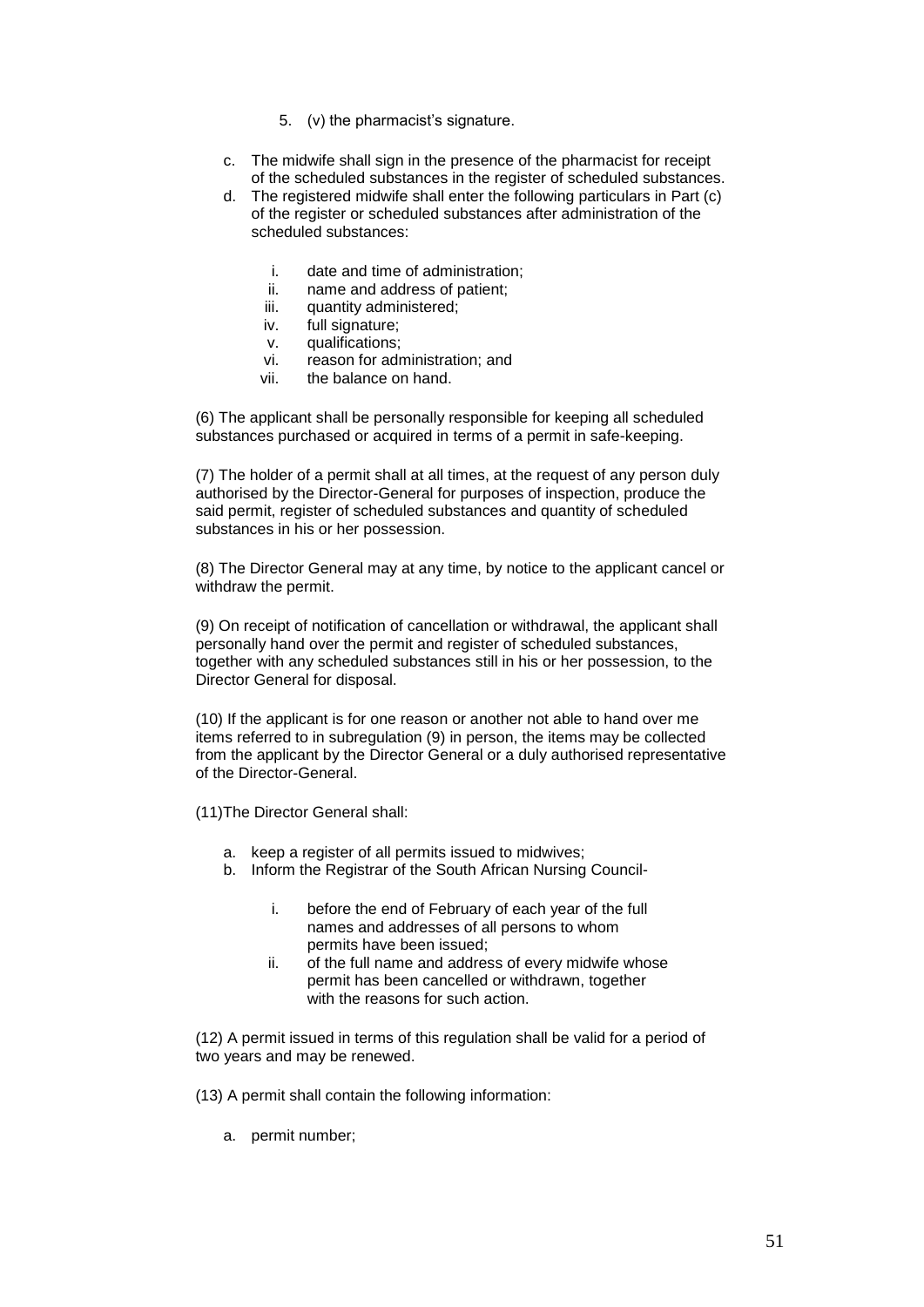- b. the name, qualifications and official designation of the authorised official who issued such a permit, in an instance where the Director-General has delegated the power to issue such a permit;
- c. the name, and address of the registered midwife;
- d. scheduled substances to be purchased, and their strength, dosage form and quantities, and
- e. the name and address of the supplier of such scheduled substance who shall be a pharmacist.

# **LABELLING FOR VETERINARY MEDICINE**

- 48. (1) Save as provided in subregulations (2), (3) and (4), the immediate container of every package in which a veterinary medicine is sold shall have a label attached on which only the following particulars pertaining to the contents of such package shall appear, such particulars to be stated in clearly legible, indelible lettering in at least one official language:
	- a. The words 'Veterinary Medicine';
	- b. the proprietary name of such medicine;
	- c. the registration number allocated to such medicine under section 15 (6) of the Act or, in the case of a medicine in respect of which an application for registration has been submitted in accordance with regulation 22, the reference number allocated to such application by the Registrar, followed by the words '(Act 101/1965)';
	- d. the dosage form of the medicine;
	- e. the approved name of each active ingredient of the medicine and the quantity thereof contained in a dosage unit or per suitable mass or volume or unit in lettering which shall not be less than
		- i. in the case of a medicine containing only one active ingredient, one half the size of the largest lettering which is used for the said proprietary name:
		- ii. in the case of a medicine which contains more than one but less than six active ingredients, one-quarter the size of the largest lettering which is used for the said proprietary name; and
		- iii. in the case of a medicine containing six and more active ingredients, the minimum type size permitted by this regulation: Provided that such lettering shall have a minimum legibility.
	- f. the name and percentage of any bacteriostatic or bactericidal agent which has been added to the medicine as a preservative;
	- g. the content of the medicine package expressed in the appropriate unit or volume of the medicine;
	- h. where practicable, the indications for use of the medicine;
	- i. where practicable, the recommended dosage of the medicine;
	- j. where applicable, the instruction 'Shake the bottle before use';
	- k. in the case of a medicine intended for injection by a particular route of administration only, that route of administration by means of suitable words or abbreviations;
	- l. in the case of a medicine listed in any Schedule to the Act, the letter 'S' followed by the number of the relevant Schedule, in a prominent type size and face and surrounded by a square border, immediately preceding the proprietary name of such medicine;
	- m. the lot number of the medicine;
	- n. the expiry date of the medicine;
	- o. the name of the holder of certificate of registration of the said medicine;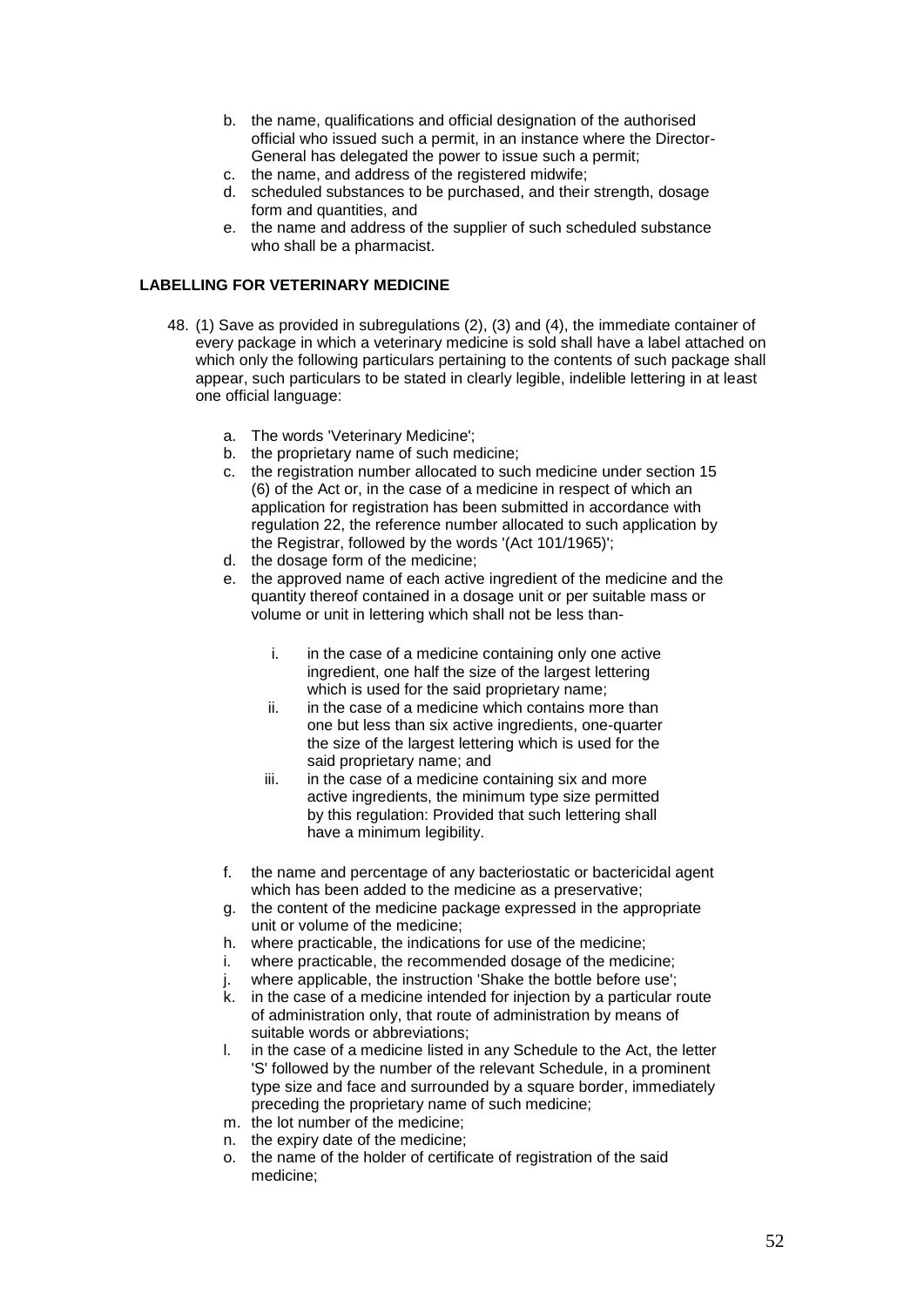- p. the requirements regarding the manner in which the medicine shall be stored with specific reference to the applicable storage temperature and other precautions required for the preservation of the medicine;
- q. where applicable, the statement: 'For external use only';
- r. the warning: 'Keep out of reach of children and uninformed persons';
- s. in the case of any medicine intended to be used in food producing animals and involving the possibility of the ingredients of such medicine or metabolites thereof being present in the eggs, milk or tissue of such animals, a warning regarding the withdrawal period of such medicine; and
- t. any specified warning which, in terms of the provisions of section 15 (7), has to be included on the label of a particular medicine as a condition of registration of that medicine.

(2) If the medicine package bears both an immediate container label and an outer label, the requirements of subregulation (1) shall apply to the outer label as well: Provided that it shall be sufficient to give on the immediate container label-

- i. in the case of medicines intended for administration by injection and having a total volume not exceeding 5 ml, the details prescribed in paragraphs (a), (b), (e), (k), (l) (m) and (n) of subregulation (1);
- ii. in the case of an ointment, cream, gel or powder having a nett mass not exceeding 10 grams, the details prescribed in paragraphs (a), (b),  $(c)$ ,  $(e)$ ,  $(m)$ ,  $(n)$  and  $(o)$  of subregulation  $(1)$ :
- iii. in the case of a liquid, solution or suspension having a total volume more than 1 ml but not exceeding 15 ml, the details prescribed in paragraphs (a), (b), (c), (d), (e), (l), (m), (n), and (o) of subregulation  $(1)$ ;
- iv. in the case of a liquid, solution or suspension having a total volume not exceeding 1 ml, the details prescribed in paragraphs (a), (b) and (o) of subregulation (1);
- v. in the case of a medicine packed in blister or similar packaging, the details prescribed in paragraphs (a), (b), (m), (n) and (o) of subregulation (1), repeated as frequently as is practicable.

(3) The Council may, on application to it by an applicant, authorise the inclusion on the label of a medicine of any specified information, which is not required by this regulation to be so included.

(4) The requirements of subregulation (1) shall not necessarily apply to a medicine excluded therefrom by the Minister in terms of section 36 of the Act or to-

- a. any medicine sold in accordance with the provisions of section 14 (4) for the treatment of a specific animal;
- b. any medicine sold by a veterinarian or pharmacist in the course of his or her professional activities for the treatment of a particular animal; or
- c. any medicine sold by a pharmacist in accordance with a prescription issued by a veterinarian for treatment of a particular animal:

Provided that such medicine shall be sold in a package to which is attached a label containing the following information:

i. The name of the medicine or the name of each active ingredient or constituent medicine, unless the relevant prescription issued by the